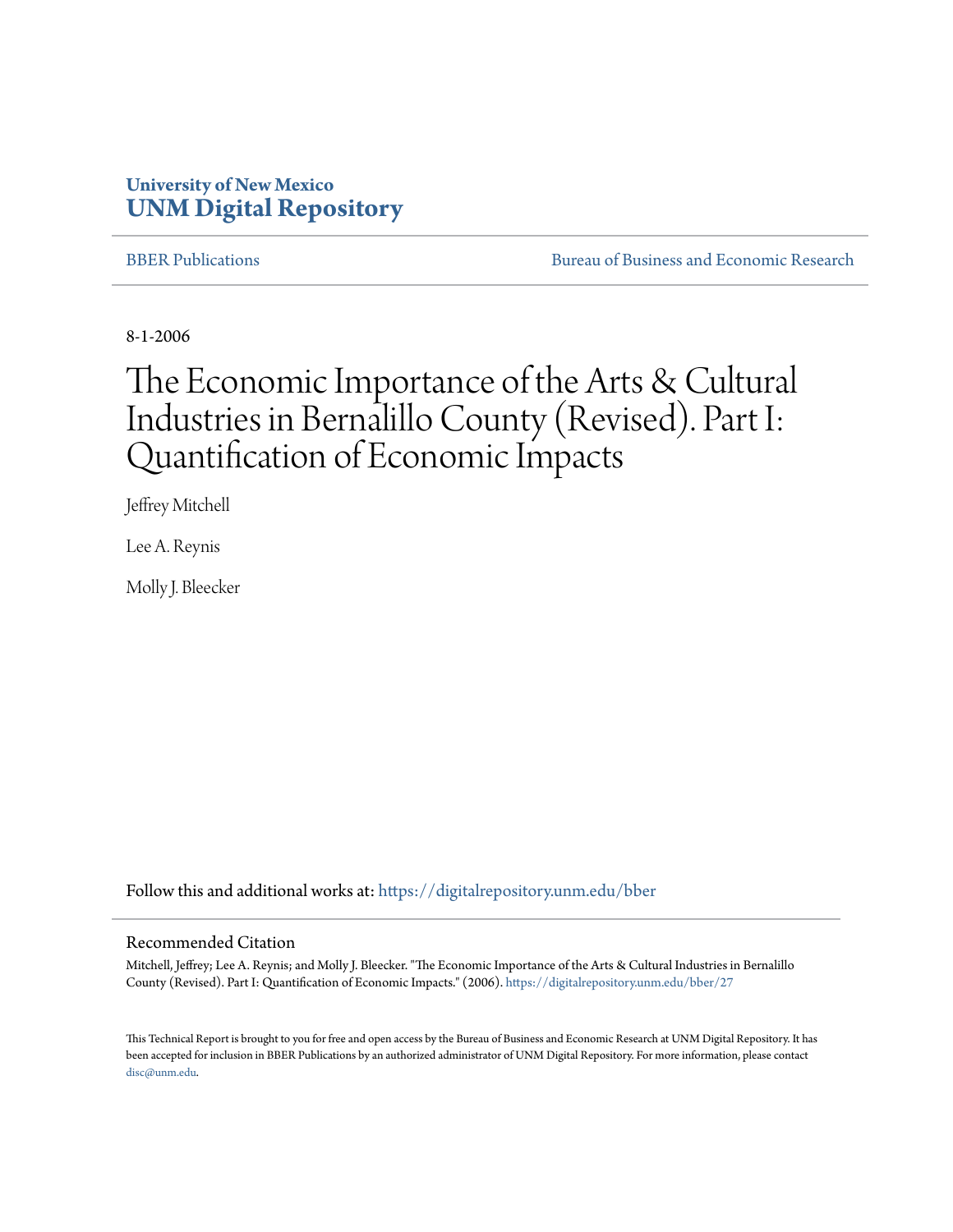# THE ECONOMIC IMPORTANCE OF THE ARTS & CULTURAL INDUSTRIES IN BERNALILLO COUNTY

## PART I: QUANTIFICATION OF ECONOMIC IMPACTS

MAY 2006 REVISED AUGUST 2006

UNIVERSITY OF NEW MEXICO

BUREAU OF BUSINESS AND ECONOMIC RESEARCH



The University of New Mexico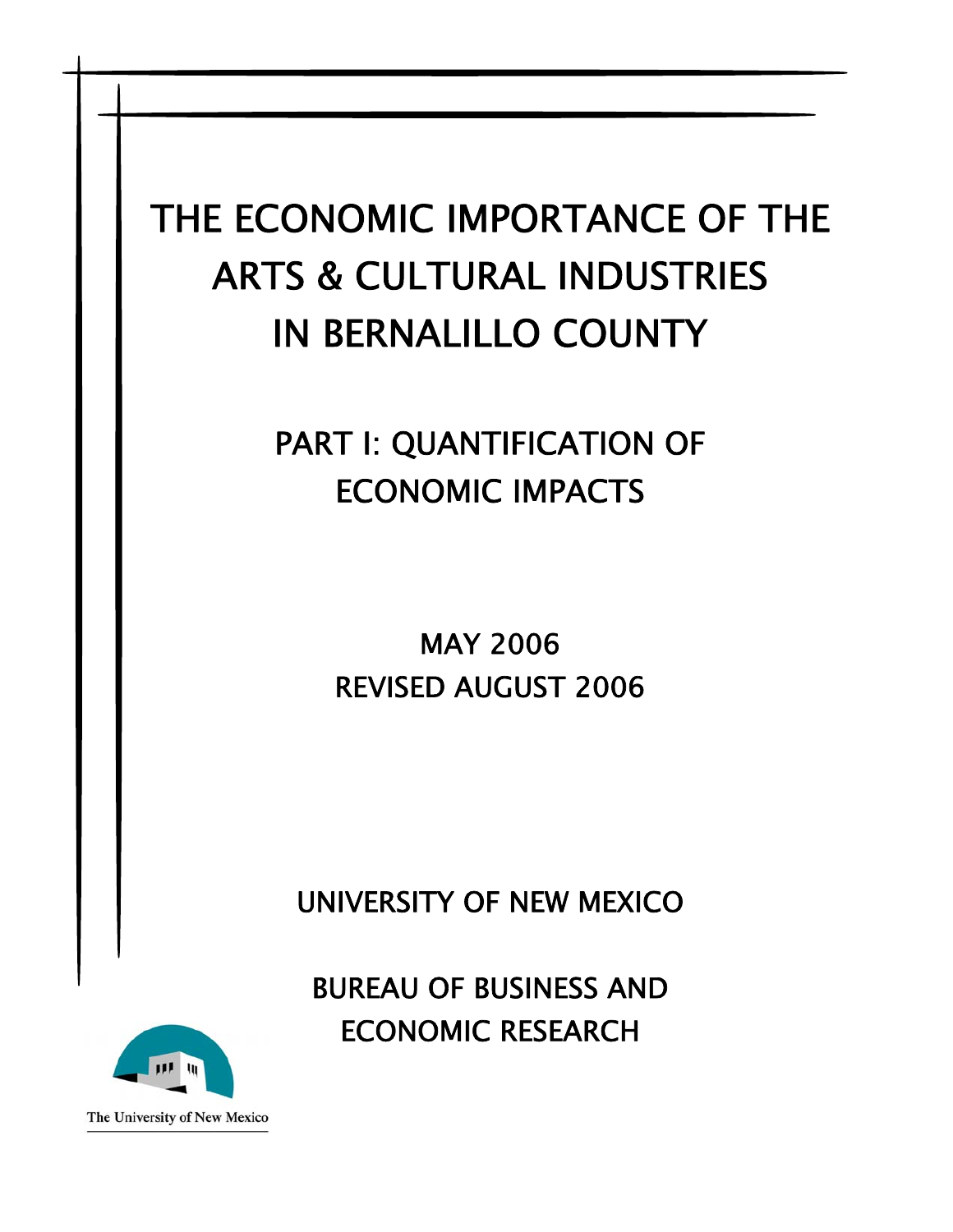# THE ECONOMIC IMPORTANCE OF THE ARTS & CULTURAL INDUSTRIES IN BERNALILLO COUNTY

PART I: QUANTIFICATION OF ECONOMIC IMPACTS

By Dr. Jeffrey Mitchell, Dr. Lee A. Reynis, and Molly Bleecker, M.A.

MAY 2006 REVISED AUGUST 2006

UNIVERSITY OF NEW MEXICO

BUREAU OF BUSINESS AND ECONOMIC RESEARCH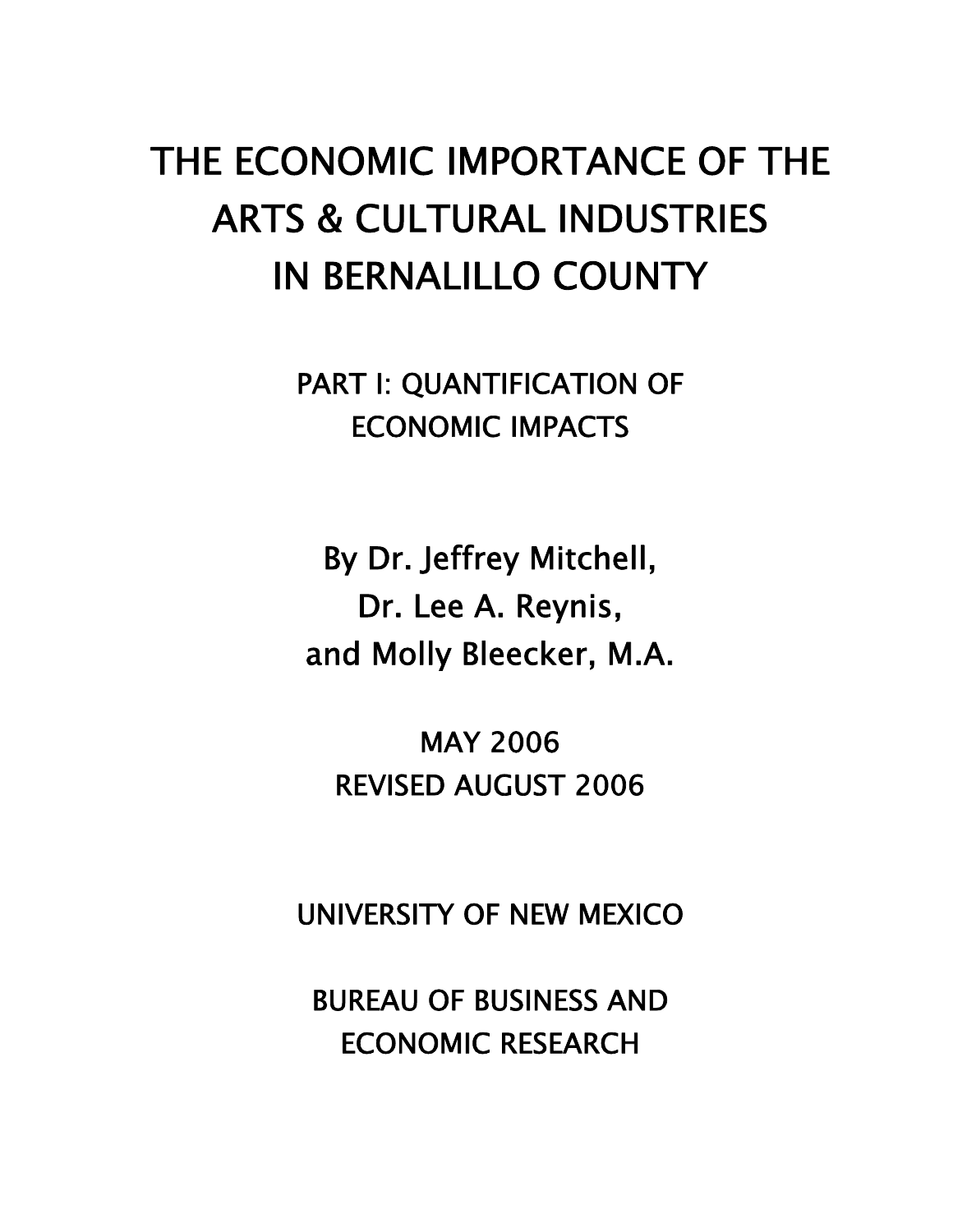## **TABLE OF CONTENTS**

| Economic Impact of Arts & Cultural Industries on Bernalillo County 8                                                                                                     |  |
|--------------------------------------------------------------------------------------------------------------------------------------------------------------------------|--|
| Geography of Arts & Cultural Industries in Bernalillo County  13                                                                                                         |  |
| A Comparative Analysis of Bernalillo County's Arts & Cultural Industries 26                                                                                              |  |
| A Comparison of Bernalillo County's Arts & Cultural Industries with Other U.S.<br>Cities<br>26<br>A Comparison of Santa Fe's Arts & Cultural Industries to Other Leading |  |
|                                                                                                                                                                          |  |
| Appendix A: Members of the UNM-BBER/Bernalillo County Cultural Policy                                                                                                    |  |
|                                                                                                                                                                          |  |
| Calculating Government Revenues and Expenditures Related to the Arts &                                                                                                   |  |
|                                                                                                                                                                          |  |
|                                                                                                                                                                          |  |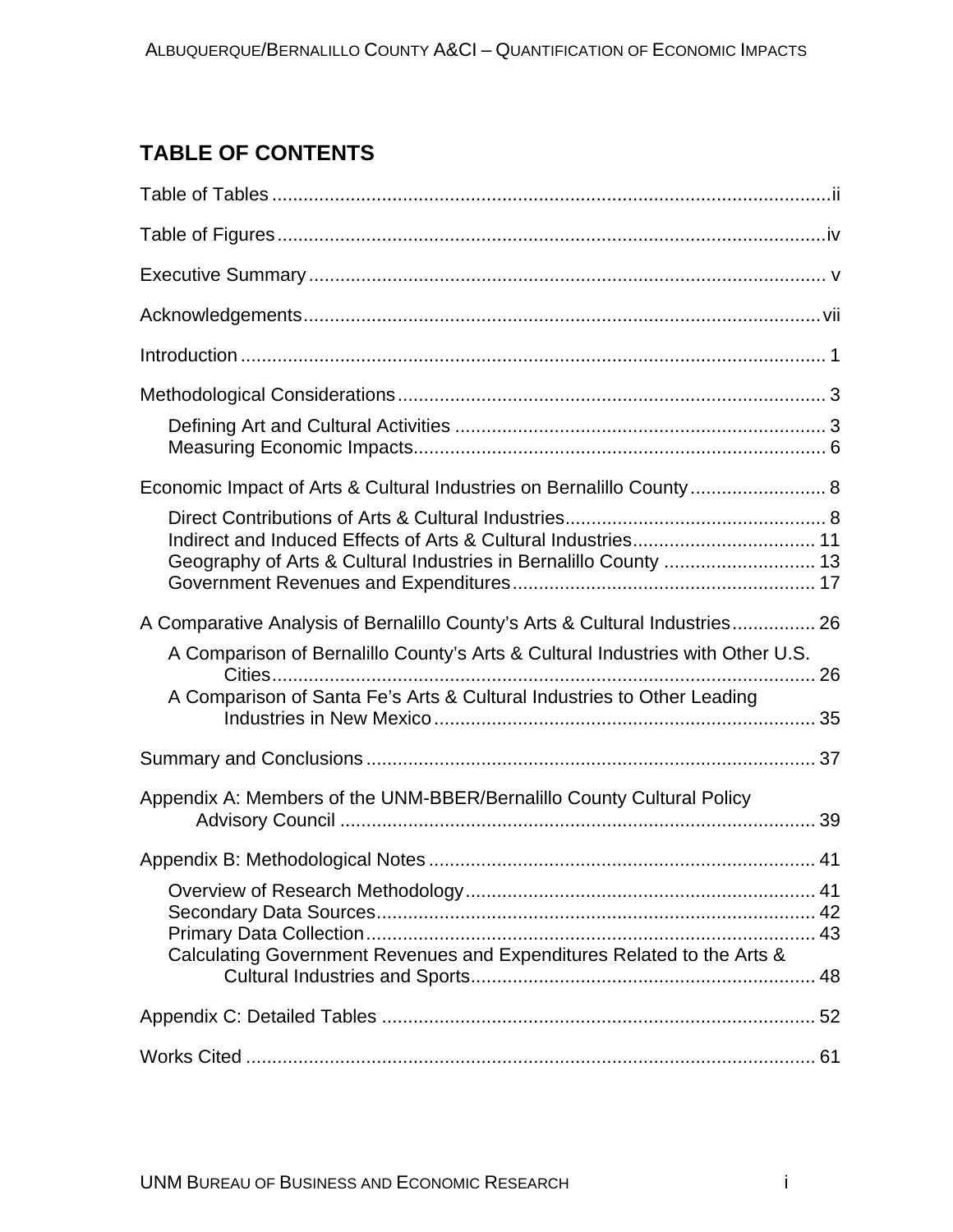## <span id="page-4-0"></span>**TABLE OF TABLES**

| Table 1: Arts and Cultural Activites Included in this Study, According to Category                                                                      | 5   |
|---------------------------------------------------------------------------------------------------------------------------------------------------------|-----|
| Table 2: Arts and Cultural Output, Employment and Wages in Bernalillo County,                                                                           |     |
| Table 3: Arts and Cultural Receipts, Employment and Wages in Bernalillo County                                                                          |     |
| Table 4: Direct, Indirect and Induced Impacts of Arts and Cultural Industries in<br>Bernalillo County Supported by Outside Dollars (Exports), 2004 12   |     |
| Figure 4: Arts and Cultural Employment as a Proportion of Total Employment by                                                                           |     |
| Table 5: Arts and Cultural Employment in Bernalillo County, by Category and Zip                                                                         |     |
| Table 6: Total Tax Revenues Directly and Indirectly Associated with Bernalillo<br>County A&CIs and Supported by Inflows from Outside Bernalillo County, | .18 |
| Table 7: City of Albuquerque Revenues and Expenditures Directly and Indirectly<br>Associated with Bernalillo County A&CIs and Supported by Inflows from |     |
| Table 8: Bernalillo County Revenues and Expenditures Directly and Indirectly<br>Associated with Bernalillo County A&CIs and Supported by Inflows from   | 21  |
| Table 9: State Government Revenues and Expenditures Directly and Indirectly<br>Associated with Bernalillo County A&CIs and Supported by Inflows from    |     |
| Table 10: Direct, Indirect and Induced Impacts of Arts and Cultural Industries<br>Supported by Outside Dollars in Bernalillo and Santa Fe Counties      | 27  |
| Table 11: Attendance for Museums in Bernalillo and Santa Fe Counties, 2004                                                                              | 28  |
| Table 12: Output of Selected Sectors of Arts and Cultural Industries for Bernalillo<br>and Santa Fe Counties, 2004                                      |     |
| Table 14: Location Quotients of U.S. Cities for Artists, Performers and Writers,                                                                        | 31  |
| Table 15: Location Quotients of U.S. Cities for Architects, 2003  34                                                                                    |     |
| Table C.1: Output, Employment and Wages of Arts and Cultural Industries                                                                                 |     |
| Table C.2: Output, Employment and Wages of Spectator Sports in Bernalillo                                                                               |     |
| Table C.3: Output, Employment and Wages of Arts and Cultural Industries<br>(Excluding Sports) in Bernalillo County Supported by Outside Dollars         |     |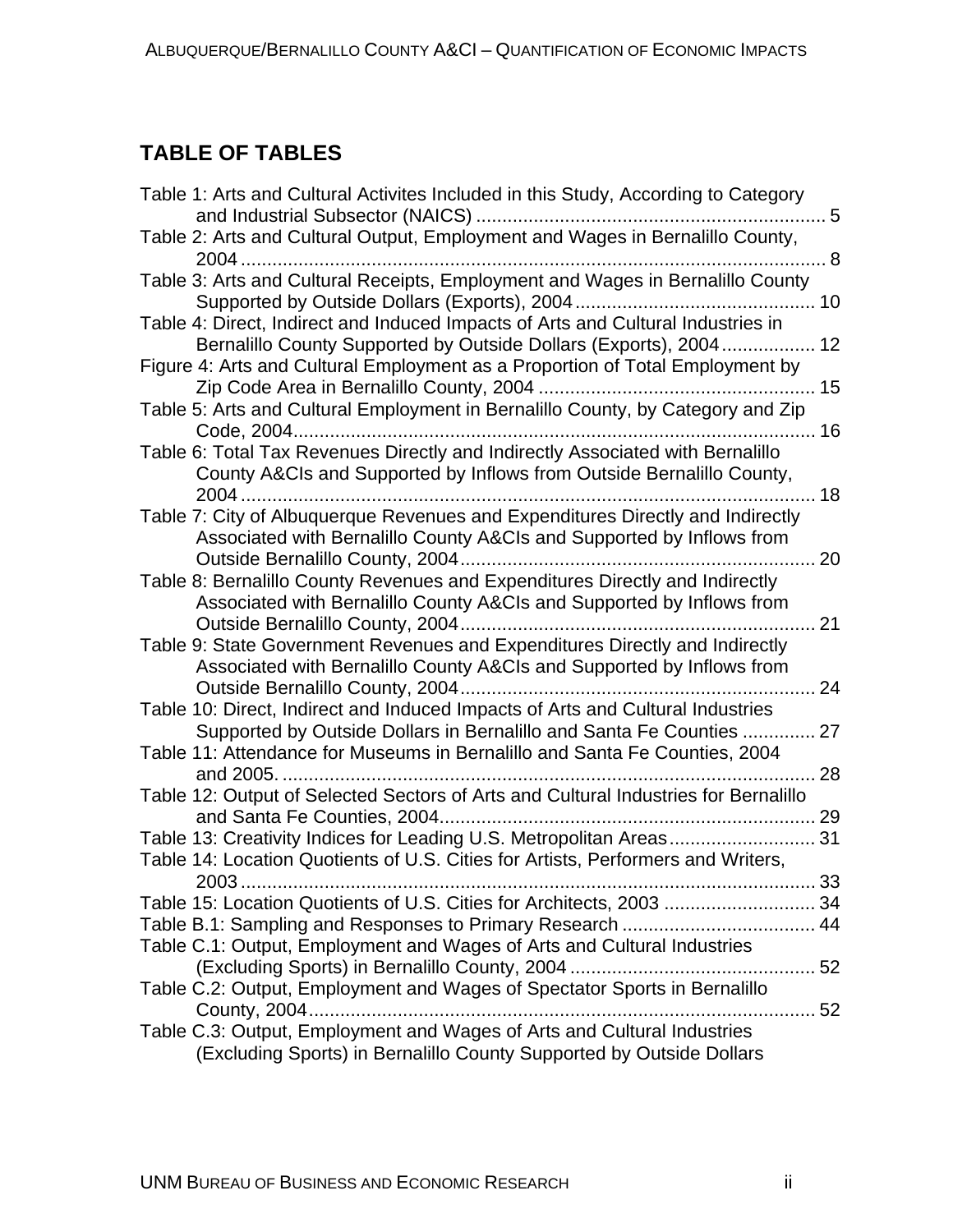|                                                                                   | 53 |
|-----------------------------------------------------------------------------------|----|
| Table C.4: Output, Employment and Wages of Spectator Sports in Bernalillo         |    |
| Table C.5: Direct, Indirect and Induced Impacts of Arts and Cultural Industries   |    |
| (Excluding Sports) in Bernalillo County Supported by Outside Dollars              | 55 |
| Table C.6: Direct, Indirect and Induced Impacts of Spectator Sports in Bernalillo |    |
| Table C.7: Estimated Gross Receipts Tax Revenues, 2004 Directly Associated        |    |
|                                                                                   | 58 |
| Table C.8: Estimated Gross Receipts Tax Revenues of Workers Directly              |    |
|                                                                                   |    |
| Table C.9: Estimated Gross Receipts Tax Revenues of All Workers Supported by      | 60 |
|                                                                                   |    |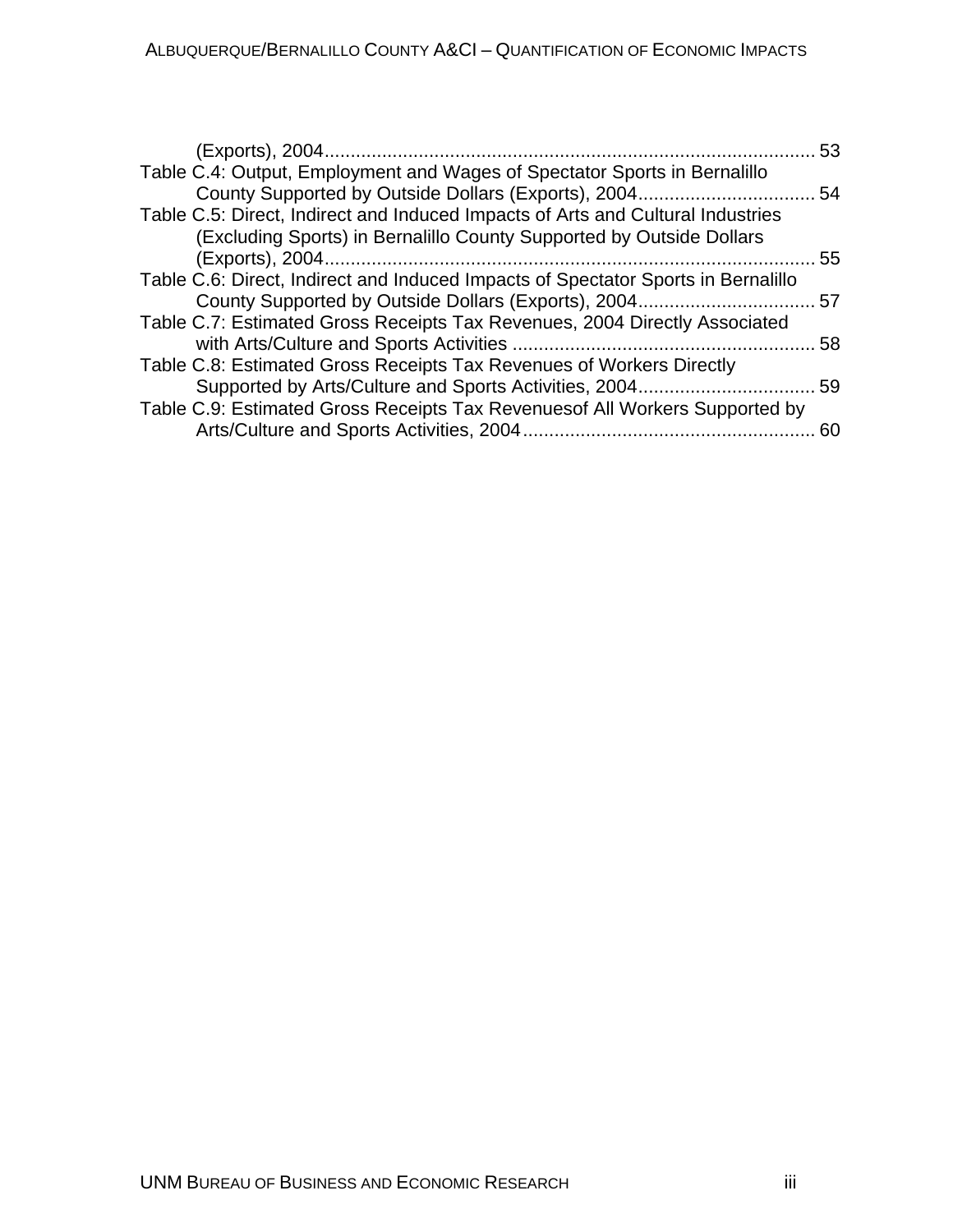## <span id="page-6-0"></span>**TABLE OF FIGURES**

| Figure 1: Employment in the Arts and Cultural Industries in Bernalillo County by  |  |
|-----------------------------------------------------------------------------------|--|
| Figure 2: Location of Arts and Cultural Businesses and Institutions in Bernalillo |  |
| Figure 3: The Geographical Distribution of Arts and Cultural Employment in        |  |
|                                                                                   |  |
| Figure 4: Location Quotients for Selected Occupations in the Cultural Industries  |  |
| Figure 5: Direct, Indirect & Induced Employment Impacts of Selected New           |  |
|                                                                                   |  |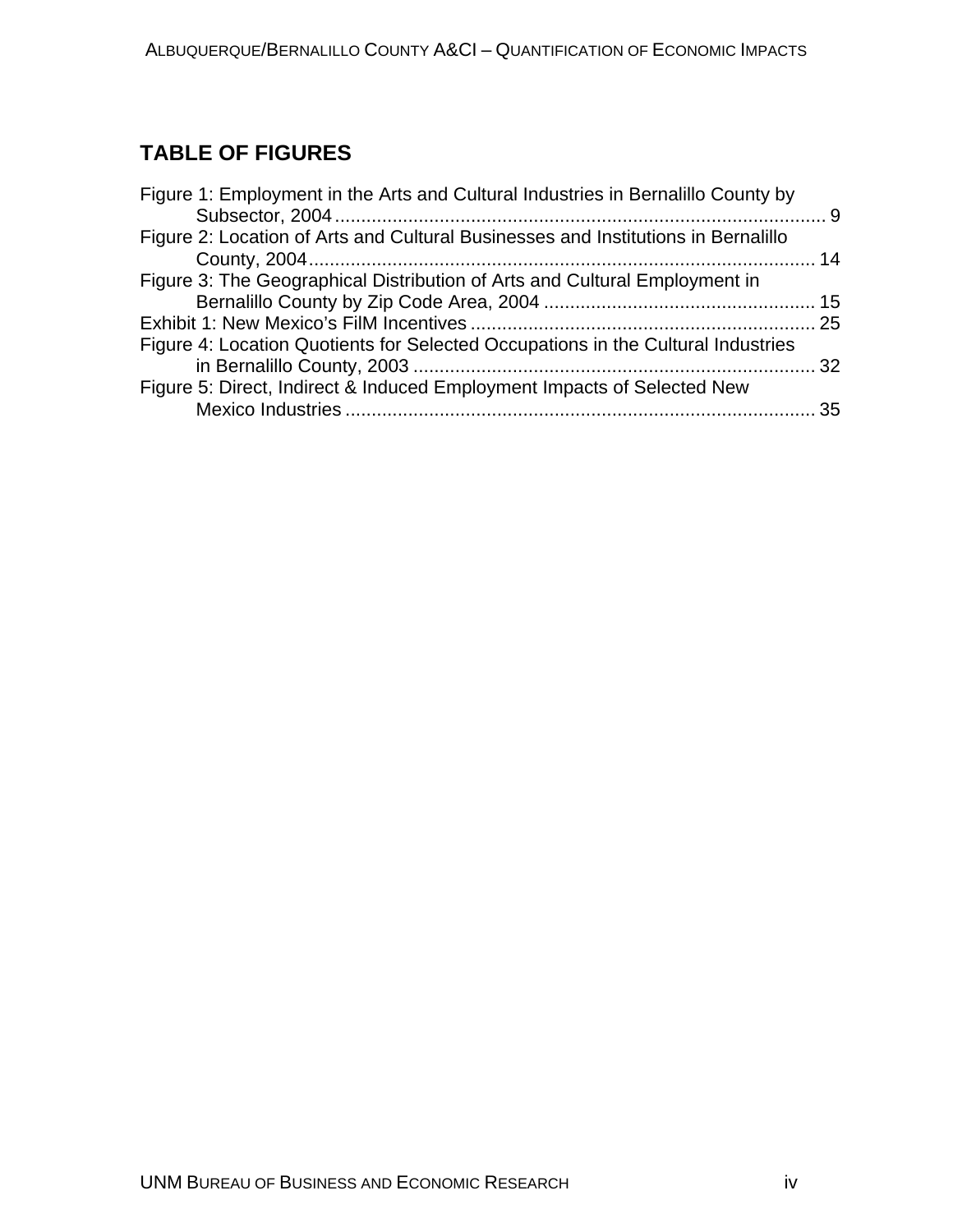## <span id="page-7-0"></span>**EXECUTIVE SUMMARY**

The purpose of this study is to measure the economic impact of arts and cultural industries (A&CIs) in Albuquerque and Bernalillo County. This research draws upon data from secondary data sources, including a comprehensive set of records of individual employers, and information gathered from primary investigation of the cultural content and revenue sources of nearly 400 businesses and institutions. This study also provides data on the impact of art and cultural activities on public finances, including the city, county and state. All measurements are for calendar year 2004.

The main findings of this study include the following:

- Bernalillo County's A&CIs generated receipts of nearly \$1.2 billion, employed more than 19,500, and paid wages and salaries totaling \$413 million. Employment and wages in the cultural sector account for 6.1% and 3.8% of the county totals, respectively.
- On average, about one-half of arts and cultural activities were supported by revenues that originate outside the county. The capacity of A&CIs to draw funds into the county is significant because these dollars create economic growth on a net basis. Including indirect and induced impacts, outside dollars accounted for a net impact of almost \$1 billion in receipts, more than 14,000 jobs and \$300 million in wages and salaries.
- Hospitality businesses serving cultural tourists, artisan producers (particularly jewelry makers), media, and artists, performers and writers registered the greatest impacts in terms of drawing outside dollars to the county. Including indirect and induced impacts, outside revenues to these subsectors contributed an estimated \$357 million, \$187 million, \$125 million and \$98 million, respectively, to the local economy.
- The impact of outside dollars on public finances is marginal. On a net basis, the state of New Mexico and the city of Albuquerque provide substantial subsidies to arts and cultural activities, as public revenues generated by outside dollars, including lodgers taxes, are relatively low.
- Some of the largest and most visible subsectors of the cultural economy contribute little – at least directly – to regional economic growth because they serve county residents primarily. Educational services, for example, is by far the largest employer in the cultural sector, but because the majority of funding is local the net impact on the local economy is relatively small.
- Employment in most subsectors of A&CIs is geographically concentrated in the core areas of downtown, UNM, in the North Valley and along I-25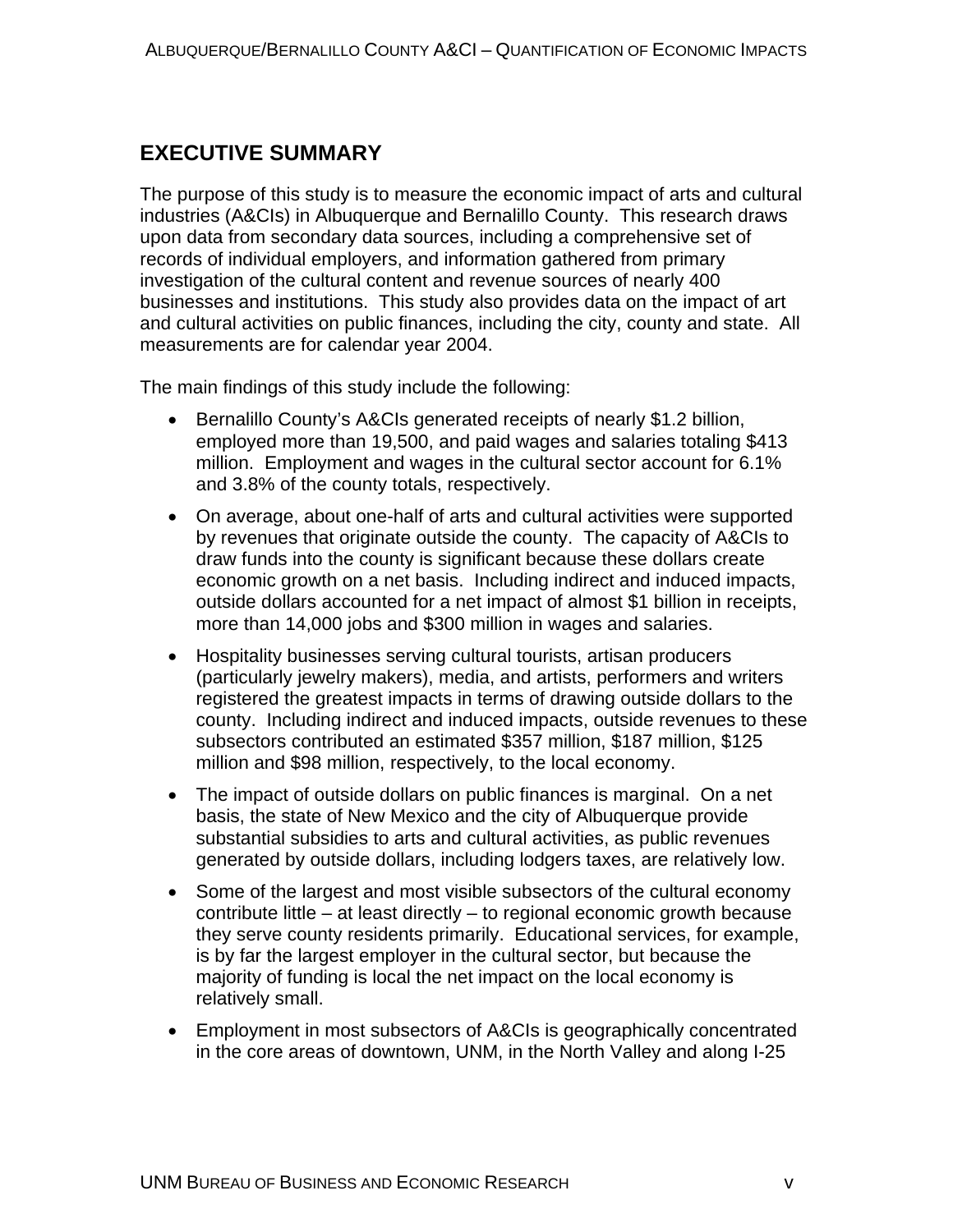north of the I-40 exchange, and in the near eastside of Albuquerque. A&CIs have much less of a presence in other areas, especially in the South Valley and on the Westside. Indeed, APS is the only cultural institution of any significance in many parts of the county.

• By comparative measures, the cultural economy of Albuquerque and Bernalillo County is strong. Employment in A&CIs is relatively high for a city of Albuquerque's size; the county's A&CIs compare favorably with some of the largest employers in the state, including UNM and Intel; and existing studies rank the region highly in terms of cultural amenities and economic prosperity, further suggesting the area holds great promise for continued growth in the cultural economy.

This first phase of research quantifies the contribution of A&CIs to the economy of Bernalillo County. However, it is widely recognized that the most significant contributions of arts and cultural activities to economic development are less direct than those captured in this first phase of research. Over the past decade, academic and applied research has begun to demonstrate that the cultural economy plays a key role in creating markets, attracting investment and skilled labor, and fostering a productive and innovative environment in which business and the community prospers. Emerging research also suggests that success in fostering such an environment depends largely on the quality of the relationships that link the cultural sector to business and the community. The nature of these relationships is the principal subject of the second part of this research project.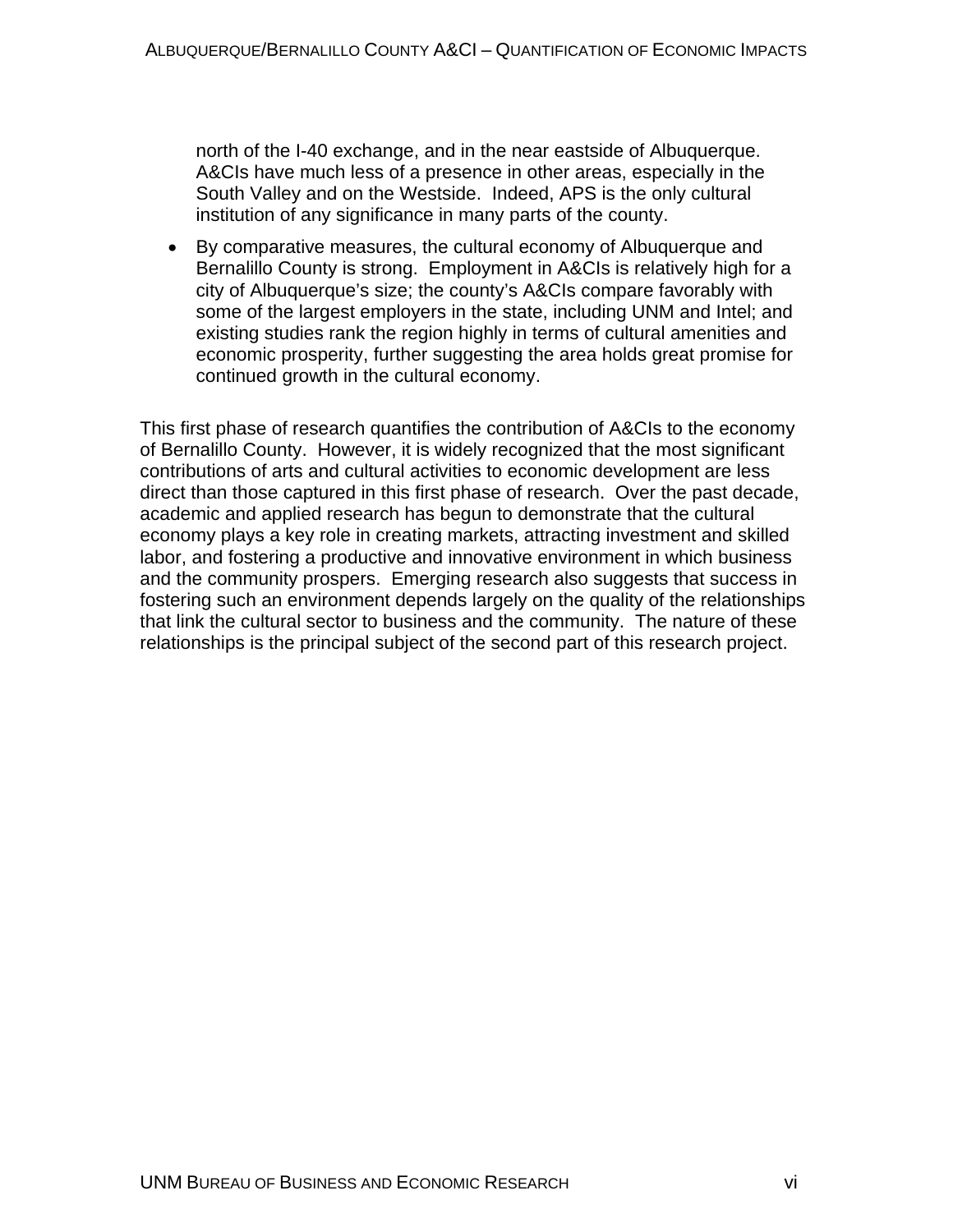## <span id="page-9-0"></span>**ACKNOWLEDGEMENTS**

BBER would like to offer special thanks to the members of the project's advisory committee who helped to direct us in this work. In particular, we would like to acknowledge the efforts and support of Christopher Mead, Dean of UNM's College of Fine Arts and Chair of the Advisory Council; Regina Chavez, Albuquerque Office of Economic Development; Catherine Gore, Albuquerque Public Art Program; Sherri Olsen, Bernalillo County 1% for Public Art Program; and John McIver, UNM Office of the Vice President for Research. Cricket Appel, Albuquerque Arts Alliance; Pamela and Don Michaelis, publishers of the Collector's Guide of New Mexico; and Janet Kahn, APS Fine Arts Coordinator and many others were instrumental in providing information that is the backbone of this report. This research is made possible by the generous financial support of Albuquerque's Office of Economic Development; Bernalillo County's Office of Economic Development; and the UNM College of Fine Arts, with the support of the McCune Charitable Foundation and the Albuquerque Community Foundation.

BBER would also like to thank Paulius Narbutas, economist with the New Mexico Department of Cultural Affairs; Betty King and Kizito Wijenje of APS's Capital Master Plan Department; Mark Chisholm of Institutional Research at UNM; Colleen Boyarko of Human Resources at UNM; Julie Luna of Central New Mexico Community College's (formerly TVI) Planning, Budget, and Institutional Research Department; Rodger Beimer, Deputy Manager of Expo New Mexico; Ann Lerner, Film Liaison at Albuquerque's Office of Economic Development; Charlie Wollman of the New Mexico State Investment Council; Katie Roberts of the New Mexico Economic Development Department; Bruce Poster of Southwest Planning and Marketing; Gene Harris of the National Hispanic Cultural Center; Denise Hidalgo of the New Mexico Museum of Natural History & Science; Richard S. Towne of KUNM ; Joanne L. Bachmann of KNME TV 5; Linda Ryan of the Albuquerque Convention and Visitors Bureau; Kathryn Minette of New Mexico Arts; and the hundreds of businesses and organizations who shared their time and provided the information that is the backbone of this study.

As always, the authors reserve their deepest appreciation for BBER's remarkable staff. Nick Potter, BBER's newly anointed Implan Czar, patiently, repeatedly and painstakingly ran the data; Kevin Kargacin, as always, provided invaluable advice and tutoring on locating and interpreting data; Mike McDaniel provided timely GIS support and created the maps for this report; and several students, including Sophie Hammett, Rishma Khimji and Erica Freese, also contributed time and energy to this project.

Jeffrey Mitchell, Molly Bleecker and Lee Reynis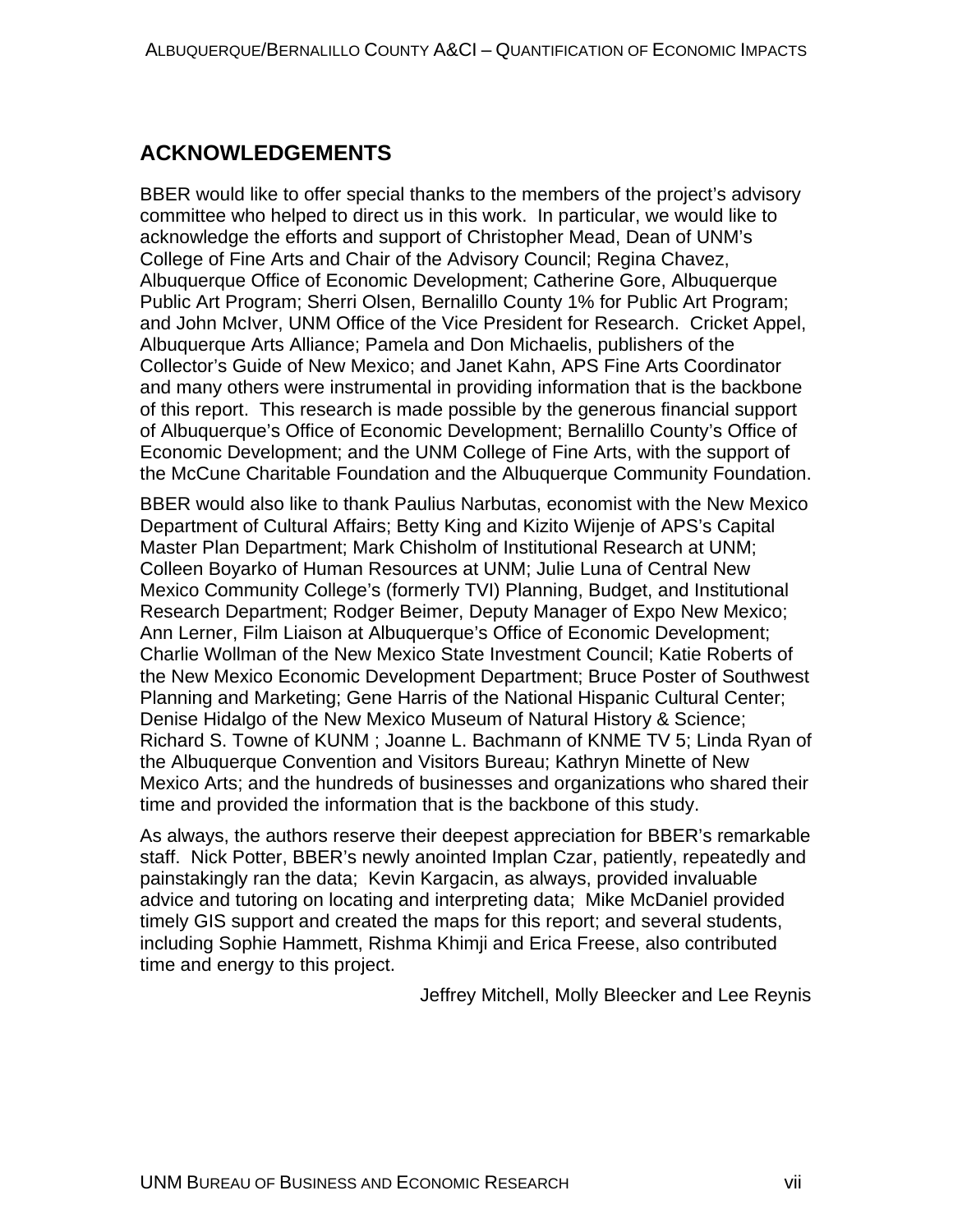## <span id="page-10-0"></span>**INTRODUCTION**

During recent years policymakers and planners have begun to recognize the crucial role of art and cultural activities in economic development. Increasingly, economic development specialists acknowledge the role of art and culture: in attracting and retaining talented people who drive high productivity industries; in contributing to the complex processes of innovation; as draws for tourism, the largest industry in the U.S. and the world; and, underlying all of these, in the preservation of a vital sense of place during this unprecedented period of social and economic globalization. Fundamentally, art and culture are the last line of defense against what has been described, dismally, as the 'geography of nowhere'.<sup>[1](#page-10-1)</sup>

This report presents the findings of the first of a three part study of the role of arts and cultural industries (A&CIs) on the economy of Bernalillo County, including the city of Albuquerque. This three part study is modeled after a similar project conducted by the UNM Bureau of Business and Economic Research (BBER) during 2003-2004 on the A&CIs in Santa Fe County, but includes changes in the focus to better capture the much larger and more diverse economy of New Mexico's most populous county.

The overarching purpose of this research is to provide information that will enable policymakers, planners and the community to strengthen Bernalillo County's A&CIs and to better leverage these industries to create new economic opportunities in the region. The first phase of the project, reported here, provides the initial groundwork with a measurement of the economic impact of arts and cultural activities. The analysis is highly disaggregated, allowing for an evaluation of 14 distinct categories of activities, including arts, design, education, spectator sports, cultural tourism and others. Further, this report provides several measurements of arts & cultural activities, from direct tabulations of these activities, to a broader accounting of the impact of these activities as they generate expenditures in the local economy, to a more specific measurement of the role of A&CIs in drawing outside dollars to the county. In addition, this report analyzes the impact of A&CIs on public finances with a detailed examination of revenues and expenditures associated with arts and culture to various public entities.

The second phase of the research project will build upon this quantitative analysis with an analysis of the relationships that link A&CIs to other sectors of Bernalillo County's economy. The purpose of this work is to identify opportunities to strengthen and leverage the assets of the county's cultural sector to create a

 $\overline{a}$ 

<span id="page-10-1"></span><sup>1</sup> Kunstler, James Howard, 1994. *Geography of Nowhere: The Rise and Decline of America's Man-Made Landscape.* New York: Free Press.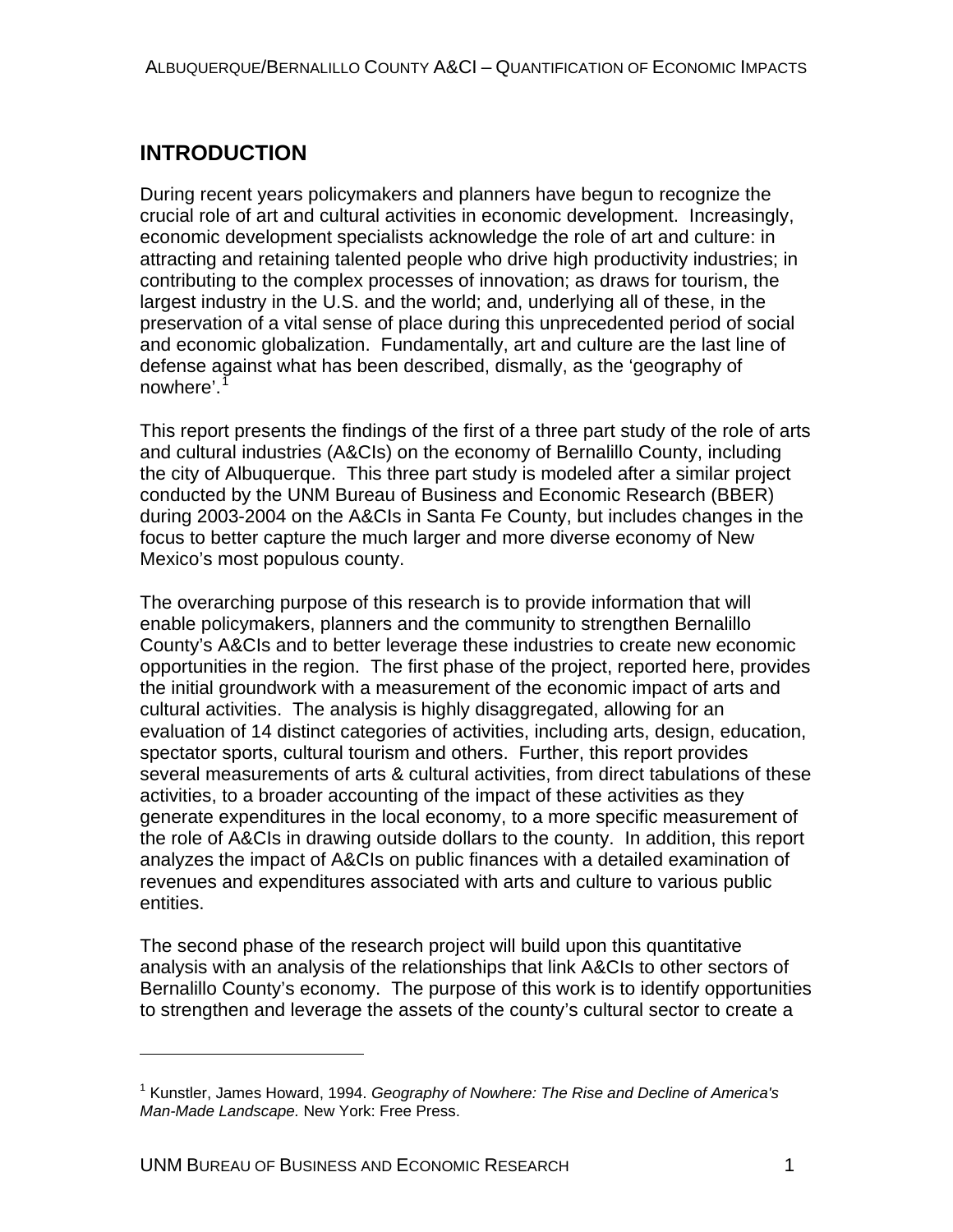stronger and more diversified pattern of economic development. The final phase of the project will survey and evaluate policies and practices to further this end. Parts two and three will be conducted during the summer and fall of 2006.

Following this introduction, this report contains four parts and appendices. Part 2 is a brief discussion of salient conceptual and methodological issues. A more complete discussion of the methodology used in this study is provided in Appendix B. Part 3 presents principal findings of the study in three subsections. The first subsection surveys the direct contributions of the arts and cultural activities to the economy of Bernalillo County. The second subsection is an analysis of the indirect and induced effects of the A&CIs in generating economic activity in other sectors of the economy. The third subsection is a study of the industries' impact on city, county and state public revenues and expenditures. Part 4 of the report provides context for interpreting the findings by comparing the performance of Bernalillo County's A&CIs to similar industries in other regions and to other industries in New Mexico. The report concludes with a brief summary and discussion of the findings.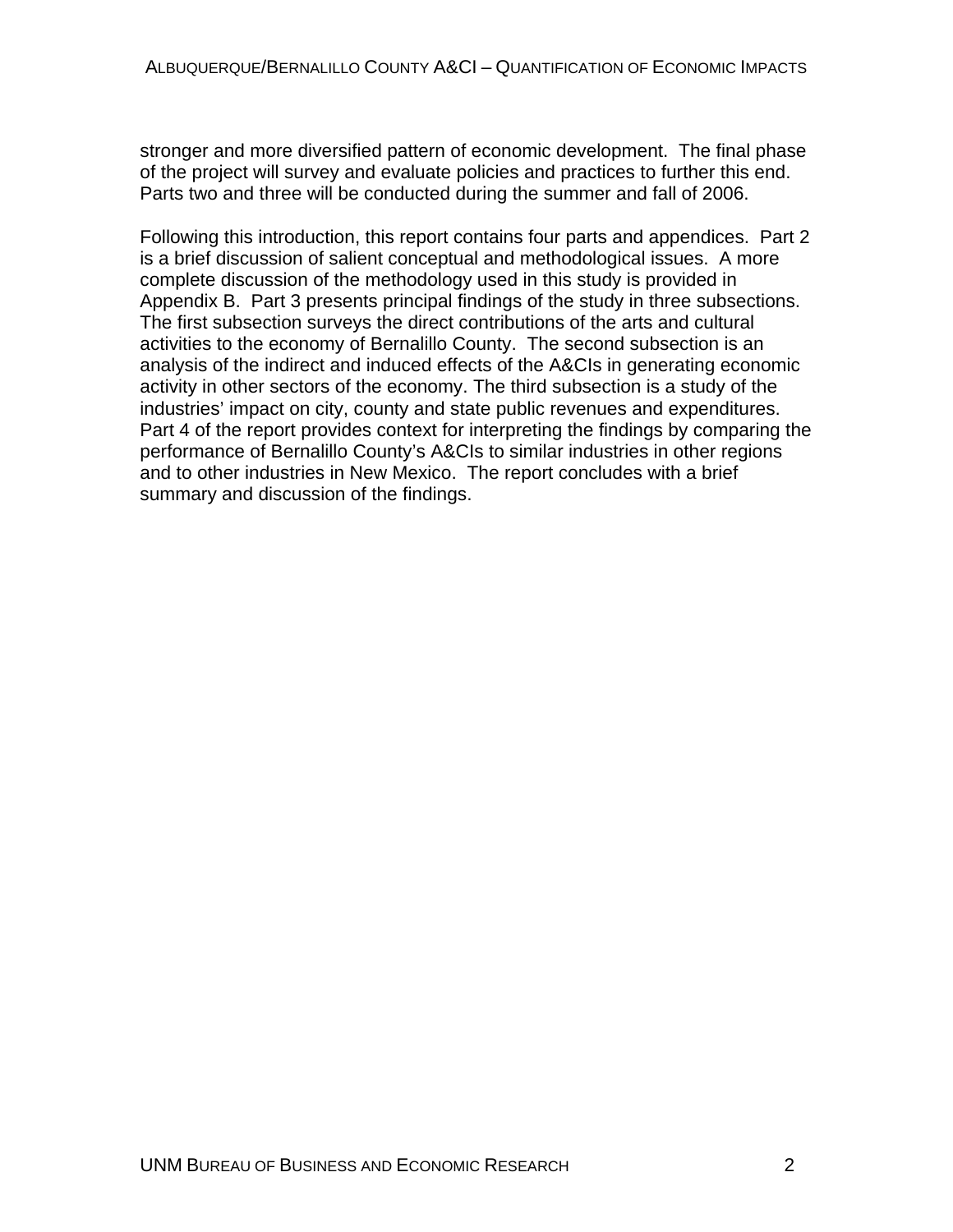## <span id="page-12-0"></span>**METHODOLOGICAL CONSIDERATIONS[2](#page-12-1)**

This study estimates the economic impact of arts and cultural activities in Bernalillo County. This subject raises two core methodological issues – the definition of arts and cultural activities and the measurement of economic impacts.

## *Defining Art and Cultural Activities*

 $\overline{a}$ 

For the purposes of this study, cultural activities are defined as creative artistic and cultural work and supporting activities that distinguish Bernalillo County and the city of Albuquerque, creating a unique sense of place. These activities build upon the cultural heritage of the Middle Rio Grande region, but also constitute a process by which the region grows and changes.

In developing a definition of cultural activities, BBER sought to balance consideration of the unique character of Bernalillo County with an interest in maintaining consistency with standards used in other cultural studies. To this end, BBER solicited the input of an Advisory Council comprised of key members and policymakers from Bernalillo County's cultural community<sup>[3](#page-12-2)</sup>. These insights were balanced by a review of applied and academic studies relevant to cultural policy $\rm ^4$  $\rm ^4$  .

**Table 1** summarizes the economic activities included in this study; activities are organized according to category and industrial subsector<sup>[5](#page-12-4)</sup>. The categories grew out of discussions with members of the Advisory Council and reflect an effort to summarize a broad scope of cultural activities according to commonly used

<sup>&</sup>lt;sup>2</sup> See Appendix B for a detailed description of data sources and methods used in this study.<br><sup>3</sup> Mombers of the UNM BREB/Bernalille County Cultural Boliov Advisory Committee are liste

<span id="page-12-2"></span><span id="page-12-1"></span><sup>&</sup>lt;sup>3</sup> Members of the UNM-BBER/Bernalillo County Cultural Policy Advisory Committee are listed in Appendix A of this report.

<span id="page-12-3"></span><sup>&</sup>lt;sup>4</sup> Americans for the Arts. Arts & Economic Prosperity. (Washington D.C. Americans for the Arts, 2003). Ann Markusen and David King. *The Artistic Dividend: The Art's Hidden Contributions to Regional Development*. (Minneapolis: Humphrey Institute of Public Affairs, 2003). New England Council. *The Creative Economy Initiative: A Blueprint for Investment for Investment in New England's Cultural Economy*. (Boston: The New England Council, 2001). Pew Charitable Trusts. *Optimizing America's Cultural Resources*. (Philadelphia: Pew Charitable Trusts, 2001). Cultural Initiatives Silicon Valley. *Creative Community Index*. (San Jose: Cultural Initiatives Silicon Valley, 2003). Bill Bulick with Carol Coletta, Colin Jackson, Andrew Taylor, and Steven Wolff. *Cultural Development of Creative Communities*. (Washington D.C.: Americans for the Arts, 2003). Mark J. Schuster. *Informing Cultural Policy*. (New Brunswick: CUPR, 2002). Allen J. Scott. *Cultural Economy of Cities.* (Thousand Oaks: Sage Publications, 2000).

<span id="page-12-4"></span><sup>&</sup>lt;sup>5</sup> The following activities are specifically *excluded* from this study: religious and Native Americanbased enterprises because reliable information is not available; pornography and other adult-only businesses because of questions regarding their cultural contribution; restaurants and fine dining, except as they relate to cultural tourism; and participatory sports because of the voluntary nature of these activities, the lack of reliable information and the difficulty in estimating their economic value.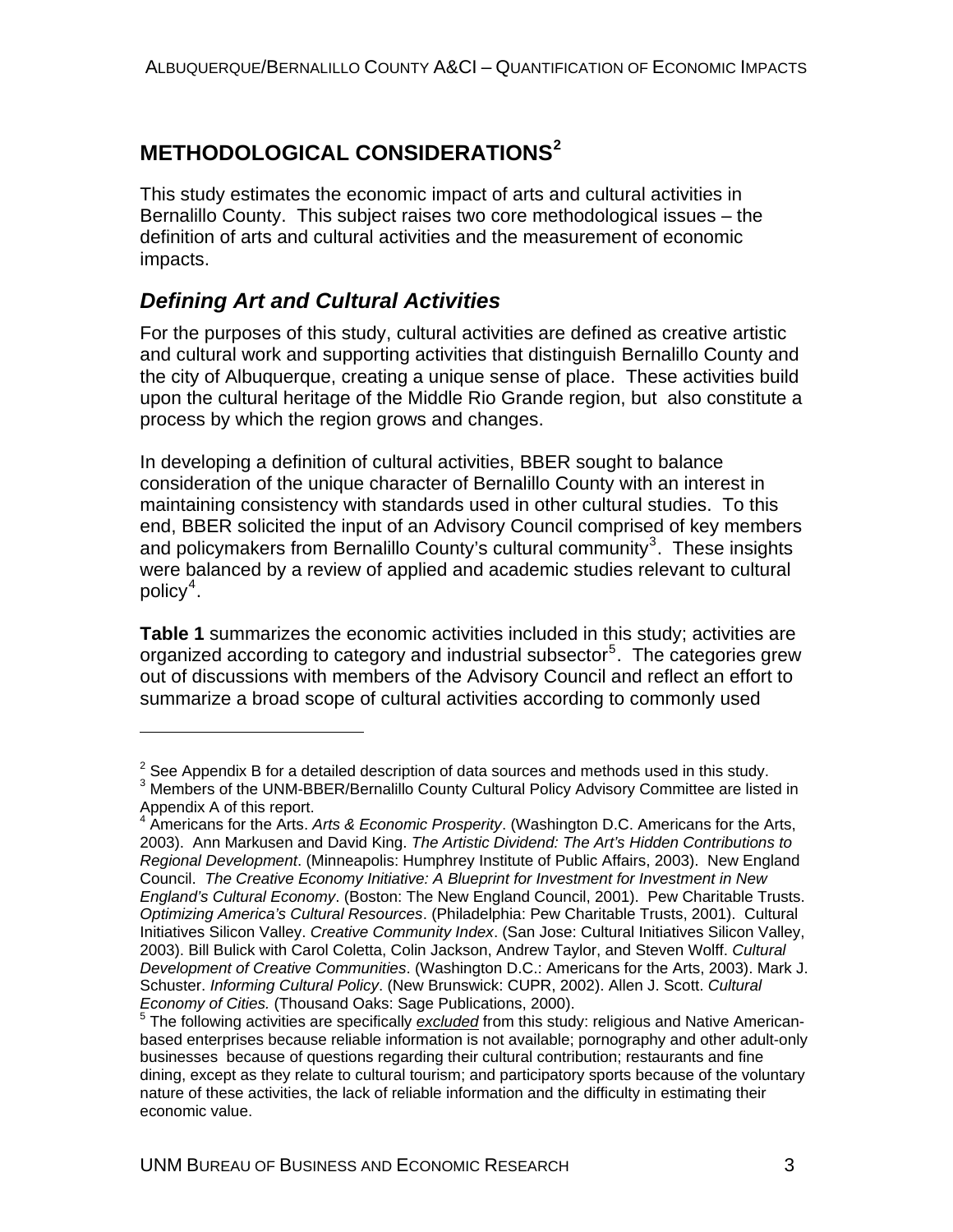definitions. The subsectors are designations established within the North American Industry Classification System (NAICS). Linking categories with NAICS-defined subsectors allowed BBER to move from a broad conceptual understanding of art and cultural activities to a specific and standardized classification system useful in measuring economic activities.

The main source of information used in this study is the Covered Employment database for the year 2004. This database is maintained by the New Mexico Department of Labor (NMDOL) and is known as ES-202. The collection of the data is legislated by the federal government under the National Labor Market Information Program for use in the administration of the unemployment insurance program. An essential feature of the ES-202 database is that industrial classification and employment and wage data is available for specific employers on an establishment by establishment basis. This level of disaggregation enabled BBER to move beyond even the most detailed six digit classification established under NAICS to measure specific activities of businesses included in the broader universe described in **Table 1**.

Data submitted by employers under the ES-202 program is supplemented by 2003 Census Bureau Nonemployer Statistics. Nonemployers are businesses with no employees with taxable receipts of \$1,000 or more for a given year. These businesses are typically self-employed workers, and tend to be strongly represented within certain segments of the A&CIs, most notably artists, writers and performers. It is a limitation of the analysis that such individuals are included only to the extent self-identification for tax purposes places them within the A&CIs. Workers whose cultural activities are of a secondary nature are commonly omitted. Further, the Census Bureau's Nonemployer Statistics do not include individuals who work in a nonprofit capacity.

Art and cultural activities are common in many parts of the economy, not only in the select businesses and institutions that are dedicated to this purpose. A central challenge of this research is to identify these activities in their many forms. To this end, BBER conducted nearly 400 interviews and email surveys of individuals and businesses in Bernalillo County in an effort to precisely measure the extent of the artistic and cultural activities performed. The interview and survey subjects were selected from the ES-202 database by stratified random sample techniques, according to economic sector and the size of the establishment. Based on the interview and survey results, businesses and other institutions were assigned values from 0 to 100% to indicate the share of the enterprise's activities that are relevant to this study. The establishment's total employment was multiplied by this coefficient, indicating the number of employees (full time equivalents) specifically engaged in art and cultural activities.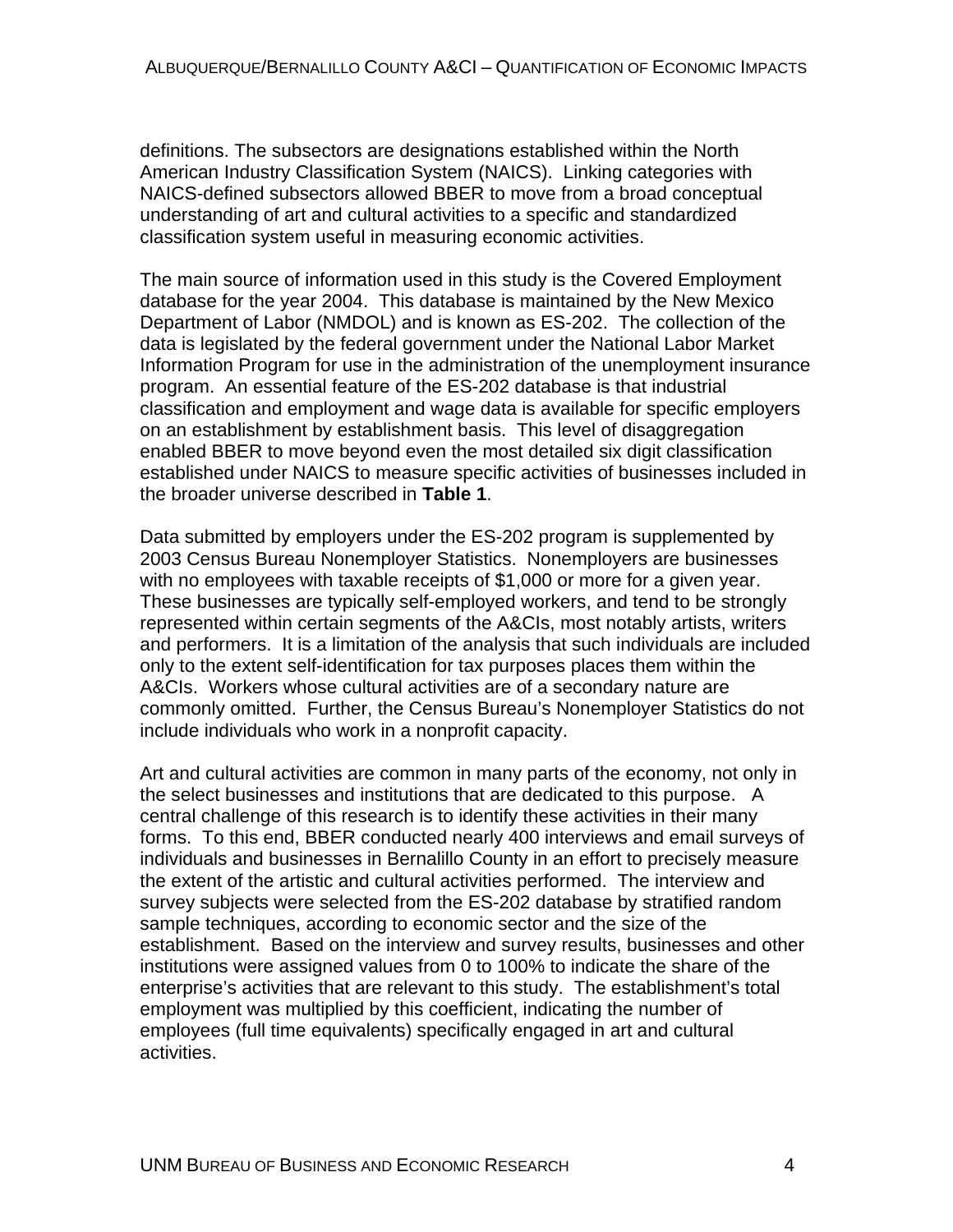#### <span id="page-14-0"></span>**TABLE 1: ARTS AND CULTURAL ACTIVITES INCLUDED IN THIS STUDY, ACCORDING TO CATEGORY AND INDUSTRIAL SUBSECTOR (NAICS)**

| <b>CATEGORY</b>  | <b>SUBSECTORS</b>                                                                                                                                                                                                                                                                                                                                                                                                                                      | <b>NAICS</b>                                                                                                         |
|------------------|--------------------------------------------------------------------------------------------------------------------------------------------------------------------------------------------------------------------------------------------------------------------------------------------------------------------------------------------------------------------------------------------------------------------------------------------------------|----------------------------------------------------------------------------------------------------------------------|
| Advocacy         | Grantmakers<br><b>Business Associations</b><br><b>Civic and Social Organizations</b><br><b>Professional Organizations</b>                                                                                                                                                                                                                                                                                                                              | 813211<br>813910<br>813410<br>813920                                                                                 |
| <b>Artisans</b>  |                                                                                                                                                                                                                                                                                                                                                                                                                                                        | All 31, 32 & 33                                                                                                      |
| <b>Artists</b>   | <b>Independent Artists, Writers, and Performers</b><br><b>Musical Groups &amp; Artists</b><br>Promoters of Performing Arts, Sports, & Similar Events with Facilities<br>Promoters of Performing Arts, Sports, & Similar Events without Facilities<br><b>Theater Companies &amp; Dinner Theaters</b>                                                                                                                                                    | 71151<br>71113<br>71131<br>71132<br>71111                                                                            |
| Design           | <b>Advertising and Related Services</b><br><b>Architectural Services</b><br><b>Graphic Design Services</b><br><b>Interior Design Services</b><br><b>Other Specialized Design Services</b>                                                                                                                                                                                                                                                              | All 5418<br>54131<br>54143<br>541410<br>54149, 541490                                                                |
| <b>Education</b> | <b>Colleges, Universities, &amp; Professional Schools</b><br><b>Fine Arts Schools</b><br>Language Schools<br><b>Libraries &amp; Archives</b><br><b>Other Technical &amp; Trade Schools</b>                                                                                                                                                                                                                                                             | 611310<br>611610<br>611630<br>519120<br>611519                                                                       |
| Fairs            | <b>Fairs &amp; Festivals</b><br><b>Farmers Markets</b><br><b>NM State Fair</b><br>Promoters of Performing Arts, Sports, & Similar Events with Facilities                                                                                                                                                                                                                                                                                               | 711310                                                                                                               |
| Media            | <b>All Other Publishers</b><br><b>Book Publishers</b><br><b>Cable &amp; Other Subscription Programming</b><br><b>Motion Picture &amp; Video Distribution</b><br><b>Newspaper Publishers</b><br><b>Other Motion Picture &amp; Video Industries</b><br><b>Other Sound Recording Industries</b><br><b>Periodical Publishers</b><br><b>Radio Broadcasting</b><br><b>Radio Stations</b><br><b>Sound Recording Studios</b><br><b>Television Broadcasting</b> | 511199<br>511130<br>515210<br>512120<br>511110<br>512199<br>512290<br>511120<br>515111<br>515112<br>512240<br>515120 |
| <b>Movies</b>    | <b>Motion Picture Theaters (except Drive-Ins)</b>                                                                                                                                                                                                                                                                                                                                                                                                      | 512131                                                                                                               |
| <b>Museums</b>   | Museums <sup>1</sup><br>Zoo & Botanical Gardens <sup>2</sup>                                                                                                                                                                                                                                                                                                                                                                                           | All 712110<br>71213                                                                                                  |

**1 Albuquerque Museum, National Hispanic Cultural Center, Indian Pueblo Cultural Center, Balloon Museum, Science Museums, Explora, and Natural History Museum.**

**2 Includes Biopark (Rio Grande Zoo, Rio Grande Botanical Gardens, and Albuquerque Aquarium).**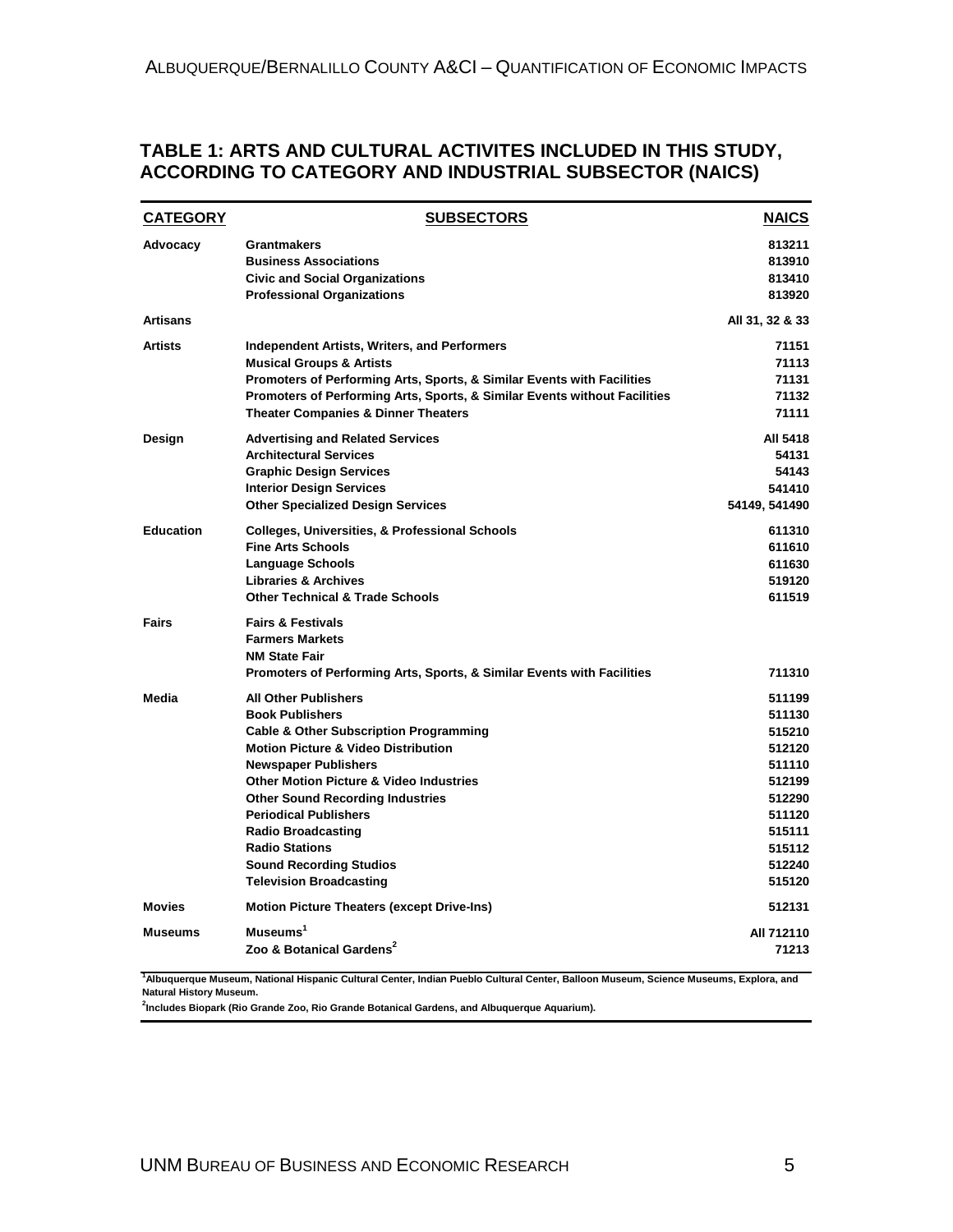#### <span id="page-15-0"></span>**TABLE 1 CONTINUED**

| <b>CATEGORY</b>     | <b>SUBSECTORS</b>                                                     | <b>NAICS</b> |
|---------------------|-----------------------------------------------------------------------|--------------|
| <b>Retail Trade</b> |                                                                       | All 44 & 45  |
|                     | All Other Home Furnishing Stores                                      | 442299       |
|                     | <b>Art Dealers</b>                                                    | 453920       |
|                     | <b>Book Stores</b>                                                    | 451211       |
|                     | Hobby, Toy, & Game Stores                                             | 451120       |
|                     | <b>Jewelry Stores</b>                                                 | 448310       |
|                     | <b>News Dealers &amp; News Stands</b>                                 | 451212       |
|                     | Prerecorded Tape, Compact Disc, & Record Stores                       | 451220       |
|                     | <b>Used Merchandise Stores</b>                                        | 453310       |
| <b>Sports</b>       | <b>Newspapers Publishers (sports content)</b>                         | 511110       |
|                     | <b>Spectator Sports</b>                                               | 7112         |
| <b>Tourism</b>      | <b>Full Service Restaurants</b>                                       | 722110       |
|                     | <b>Hotels (except Casino Hotels) &amp; Motels</b>                     | 721110       |
|                     | <b>Travel Arrangement &amp; Reservation Services</b>                  | 5615         |
| Wholesale           | Jewelry, Watch, Precious Stone, & Precious Metal Merchant Wholesalers | 423940       |
|                     | Other Miscellaneous Durable Goods Merchant Wholesalers                | 423990       |
|                     | Piece Goods, Notions, & Other Dry Goods Merchant Wholesalers          | 424310       |

#### *Measuring Economic Impacts*

 $\overline{a}$ 

The second methodological issue regards the measurement of the economic impacts of arts and cultural activities. There are two aspects of this issue. First, according to economic principles, economic impact is a function of the capacity of a business or industry to draw funds from outside the region into the local economy. Logically, economic activities that depend exclusively on local consumers for their market only serve to recycle and redistribute funds already present in the economy; funds that are not spent on one activity will be spent on another. Thus, nothing is gained on a net basis from the expenditure of local funds. By contrast, activities that draw money into the local economy from outside make a net positive impact by creating jobs, raising incomes and producing additional tax revenues that would otherwise not exist<sup>[6](#page-15-1)</sup>.

To measure the flow of revenues from outside Bernalillo County to businesses and institutions in the county, BBER included in the interviews and surveys described in the previous section questions regarding the geographical source of revenues and funding. As noted, subjects for interviews and surveys were selected by a stratified random sample, according to industry and establishment

<span id="page-15-1"></span> $6$  A corollary to this principle is that economic activities that capture local funds that otherwise would be spent outside the region have a comparable benefit.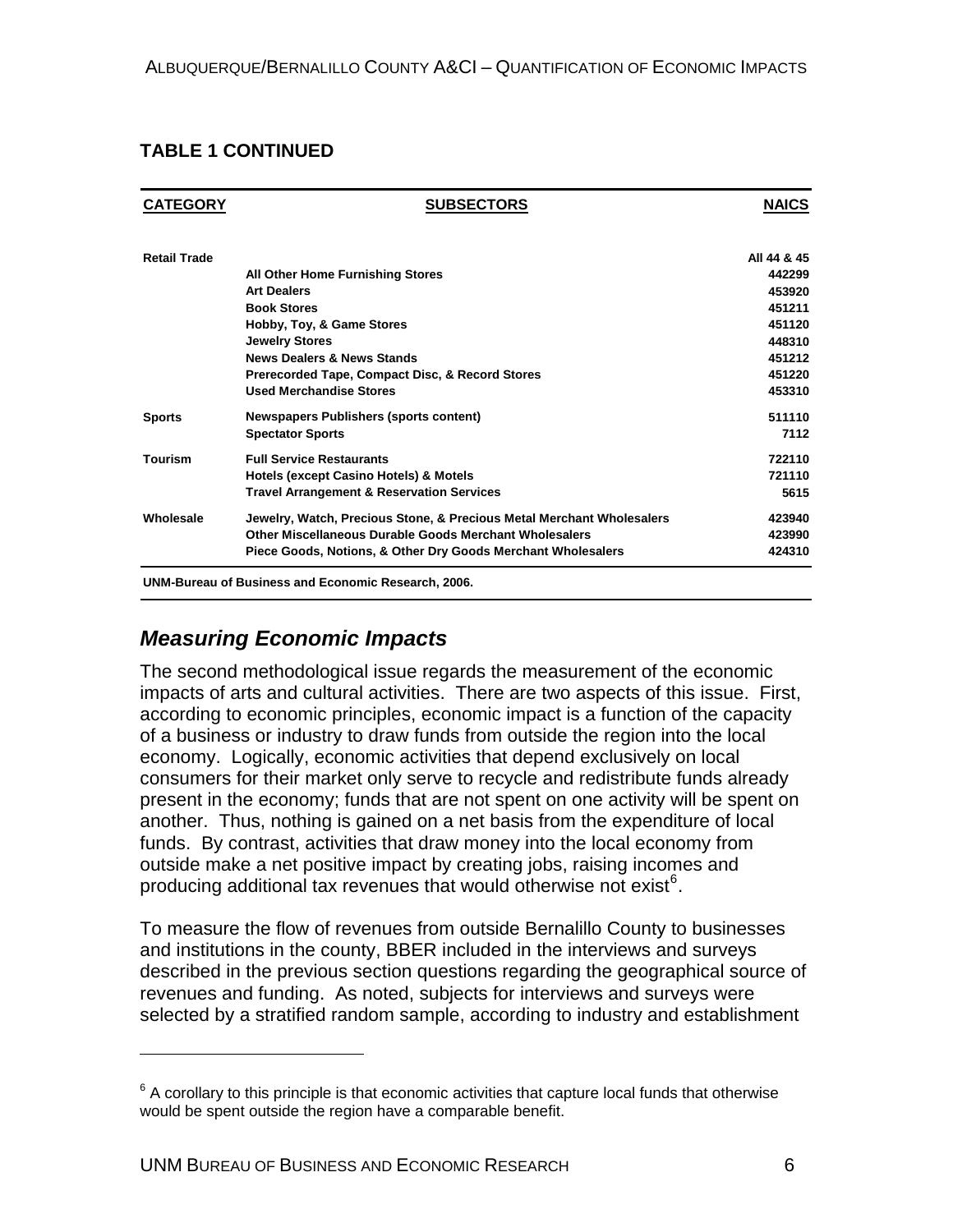size as indicated by the ES-202 database. Where appropriate, representatives of businesses and institutions were asked to quantify the share of total receipts that originate in Bernalillo County, in other parts of New Mexico, and from outside the state. Again, arts and cultural employment for each establishment was multiplied by the appropriate coefficient to indicate the number of relevant jobs funded by dollars that originate from outside the county.

The second methodological issue relevant to impact analysis regards the estimation of the indirect and induced impacts of Bernalillo County's A&CIs. According to standard definitions, indirect effects are the result of spending within the local economy by vendors to the A&CIs. Induced effects result from the expenditure of wages within the local economy, including those of individuals employed directly by the A&CIs as well as those employed by vendors to the A&CIs. A full accounting of the economic contribution of the region's A&CIs requires that analysis the extend beyond the direct contributions of the industries to include indirect and induced impacts, thus capturing the 'ripple effect' that multiplies the economic impact of cultural activities.

To calculate indirect and induced effects and the impact of financial inflows, BBER used Implan Pro 2.0<sup>[7](#page-16-0)</sup>. Implan Pro is a widely used regional economic modeling application that utilizes data that are specific to Bernalillo County. Implan Pro provides for an analysis of indirect and induced contributions and the impact of external sources of capital by tracing expenditures through local industries and quantifying leakages that occur when expenditures are made outside the regional economy. BBER has validated the estimates generated by Implan Pro 2.0 for New Mexico by comparing results with those produced by BBER's FOR-UNM model.

 $\overline{a}$ 

<span id="page-16-0"></span><sup>&</sup>lt;sup>7</sup> Minnesota IMPLAN Group, Inc., IMPLAN System (data and software), 1725 Tower Drive West, Suite 140, Stillwater, MN 55082 www.implan.com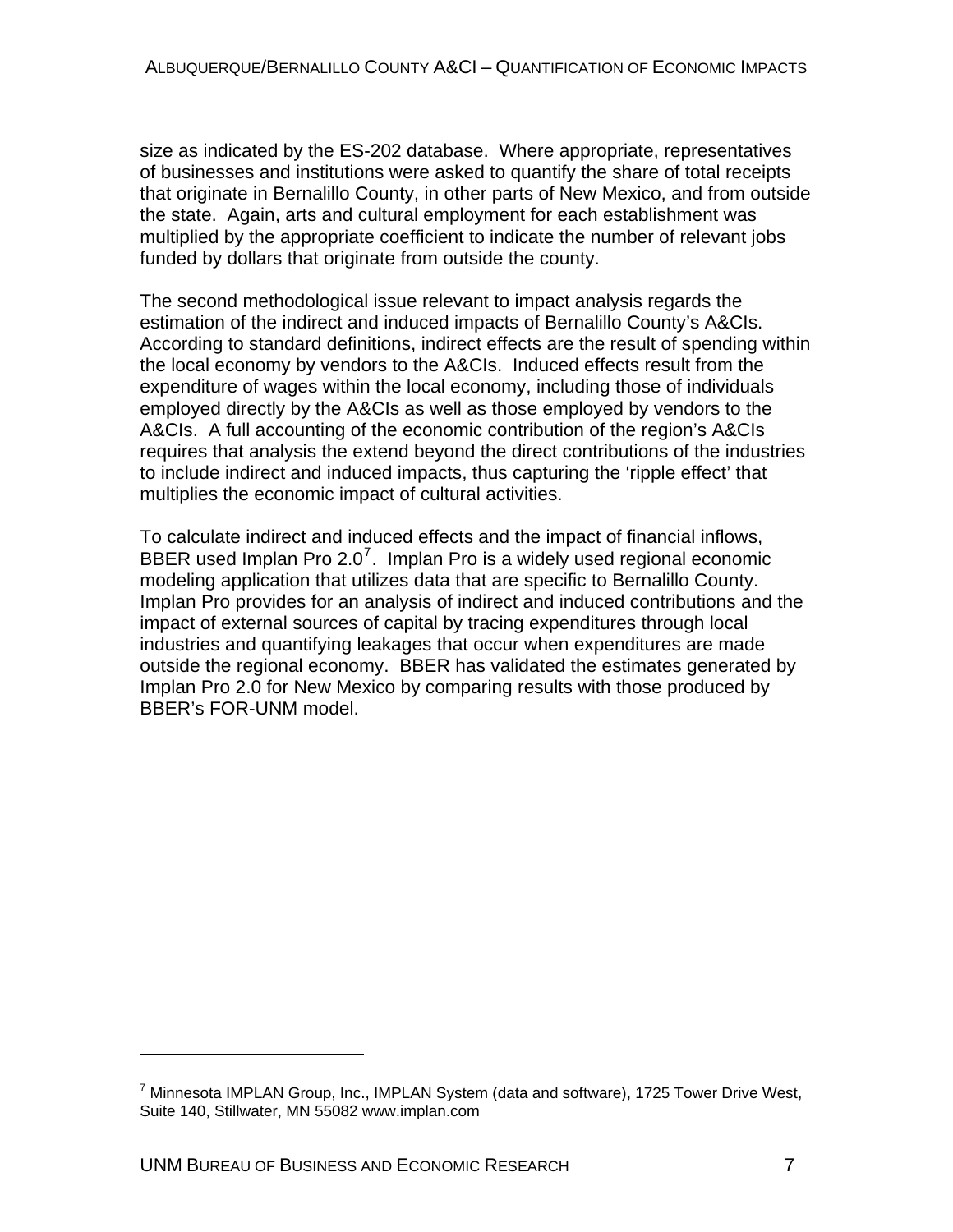## <span id="page-17-0"></span>**ECONOMIC IMPACT OF ARTS & CULTURAL INDUSTRIES ON BERNALILLO COUNTY**

## *Direct Contributions of Arts & Cultural Industries*

**Table 2** summarizes employment, wages and output (receipts) of the various subsectors of the A&CIs in Bernalillo County. As the table indicates, A&CIs generate nearly \$1.1 billion in output. A&CIs directly employ 19,508 workers, 6.1% of the county total; and pay \$413 million in wages, about 3.8% of the county total.

|                    | <b>EMPLOYMENT</b> | <b>WAGES</b><br>(\$000) | <b>OUTPUT</b><br>(\$000) |
|--------------------|-------------------|-------------------------|--------------------------|
| <b>Advocacy</b>    | 169               | 1,688                   | 4,767                    |
| <b>Artisans</b>    | 1,190             | 26,387                  | 161,317                  |
| <b>Artists</b>     | 1,982             | 10,761                  | 121,941                  |
| Design             | 1,154             | 37,891                  | 88,908                   |
| <b>Education</b>   | 6,790             | 183,071                 | 293,585                  |
| <b>Fairs</b>       | 296               | 1,418                   | 6,711                    |
| Media              | 761               | 32,363                  | 120,681                  |
| <b>Movies</b>      | 457               | 7,187                   | 42,922                   |
| Retail             | 1,046             | 15,131                  | 45,845                   |
| <b>Museums</b>     | 583               | 13,684                  | 43,755                   |
| <b>Sports</b>      | 476               | 2,186                   | 6,886                    |
| <b>Hospitality</b> | 4,474             | 74,995                  | 217,864                  |
| Wholesale          | 129               | 6,224                   | 17,166                   |
| <b>TOTAL</b>       | 19,508            | 412,987                 | 1,172,348                |

#### **TABLE 2: ARTS AND CULTURAL OUTPUT, EMPLOYMENT AND WAGES IN BERNALILLO COUNTY, 2004**

**UNM-Bureau of Business and Economic Research, 2006.**

**Figure 1** shows the composition of employment within Bernalillo County's arts and cultural economy. Among A&CIs, education is the largest subsector, accounting for nearly 35% of all employment and 44.3% of all wages in the county's A&CIs. Albuquerque Public Schools is by far the largest institution in the county's arts and cultural sector, accounting for the equivalent of 4,701 jobs and \$142.2 million in wages in the areas considered in this report. By itself, APS contributes more to Bernalillo County's arts and cultural economy than the total of any other subsector. Cultural tourism, principally restaurants and accommodations serving visitors engaged in cultural activities, follows education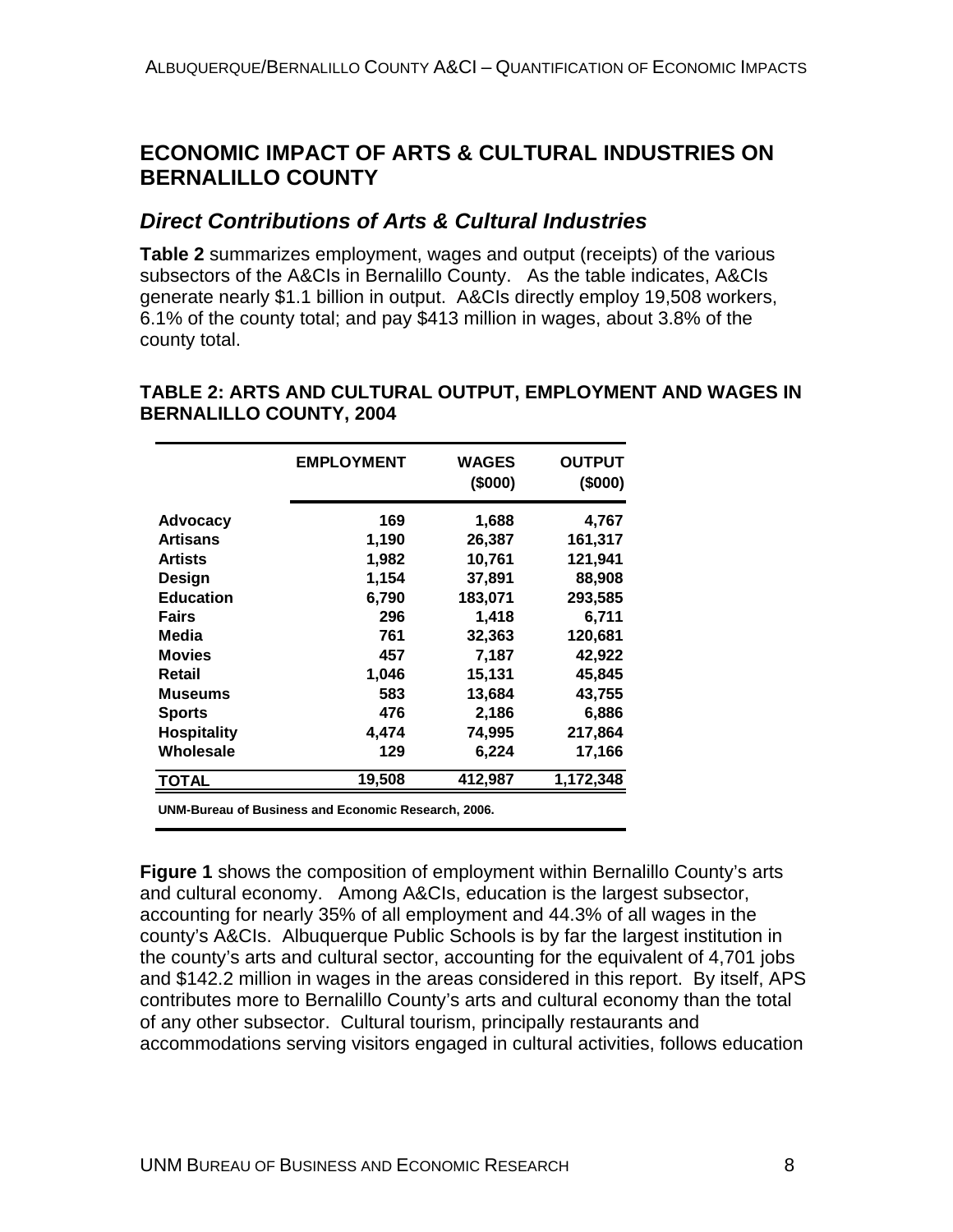<span id="page-18-0"></span>as the second largest subsector, with 22.9% of all employment. Artists is the third largest category in terms of employment, accounting for 10.4% of arts and culture-related jobs, but this sector lags well behind several others in terms of the total income that is generated. It is notable that of the 1,982 persons employed as artists as defined in this study, 1,536 or 77%, are not covered by unemployment insurance; i.e., they are self-employed. Beyond these three principal sectors, artisans, retail and media also have a significant presence among Bernalillo County's A&CIs.

#### **FIGURE 1: EMPLOYMENT IN THE ARTS AND CULTURAL INDUSTRIES IN BERNALILLO COUNTY BY SUBSECTOR, 2004**



**Table 3** is a summary of employment, wages and output of Bernalillo County's A&CIs that are funded with *dollars that originate outside the county*; the bottom half of the table is the percentage of all arts and cultural activities that are funded with 'outside dollars'. These figures best indicate the impact of A&CIs in terms of their capacity to contribute to the growth of the local economy by drawing new sources of revenues into the county.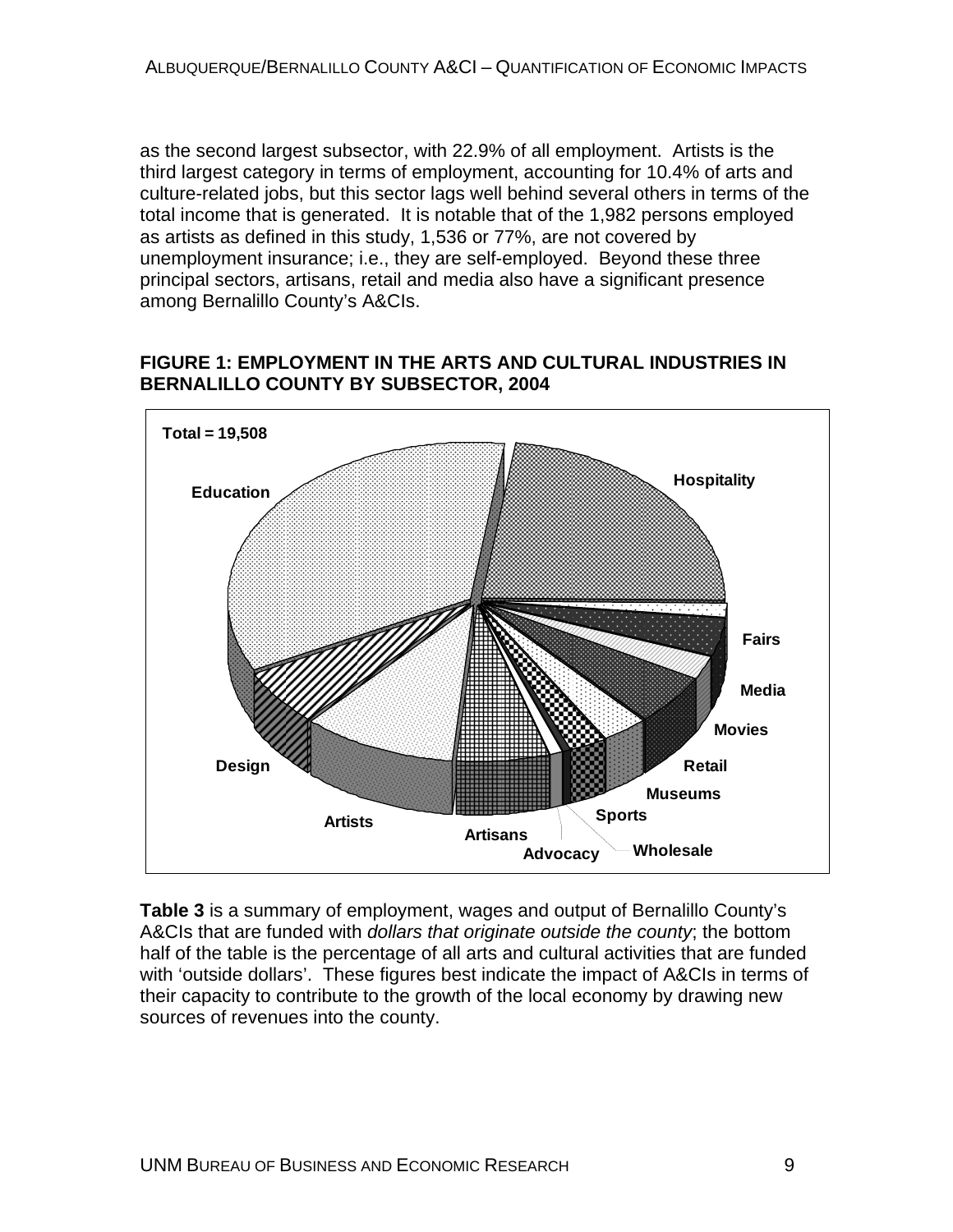|                    | <b>EMPLOYMENT</b> | <b>WAGES</b><br>(\$000) | <b>OUTPUT</b><br>(\$000) |
|--------------------|-------------------|-------------------------|--------------------------|
| Advocacy           | 31                | 319                     | 900                      |
| <b>Artisans</b>    | 900               | 20,112                  | 124,156                  |
| <b>Artists</b>     | 861               | 4,856                   | 57,549                   |
| Design             | 377               | 13,404                  | 29,793                   |
| <b>Education</b>   | 1,031             | 33,439                  | 53,617                   |
| <b>Fairs</b>       | 174               | 831                     | 3,944                    |
| Media              | 420               | 18,640                  | 71,426                   |
| <b>Movies</b>      | 46                | 719                     | 4,292                    |
| Retail             | 300               | 4,475                   | 13,658                   |
| <b>Museums</b>     | 206               | 4,160                   | 14,344                   |
| <b>Sports</b>      | 101               | 464                     | 1,461                    |
| <b>Hospitality</b> | 4,419             | 73,288                  | 213,331                  |
| Wholesale          | 98                | 4,705                   | 12,976                   |
| <b>TOTAL</b>       | 8,964             | 179,411                 | 601,447                  |

#### <span id="page-19-0"></span>**TABLE 3: ARTS AND CULTURAL RECEIPTS, EMPLOYMENT AND WAGES IN BERNALILLO COUNTY SUPPORTED BY OUTSIDE DOLLARS (EXPORTS), 2004**

#### **Shares of Art & Cultural Activities Funded by Outside Dollars (%)**

|                    | <b>EMPLOYMENT</b> | <b>WAGES</b> | <b>OUTPUT</b> |
|--------------------|-------------------|--------------|---------------|
| <b>Advocacy</b>    | 18%               | 19%          | 19%           |
| <b>Artisans</b>    | 76%               | 76%          | 77%           |
| <b>Artists</b>     | 43%               | 45%          | 47%           |
| Design             | 33%               | 35%          | 34%           |
| <b>Education</b>   | 15%               | 18%          | 18%           |
| <b>Fairs</b>       | 59%               | 59%          | 59%           |
| Media              | 55%               | 58%          | 59%           |
| <b>Movies</b>      | 10%               | 10%          | 10%           |
| Retail             | 29%               | 30%          | 30%           |
| Museums            | 35%               | 30%          | 33%           |
| <b>Sports</b>      | 21%               | 21%          | 21%           |
| <b>Hospitality</b> | 99%               | 98%          | 98%           |
| Wholesale          | 76%               | 76%          | 76%           |
| <b>TOTAL</b>       | 46%               | 43%          | 51%           |

**UNM-Bureau of Business and Economic Research, 2006.**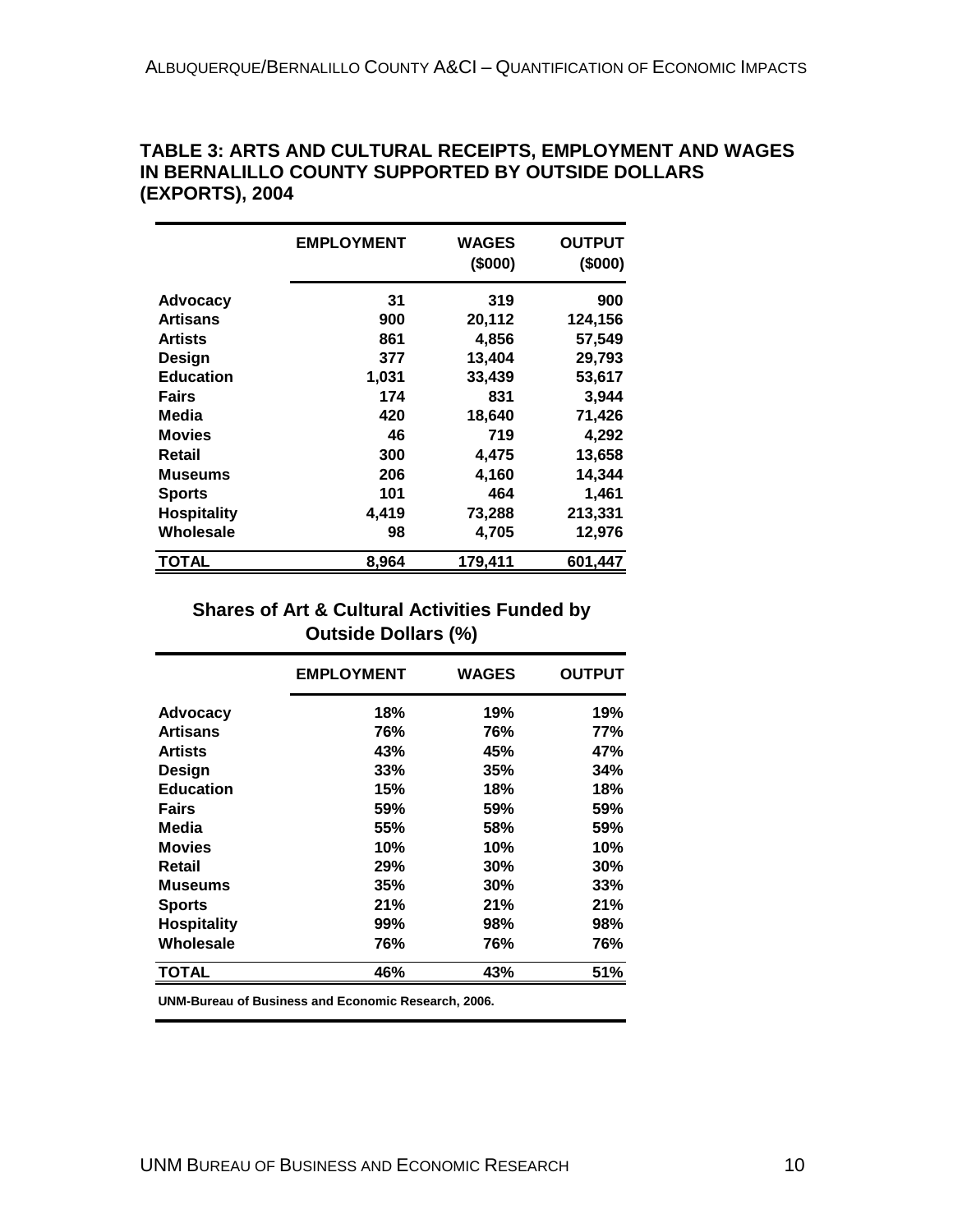<span id="page-20-0"></span>Outside dollars account for just over \$600 million in economic output. These dollars are equal to about one-half of all receipts to A&CIs in Bernalillo County, and fund slightly less than one-half of arts and cultural employment and incomes. Cultural tourism (hospitality), which by definition depends on outside revenues, registered an estimated \$213.3 million in outside receipts in 2004, by far the most of the 14 sectors included in this study. Artisan industries, predominantly jewelry manufacturers, received an additional \$124.2 million from sales outside the county in 2004. These sales accounted for more than three-quarters of the total receipts of artisan industries. Other subsectors that draw significant revenues into the county are media industries, including newspapers and television and radio stations that carry advertisements for national businesses; artists, including the performing arts; and education, primarily UNM, which receives research and educational funding from state and federal governments, and tuition payments from students from outside the county. APS has only a marginal role in drawing funds to the county for arts and cultural activities because state funding for public education is, on a net basis, offset by state taxes paid by Bernalillo County residents and businesses.

## *Indirect and Induced Effects of Arts & Cultural Industries*

As defined earlier, indirect effects are the result of spending within the local economy by vendors to the A&CIs. Induced effects are the product of the expenditure of wages in Bernalillo County by persons employed by the A&CIs or employed by vendors to the A&CIs. The economic multiplier is an aggregate measure of the activity associated with direct, indirect and induced effects; as shorthand, the multiplier can be understood as the number of times outside revenues cycle within the local economy. In general, industries that pay high wages and that purchase goods and services produced locally are characterized by high multipliers, sometimes reaching or exceeding a value of 2.0.

**Table 4** is a summary of the direct, indirect and induced economic impacts of A&CIs *supported by outside dollars*. The data in this table indicate that, in addition to the \$600 million in receipts of outside dollars that accrued directly to the county's A&CIs, the expenditure and circulation of these dollars by businesses and their employees generated an additional \$393 million in economic activity in 2004. Similarly, the circulation of these revenues created 5,198 additional jobs and \$122.6 million in wage and salary payments. Overall, the multiplicative impact of outside revenues generated by the county's A&CIs was 1.58, 1.68 and 1.65 for employment, labor income and total output, respectively. This compares favorably to most industries in Albuquerque and New Mexico, indicating a propensity of A&CIs, their suppliers and their employees to spend locally.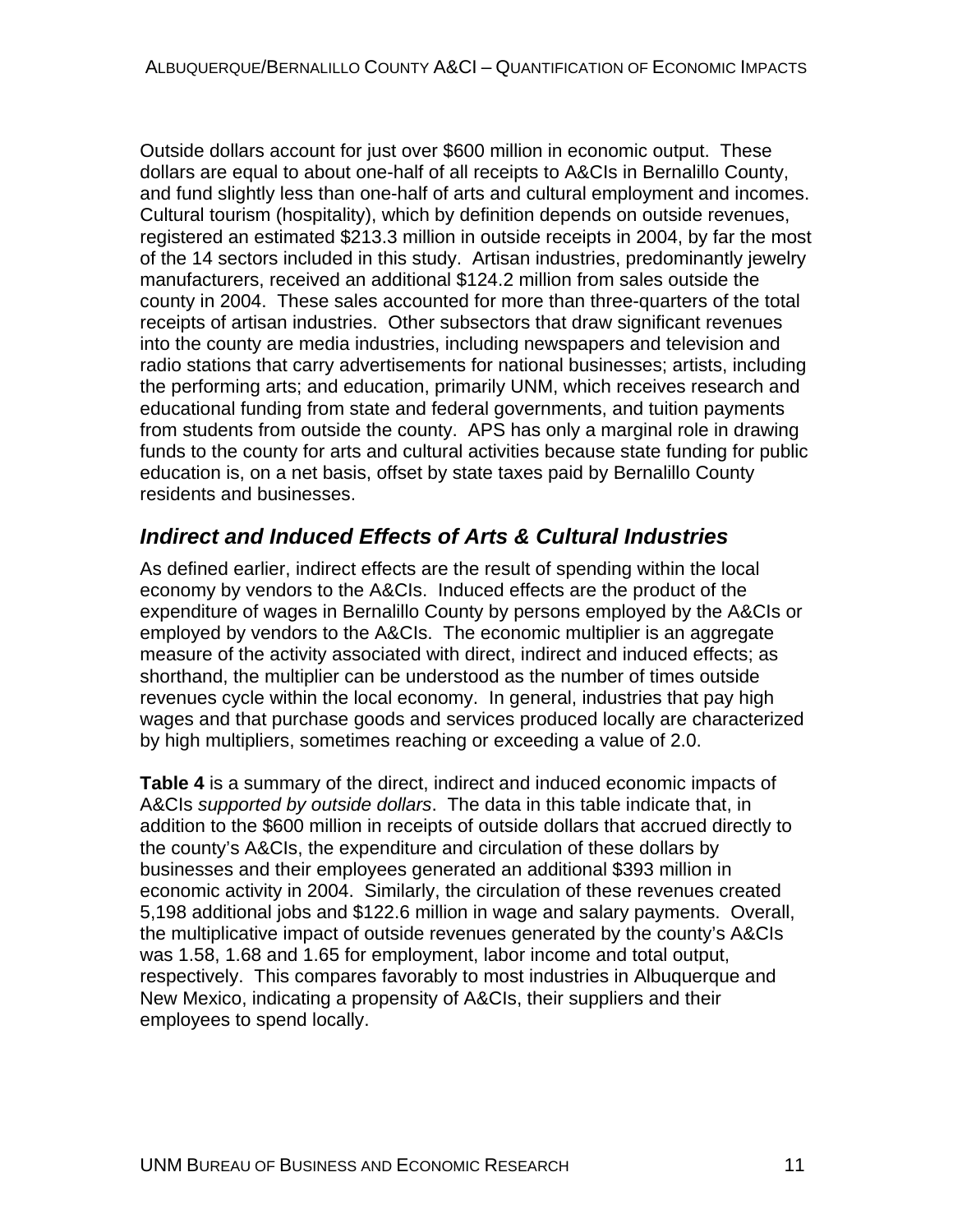|                                     |                     | Indirect &     |              |                      |
|-------------------------------------|---------------------|----------------|--------------|----------------------|
| <b>EMPLOYMENT</b>                   | <b>Direct</b>       | <b>Induced</b> | Total        | <b>Multiplier</b>    |
|                                     | (\$000)             | (\$000)        | (\$000)      |                      |
| Advocacy                            | 31                  | 10             | 41           | 1.32                 |
| <b>Artisans</b>                     | 900                 | 654            | 1,553        | 1.73                 |
| <b>Artists</b>                      | 861                 | 811            | 1,672        | 1.94                 |
| Design<br><b>Education</b><br>Fairs | 377<br>1,031<br>174 | 219            | 596<br>1,526 | 1.58<br>1.48<br>1.21 |
|                                     |                     | 496            |              |                      |
|                                     |                     | 37             | 211          |                      |
| Media                               | 420                 | 811            | 1,231        | 2.93                 |
| <b>Movies</b>                       | 46                  | 42             | 88           | 1.92                 |
| Retail                              | 300                 | 117            | 417          | 1.39                 |
| Museums                             | 206                 | 177            | 382          | 1.86                 |
| <b>Sports</b>                       | 101                 | 17             | 118          | 1.17                 |
| <b>Hospitality</b>                  | 4,419               | 1,725          | 6,145        | 1.39                 |
| Wholesale                           | 98                  | 82             | 180          | 1.84                 |
| TOTAL                               | 8,964               | 5,198          | 14,162       | 1.58                 |

#### <span id="page-21-0"></span>**TABLE 4: DIRECT, INDIRECT AND INDUCED IMPACTS OF ARTS AND CULTURAL INDUSTRIES IN BERNALILLO COUNTY SUPPORTED BY OUTSIDE DOLLARS (EXPORTS), 2004**

|                    |               | Indirect &     |         |                   |
|--------------------|---------------|----------------|---------|-------------------|
| <b>WAGES</b>       | <b>Direct</b> | <b>Induced</b> | Total   | <b>Multiplier</b> |
|                    | (\$000)       | (\$000)        | (\$000) |                   |
| <b>Advocacy</b>    | 319           | 255            | 574     | 1.80              |
| <b>Artisans</b>    | 20,112        | 20,174         | 40,285  | 2.00              |
| <b>Artists</b>     | 4,856         | 11,176         | 16,032  | 3.30              |
| Design             | 13,404        | 5,718          | 19,121  | 1.43              |
| <b>Education</b>   | 33,439        | 12,188         | 45,627  | 1.36              |
| <b>Fairs</b>       | 831           | 689            | 1,520   | 1.83              |
| Media              | 18,640        | 15,281         | 33,920  | 1.82              |
| <b>Movies</b>      | 719           | 963            | 1,681   | 2.34              |
| Retail             | 4,475         | 3,198          | 7,673   | 1.71              |
| <b>Museums</b>     | 4,160         | 4,643          | 8,802   | 2.12              |
| <b>Sports</b>      | 464           | 312            | 776     | 1.67              |
| <b>Hospitality</b> | 73,288        | 45,727         | 119,015 | 1.62              |
| Wholesale          | 4,705         | 2,234          | 6,939   | 1.47              |
| <b>TOTAL</b>       | 179,411       | 122,556        | 301,967 | 1.68              |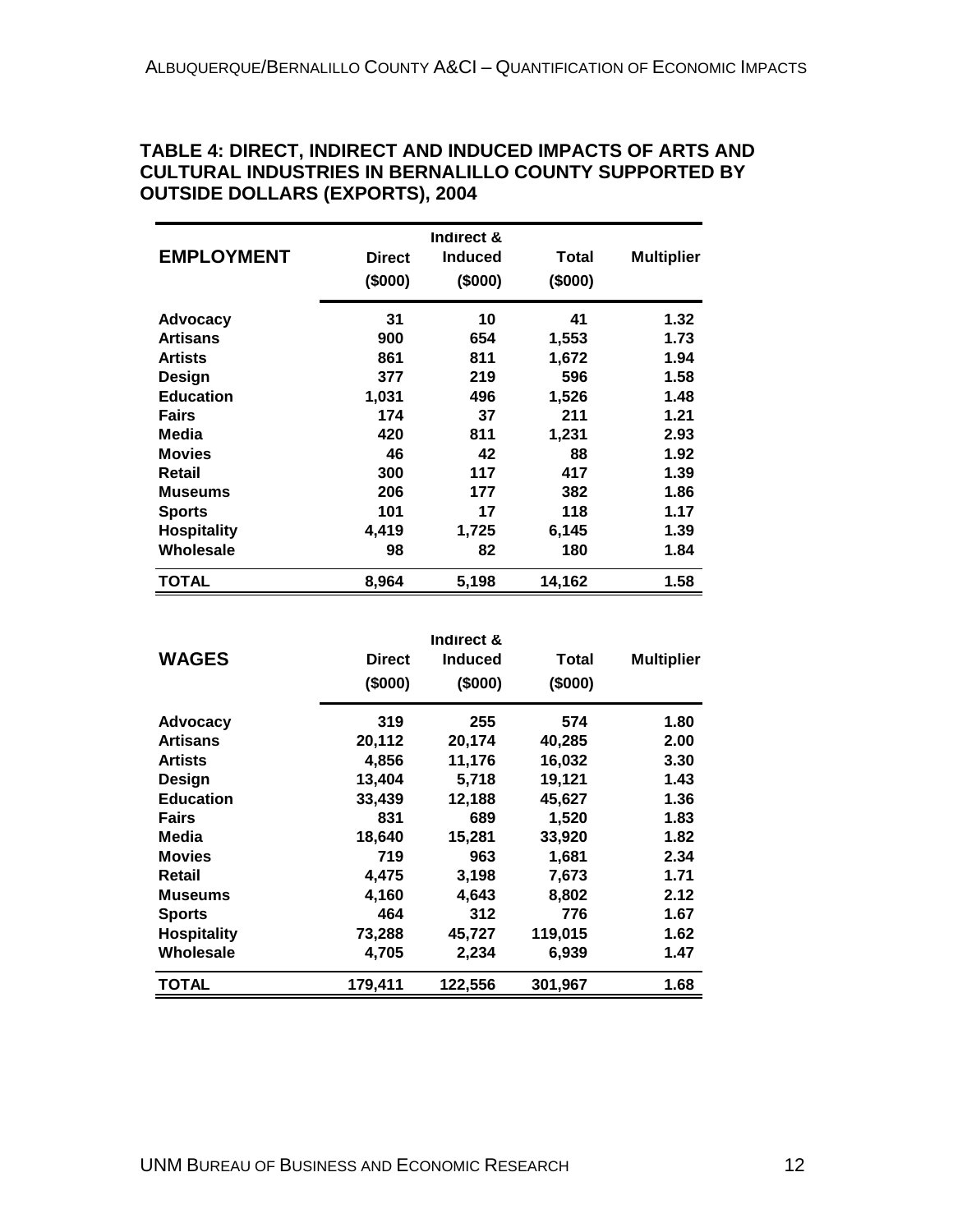|                    |               | Indirect &     |         |                   |
|--------------------|---------------|----------------|---------|-------------------|
| <b>OUTPUT</b>      | <b>Direct</b> | <b>Induced</b> | Total   | <b>Multiplier</b> |
|                    | (\$000)       | (\$000)        | (\$000) |                   |
| <b>Advocacy</b>    | 900           | 727            | 1,627   | 1.81              |
| <b>Artisans</b>    | 124,156       | 62,399         | 186,555 | 1.50              |
| <b>Artists</b>     | 57,549        | 40,346         | 97,894  | 1.70              |
| Design             | 29,793        | 17,116         | 46.909  | 1.57              |
| <b>Education</b>   | 53,617        | 39,256         | 92,874  | 1.73              |
| Fairs              | 3,944         | 2,459          | 6,404   | 1.62              |
| Media              | 71,426        | 53,280         | 124,706 | 1.75              |
| <b>Movies</b>      | 4,292         | 3,616          | 7,908   | 1.84              |
| Retail             | 13,658        | 9,610          | 23,269  | 1.70              |
| Museums            | 14,344        | 12,910         | 27,255  | 1.90              |
| <b>Sports</b>      | 1,461         | 1.019          | 2,480   | 1.70              |
| <b>Hospitality</b> | 213,331       | 143,888        | 357,219 | 1.67              |
| Wholesale          | 12,976        | 6,696          | 19,672  | 1.52              |
| <b>TOTAL</b>       | 601,447       | 393,322        | 994,769 | 1.65              |

#### <span id="page-22-0"></span>**TABLE 4 CONTINUED**

**UNM-Bureau of Business and Economic Research, 2006.**

## *Geography of Arts & Cultural Industries in Bernalillo County*

**Figures 2, 3** and **4,** and **Table 5** provide information on the geography of employment in A&CIs in Bernalillo County in 2004. **Figure 2** shows the location of 1,929 art and cultural businesses and institutions included in this study<sup>[8](#page-22-1)</sup>; each dot represents one arts and cultural employer. Figure 3 shows the distribution of employment by A&CIs among 27 zip code areas in Bernalillo County in 2004.

The first two maps indicate that employment is most heavily concentrated downtown (87102), in North I-25 (87109), the mid-Heights (87110) and at UNM (87131). Because education comprises such a large share of Bernalillo County's cultural economy and because APS is by its constitution present in all parts of the region, no geographical area is without representation<sup>[9](#page-22-2)</sup>. However, excluding education, several areas, including the South Valley (87105), the West Side along Coors Boulevard (87120) and the West Mesa, including newly developing southwestern Albuquerque (87121), lack a significant representation of A&CIs.

The geographical distribution of arts and cultural employment in part reflects the overall pattern of employment distribution in Bernalillo County. **Figure 4** shows

 $\overline{a}$ 

<span id="page-22-1"></span> $8$  The remaining 68 businesses lacked a serviceable address.

<span id="page-22-2"></span><sup>&</sup>lt;sup>9</sup> The exceptions, zip code areas 87115 and 87116, are, respectively, on Isleta lands not included in this study and an unoccupied zone controlled by Kirkland Air Force Base.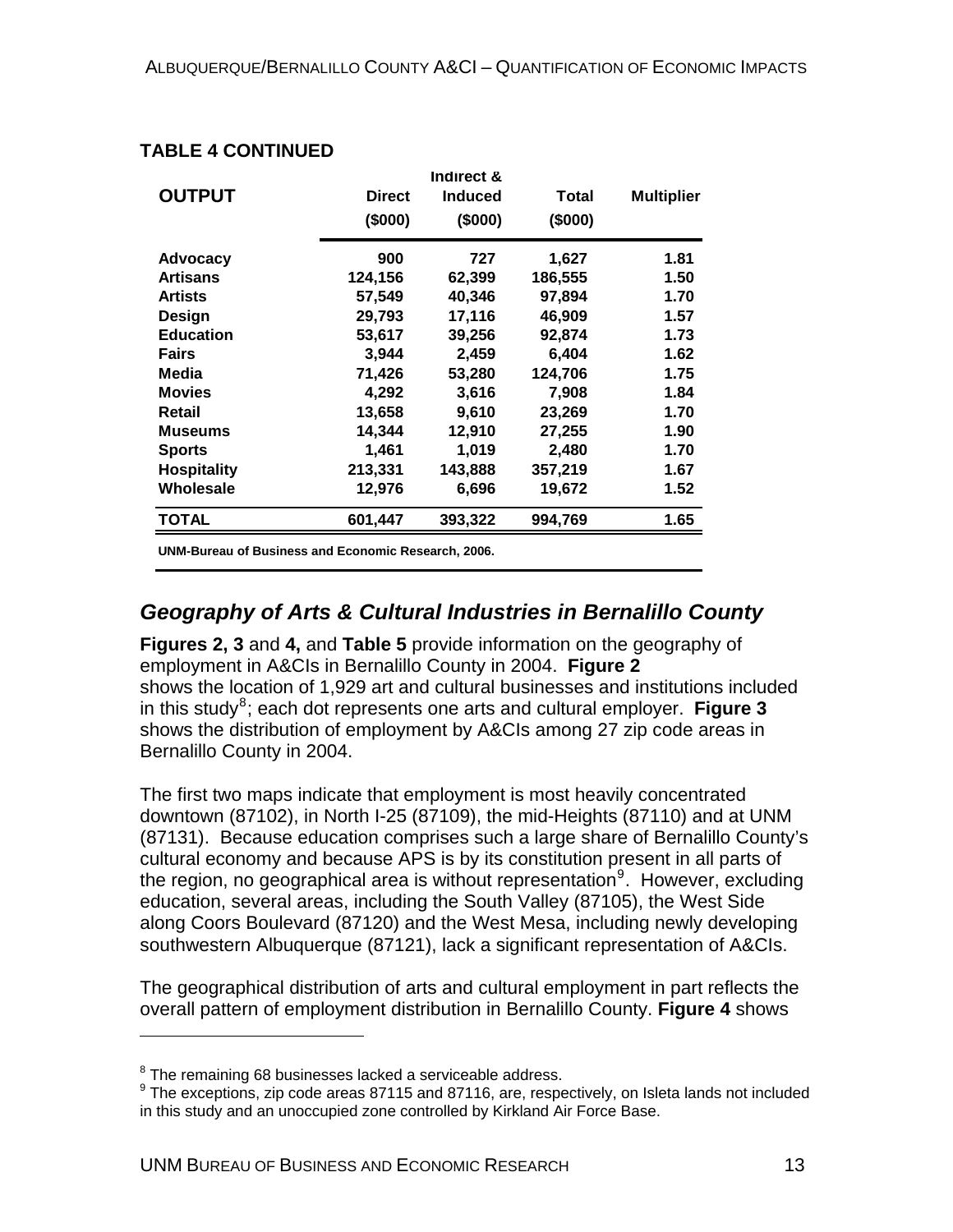<span id="page-23-0"></span>A&CIs employment as a percentage of total employment for the 27 zip codes, thus standardizing the A&CIs employment for the overall distribution of employment. This figure indicates that A&CIs are indeed significant to the employment structure of Downtown and UNM, as well as north Albuquerque (87122). This figure further indicates that the high levels of A&CI employment in the North Valley, North I-25 and the mid-Heights are more of a function of overall high levels of employment in these areas than any specific concentration of A&CI activities and, similarly, that the low levels of A&CI employment in the South Valley and the West Side are fundamentally a reflection of the small number of jobs in these areas.

#### **FIGURE 2: LOCATION OF ARTS AND CULTURAL BUSINESSES AND INSTITUTIONS IN BERNALILLO COUNTY, 2004**

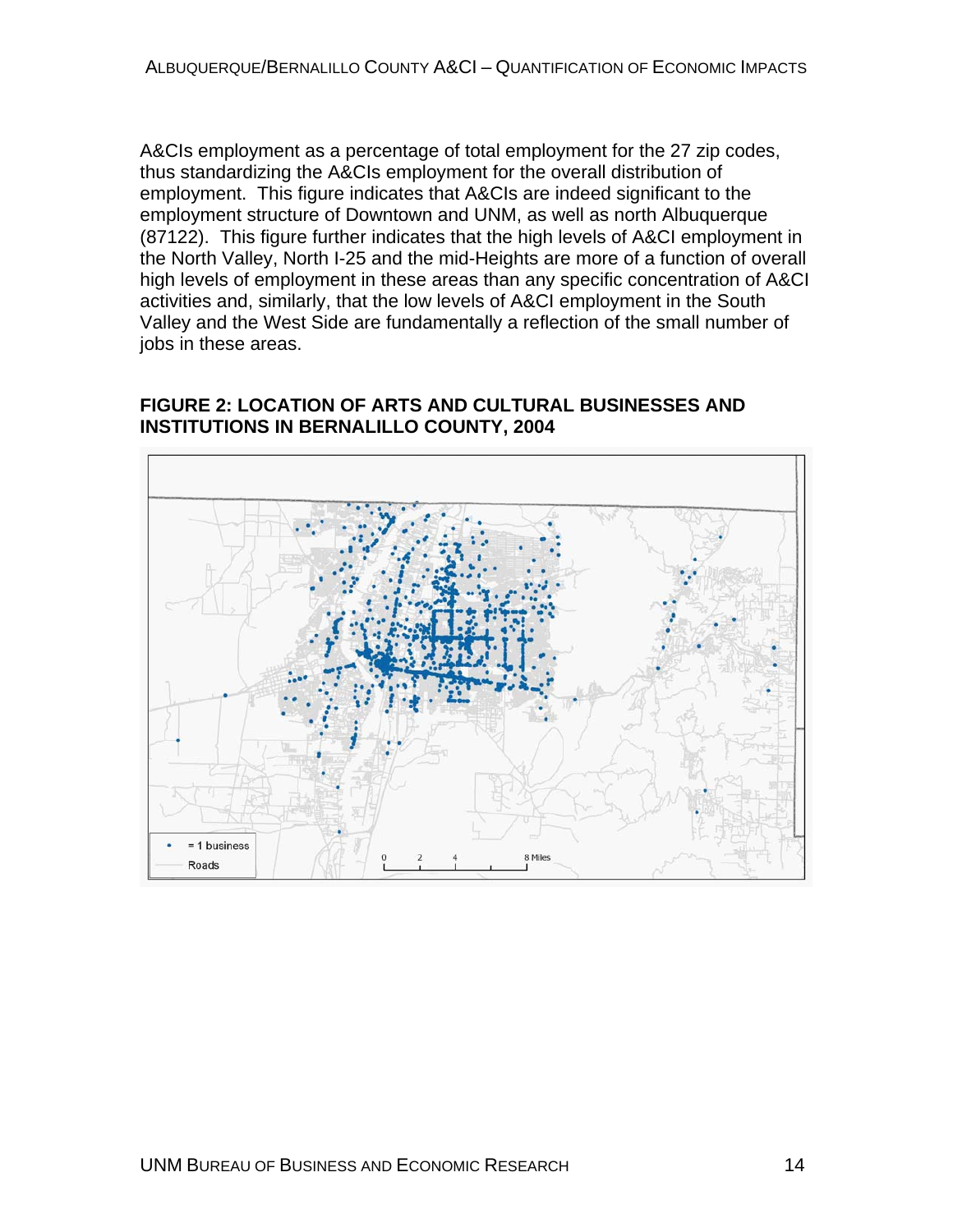

#### <span id="page-24-0"></span>**FIGURE 3: THE GEOGRAPHICAL DISTRIBUTION OF ARTS AND CULTURAL EMPLOYMENT IN BERNALILLO COUNTY BY ZIP CODE AREA, 2004**

#### **FIGURE 4: ARTS AND CULTURAL EMPLOYMENT AS A PROPORTION OF TOTAL EMPLOYMENT BY ZIP CODE AREA IN BERNALILLO COUNTY, 2004**

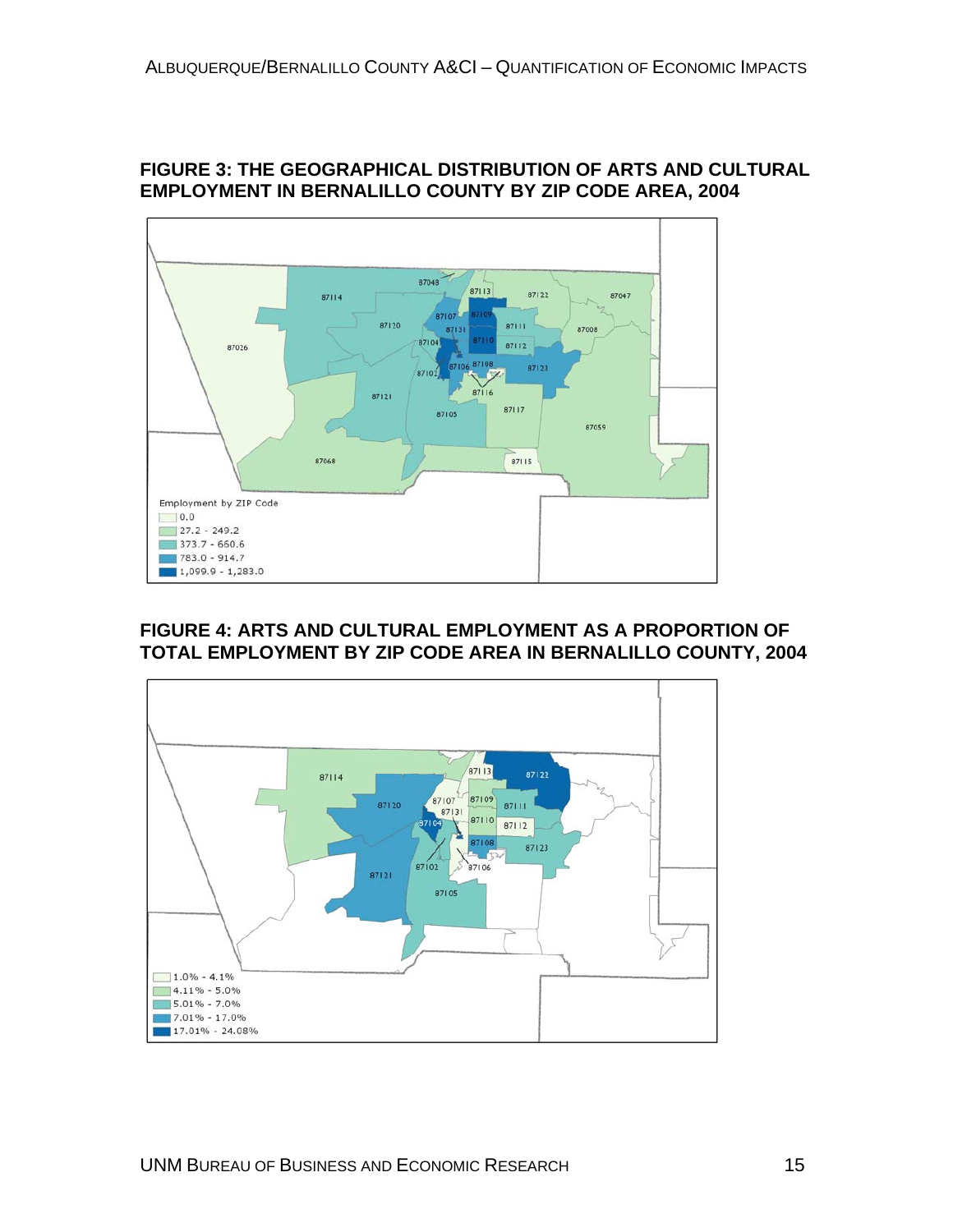<span id="page-25-0"></span>**Table 5** provides detail of the geographical location of A&CIs employment by subsector. An examination of this data reveals the relative concentration of specific subsectors. Museums, including the BioPark, are very highly concentrated downtown (87102); artisans, dominated by relatively large jewelry makers, are found predominantly downtown and in the Four Hills area in Southeastern Albuquerque (87123); employment with wholesalers is concentrated in the North Valley (87107) and in the mid-Heights on the east side (87110); and media employment is found both downtown and along I-25 in North Albuquerque (87109). No one area dominates cultural tourism employment, though the largest concentration is in the downtown-Old Town (87104) area.

#### **TABLE 5: ARTS AND CULTURAL EMPLOYMENT IN BERNALILLO COUNTY, BY CATEGORY AND ZIP CODE, 2004**

|              |                            | Advocacy     | <b>Artisans</b> | <b>Artists</b> | Design   | <b>Education</b> | Fairs | Media        |
|--------------|----------------------------|--------------|-----------------|----------------|----------|------------------|-------|--------------|
| 87102        | <b>Downtown</b>            | 19           | 308             | 9              | 189      | 198              |       | 130          |
| 87104        | <b>Rio Grande/Old Town</b> | 65           | 37              | 11             | 56       | 134              |       | 144          |
| 87105        | <b>South Valley</b>        |              | 9               | $\overline{2}$ | $\Omega$ | 517              |       |              |
| 87106        | <b>Nob Hill</b>            | 9            | 24              | 6              | 78       | 602              |       | 1            |
| 87107        | <b>North Valley</b>        | 10           | 130             | 114            | 27       | 300              |       | 71           |
| 87108        | <b>Near Heights</b>        | 14           | 54              | 19             | 26       | 256              | 280   | 19           |
| 87109        | North I-25                 | 11           | 109             |                | 106      | 529              |       | 156          |
| 87110        | <b>Mid Heights</b>         | 12           | 178             | 80             | 177      | 318              |       | 112          |
| 87111        | <b>Northeast Heights</b>   | 1            | 12              | 3              | 23       | 449              |       | $\mathbf{2}$ |
| 87112        | <b>East Heights</b>        |              | 6               |                | 57       | 323              |       | 3            |
| 87113        | Alameda                    |              | 33              |                | 14       | 125              | 17    | 24           |
| 87114        | <b>Paradise Hills</b>      |              | $\mathbf{2}$    |                | 10       | 254              |       | 1            |
| 87120        | <b>Coors Blvd</b>          | 1            |                 |                | 3        | 442              |       | 0            |
| 87121        | <b>West Mesa</b>           |              | 19              |                | 4        | 381              |       | $\mathbf{2}$ |
| 87122        | <b>North Albuquerque</b>   |              |                 | $\mathbf{2}$   | 5        | 114              |       |              |
| 87123        | <b>Four Hills</b>          | $\mathbf{2}$ | 261             | 1              | 35       | 279              |       | 9            |
| 87131        | <b>UNM</b>                 |              |                 | 18             |          | 811              |       | 80           |
| NA/Other     |                            | 25           | 40              | 1,688          | 343      | 757              |       | 7            |
| <b>TOTAL</b> |                            | 169          | 1,219           | 1,952          | 1,154    | 6,790            | 296   | 761          |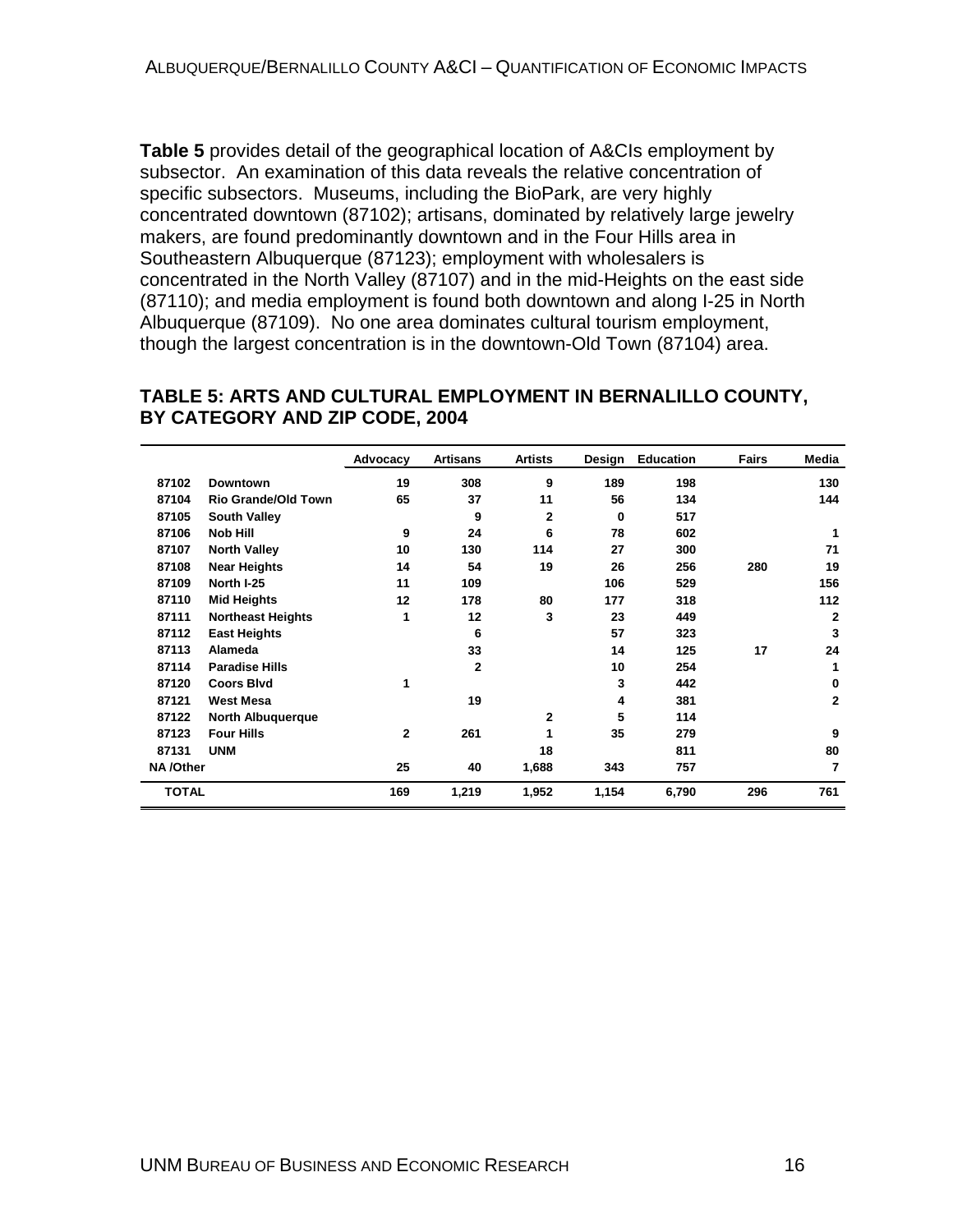|                 |                            | <b>Movies</b> | <b>Museums</b> | Retail | <b>Sports</b> | Tourism        | Wholesale    | <b>TOTAL</b> |
|-----------------|----------------------------|---------------|----------------|--------|---------------|----------------|--------------|--------------|
| 87102           | <b>Downtown</b>            |               | 329            | 43     |               | 979            |              | 2,204        |
| 87104           | <b>Rio Grande/Old Town</b> |               | 87             | 102    |               | 489            | 15           | 1,140        |
| 87105           | <b>South Valley</b>        |               |                | 15     |               | 58             |              | 601          |
| 87106           | <b>Nob Hill</b>            |               |                | 80     | 94            | 396            | 1            | 1,290        |
| 87107           | <b>North Valley</b>        |               |                | 76     |               | 197            | 38           | 963          |
| 87108           | <b>Near Heights</b>        |               |                | 78     |               | 115            | $\mathbf{2}$ | 863          |
| 87109           | North I-25                 | 241           |                | 53     | 28            | 567            | 16           | 1,815        |
| 87110           | <b>Mid Heights</b>         |               | 61             | 142    |               | 581            | 31           | 1,692        |
| 87111           | <b>Northeast Heights</b>   |               |                | 50     |               | 135            | 3            | 679          |
| 87112           | <b>East Heights</b>        |               |                | 139    |               | 89             |              | 617          |
| 87113           | Alameda                    |               |                | 25     |               | 74             | 5            | 317          |
| 87114           | <b>Paradise Hills</b>      | 21            |                | 59     |               | 164            |              | 510          |
| 87120           | <b>Coors Blvd</b>          |               |                | 10     |               | 72             | 4            | 532          |
| 87121           | <b>West Mesa</b>           |               |                | 7      |               | 81             | 3            | 497          |
| 87122           | <b>North Albuquerque</b>   |               |                | 13     |               | 122            |              | 256          |
| 87123           | <b>Four Hills</b>          | 196           |                | 15     |               | 210            | 11           | 1,019        |
| 87131           | <b>UNM</b>                 |               | 24             | 22     | 144           | $\overline{2}$ |              | 1,102        |
| <b>NA/Other</b> |                            |               | 82             | 117    | 231           | 120            | 0            | 3,410        |
| <b>TOTAL</b>    |                            | 457           | 583            | 1,046  | 497           | 4,453          | 129          | 19,508       |

#### <span id="page-26-0"></span>**TABLE 5 CONTINUED**

**UNM-Bureau of Business and Economic Research, 2006.**

## *Government Revenues and Expenditures*

**Table 6** summarizes the tax payments generated by the A&CIs to various public entities in Bernalillo County and New Mexico. These figures include revenues generated by both direct and indirect/induced activities, but are limited to activities supported by outside dollars. As above, these figures represent contributions otherwise unavailable except for the capacity of the area's A&CIs to attract outside funds.

These figures show that the A&CIs generated an estimated \$59 million in government tax revenues in 2004. Thirty-six percent of the estimated total results from gross receipts taxes directly associated with cultural activities; 36% derives from gross receipts taxes on expenditures by cultural workers and by those whose employment is indirectly supported by the A&CIs; 15% is generated by personal income taxes and property taxes paid by cultural workers and those supported indirectly by the A&CIs; 3% is a conservative estimate of the property taxes paid by the cultural industries, and the remaining 9% are lodgers taxes paid by cultural visitors to the city of Albuquerque.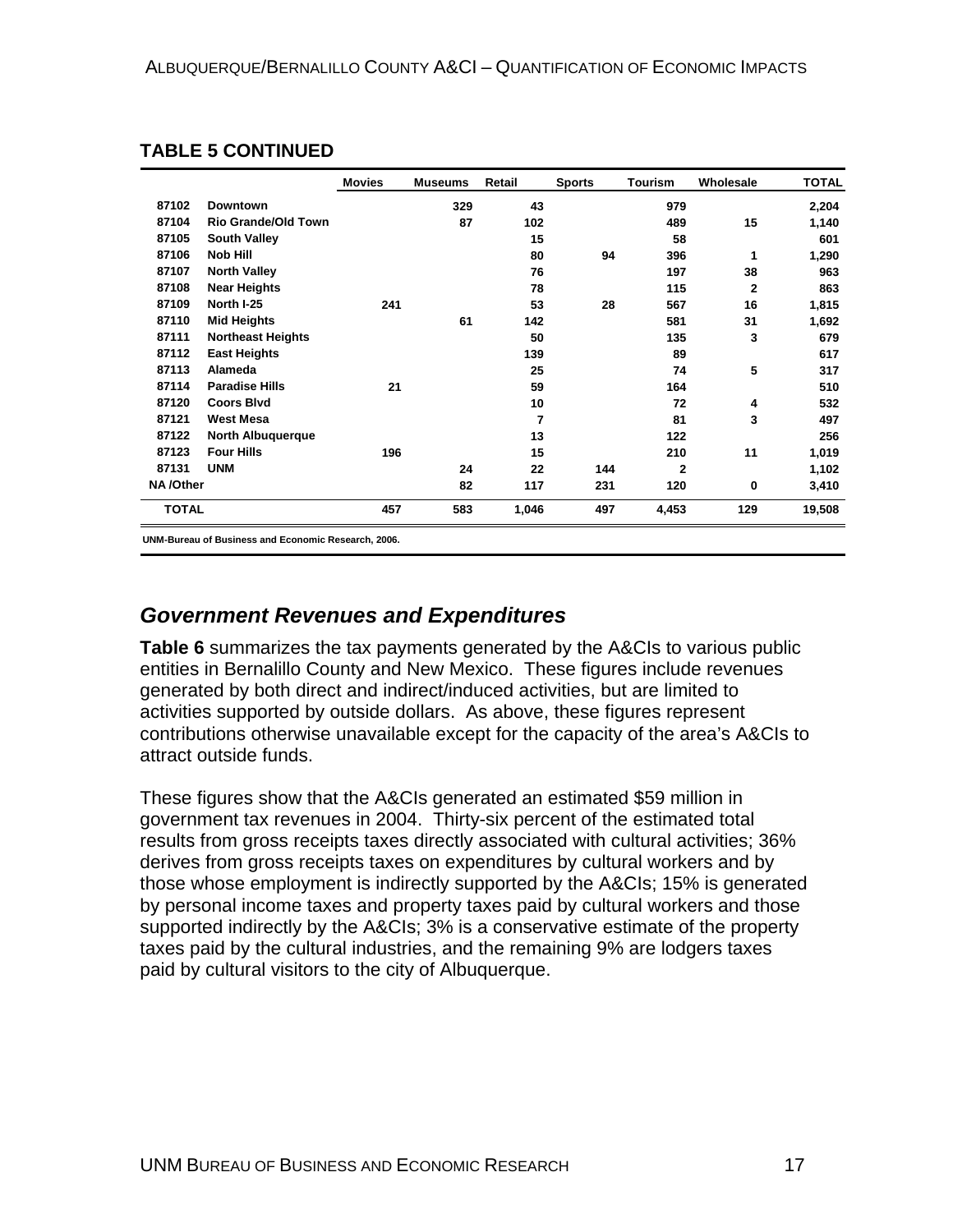#### <span id="page-27-0"></span>**TABLE 6: TOTAL TAX REVENUES DIRECTLY AND INDIRECTLY ASSOCIATED WITH BERNALILLO COUNTY A&CIS AND SUPPORTED BY INFLOWS FROM OUTSIDE BERNALILLO COUNTY, 2004**

| Figures in \$1,000's                                                    | City   | County | <b>Schools</b> | <b>TVICC</b> | <b>State</b> | Total  |
|-------------------------------------------------------------------------|--------|--------|----------------|--------------|--------------|--------|
| <b>Gross Receipts Tax</b>                                               |        |        |                |              |              |        |
| Arts, Culture, Spectator Sports                                         | 7,693  | 2,331  |                |              | 11,336       | 21,361 |
| Gross Receipts & Excise Taxes on<br><b>Goods and Services Purchased</b> |        |        |                |              |              |        |
| by Workers in Arts, Culture, Sports                                     | 4,742  | 788    |                |              | 7,153        | 12,683 |
| by Other Workers Supported                                              | 3,238  | 538    |                |              | 4,885        | 8,662  |
| <b>Personal Income Taxes</b>                                            |        |        |                |              |              |        |
| <b>Earnings in Arts, Culture, Sports</b>                                |        |        |                |              | 2,691        | 2,691  |
| <b>Earnings in Other Industries Supported</b>                           |        |        |                |              | 1,838        | 1,838  |
| <b>Property Taxes</b>                                                   |        |        |                |              |              |        |
| Arts, Culture, Spectator Sports <sup>1</sup>                            | 530    | 510    | 410            | 160          | 60           | 1,670  |
| <b>Workers in Arts, Culture, Sports</b>                                 | 718    | 662    | 714            | 403          | 99           | 2,596  |
| <b>Workers in Other Industries Supported</b>                            | 490    | 452    | 488            | 275          | 67           | 1,773  |
| <b>Lodgers Tax</b>                                                      | 5,390  |        |                |              |              | 5,390  |
| <b>Total Tax Revenue</b>                                                | 22,802 | 5,282  | 1,612          | 838          | 28,130       | 58,664 |
| 1 Primarily property taxes owed by major hotels.                        |        |        |                |              |              |        |

Totals may not sum due to rounding. Bernalillo Co property taxes here include only operating and debt service levies.

UNM Bureau of Business and Economic Research, 2006. Gross Receipts Taxes on A&S industries estimated by BBER based on data collected through interviews with employers and data reported on taxable and total receipts by industry by the NM Taxation and Revenue Department. Calculations for taxes paid by workers based on tax burden estimates from the Institute for Taxation and Economic Policy, 2003, data compiled by the NM Taxation and Revenue department in Property Tax Facts, 2004, and property tax and gross receipts tax rates in effect for calendar 2004.

Detail on the gross receipts tax contributions by category both for the A&CIs and for spectator sports may be found in Appendix C. Table **C.7** provides estimates for the total taxes paid to each of the taxing jurisdictions by businesses in each of the categories as well as estimates of the direct revenues supported by dollars coming in from outside Bernalillo County. **Table C.8** provides the estimates of gross receipts tax revenues on the spending of Bernalillo County cultural workers. The table includes estimates of the total taxes paid by jurisdiction and also those supported by receipts from outside the county. **Table C.9** expands this analysis to cover workers directly and indirectly supported by Bernalillo County cultural industries, again reporting total revenues and also those supported by dollars coming into the county. In all cases, the tables separately report A&CIs and spectator sports.

**Tables 7** and **8** provide detail on revenues and expenditures of the city of Albuquerque and Bernalillo County that are associated with Bernalillo County's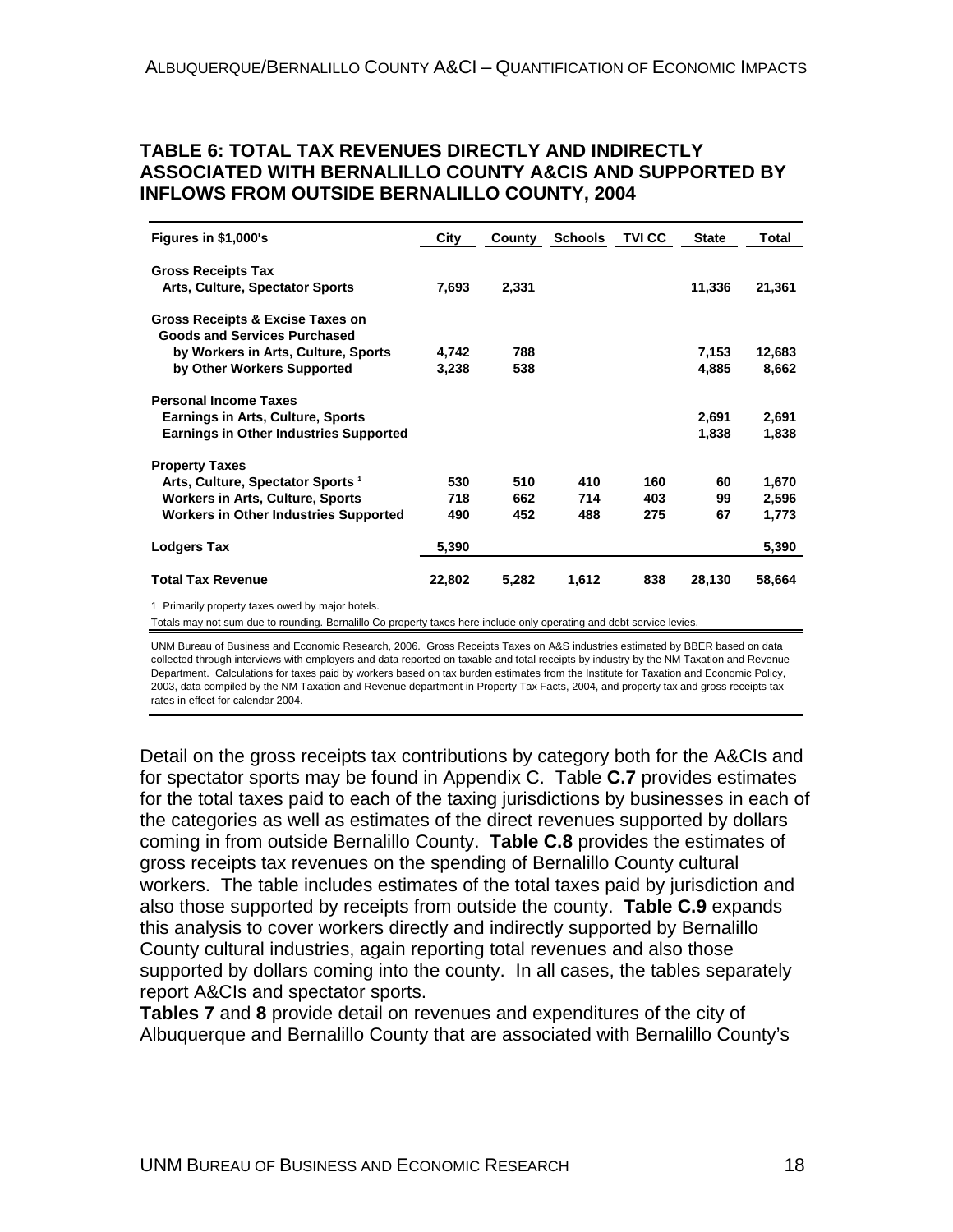cultural industries.

**Table 7** shows that the arts and cultural activities generated \$35.3 million for the city of Albuquerque in 2004 – \$30.5 million for the operating budget and \$4.8 million for the capital program. However, the city of Albuquerque owns and runs the major arts and cultural facilities of the Albuquerque Museum and the BioPark as well as important venues like the KiMo Theater and the South Broadway Cultural Center. The city has a long-standing 1% for the Arts program. It owns a system of libraries throughout Albuquerque and manages a regional library system that covers Bernalillo County and Rio Rancho. It sponsors various cultural events throughout the year, including the well-attended Summerfest on Saturday nights during the summer. The city owns the Albuquerque Stadium where the Isotopes play and it runs an extensive sports and recreation program. The city uses a portion of its lodgers tax receipts to support the tourism promotion activities of the Albuquerque Convention and Visitors Center and the Hispano Chamber. Part of that budget is included here as the arts and cultural offerings of the Albuquerque metro area figure heavily in promotion efforts.

The city's extensive offerings of arts and cultural as well as sports and recreation programs had an estimated operating budget impact of \$35 million in 2004. In addition, the city spent \$19 million on capital outlay for the expansion of the Albuquerque Museum and various projects at the BioPark and for the library system. The total includes about \$1 million from 1% for the Arts.

**Table 8** provides similar information for Bernalillo County. In 2004, the dollars brought into the county by arts and cultural activities generated almost \$5.5 million in revenues for Bernalillo County<sup>[10](#page-28-0)</sup>. The county spent at least \$3.3 million on operating its libraries in the areas outside the city limits, on sports and recreation programs, and on 1% for the Arts, and \$0.8 million on capital outlay for arts and cultural programs and on recreation and sports.

 $\overline{a}$ 

<span id="page-28-0"></span> $10$  Property taxes estimates included in Table 8 include only revenues raised from the operating and debt service levies.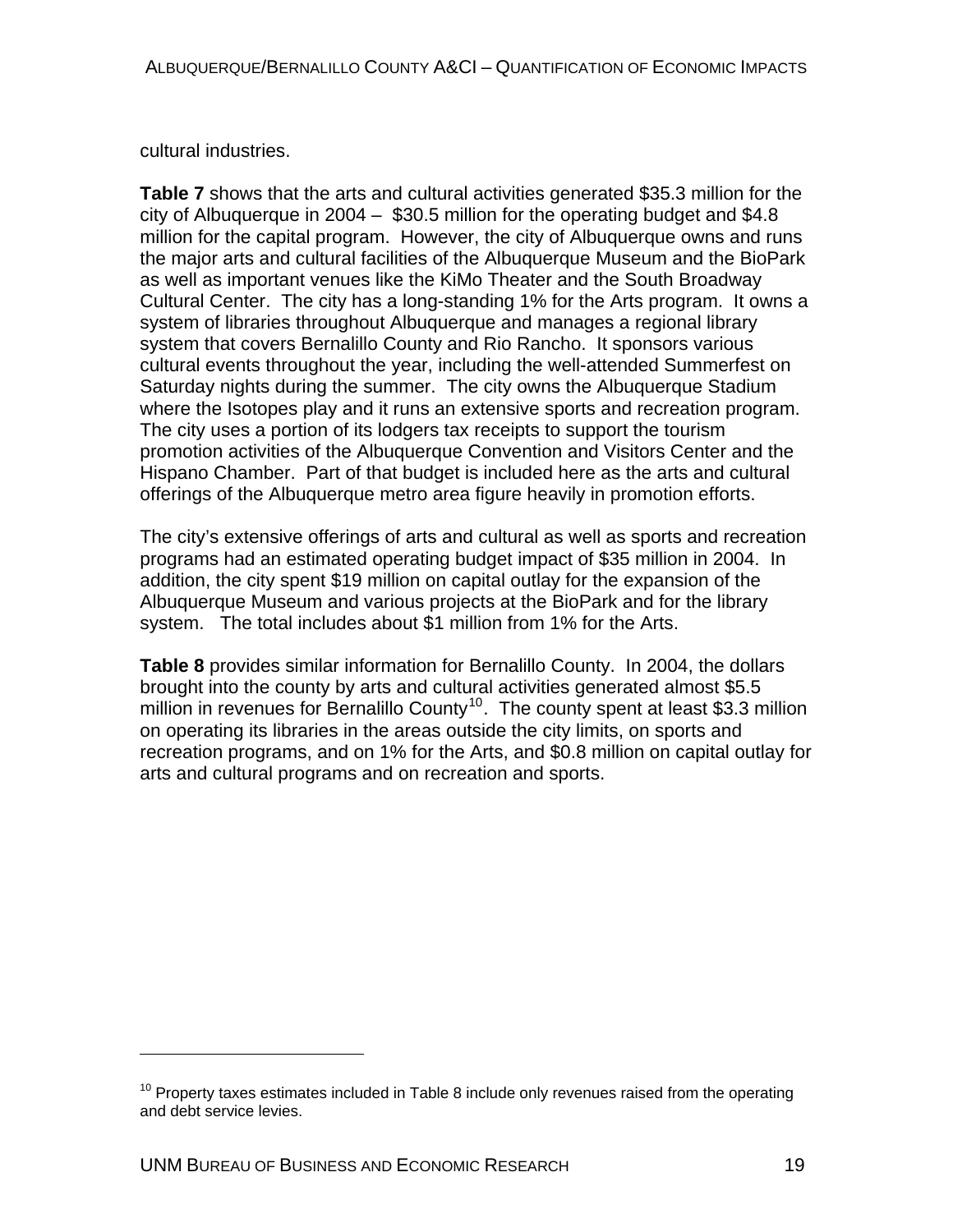#### <span id="page-29-0"></span>**TABLE 7: CITY OF ALBUQUERQUE REVENUES AND EXPENDITURES DIRECTLY AND INDIRECTLY ASSOCIATED WITH BERNALILLO COUNTY A&CIS AND SUPPORTED BY INFLOWS FROM OUTSIDE BERNALILLO COUNTY, 2004**

|                                               | Arts &         |                          |        |
|-----------------------------------------------|----------------|--------------------------|--------|
| <b>OPERATING BUDGET</b>                       | <b>Culture</b> | <b>Sports</b>            | Total  |
| Revenues:                                     |                |                          |        |
| From Arts, Culture, Sports                    |                |                          |        |
| Gross receipts tax                            | 7,533          | 160                      | 7,693  |
| <b>Property Tax</b>                           | 146            | 18                       | 164    |
| <b>Lodgers Tax</b>                            | 4,963          | 427                      | 5,390  |
| From Workers Supported Directly & Indirectly: |                |                          |        |
| Gross receipts tax                            | 7,648          | 332                      | 7,980  |
| <b>Property Tax</b>                           | 318            | 14                       | 332    |
| Intergovernmental                             | 1,080          | 461                      | 1,541  |
| <b>Fees and charges for Services</b>          | 3,071          | 1,852                    | 4,923  |
| <b>Other Sources</b>                          | 2,445          | $\overline{\phantom{0}}$ | 2,445  |
| Total                                         | 27,204         | 3,264                    | 30,468 |
| <b>Expenditures:</b>                          |                |                          |        |
| <b>Libraries</b>                              | 9,615          |                          | 9,615  |
| Museums (Art, History, Culture)               | 3,528          |                          | 3,528  |
| <b>BioPark, Science Museums</b>               | 11,262         |                          | 11,262 |
| Perform Venues, Spec Events <sup>1</sup>      | 1.694          | 149                      | 1,843  |
| <b>Cultural Services Admin</b>                | 1,028          |                          | 1,028  |
| <b>Recreation programs</b>                    |                | 3,654                    | 3,654  |
| <b>Baseball Stadium</b>                       |                | 513                      | 513    |
| Park Design                                   | 330            | 330                      | 659    |
| Film Program in OED                           | 71             |                          | 71     |
| <b>Tourism Promotion (ACVB, HCC, City)</b>    | 2,452          | 97                       | 2,549  |
| 1% for the Arts                               | 240            |                          | 240    |
| <b>Urban Enhancement Trust Fund</b>           | 225            |                          | 225    |
| Total                                         | 30,443         | 4,742                    | 35,185 |
| <b>CAPITAL OUTLAY</b>                         |                |                          |        |
| Revenues:                                     |                |                          |        |
| <b>Property Tax Debt Service Levy</b>         | 1,224          | 36                       | 1,261  |
| <b>State</b>                                  | 2,243          |                          | 2,243  |
| <b>Miscellaneous</b>                          | 1,291          |                          | 1,291  |
|                                               | 4,758          | 36                       | 4,795  |
| <b>Expenditures:</b>                          |                |                          |        |
| Libraries                                     | 3,274          |                          | 3,274  |
| <b>Museums (Art, History, Culture)</b>        | 13,107         |                          | 13,107 |
| <b>BioPark, Science Museums</b>               | 1,892          |                          | 1,892  |
| <b>Perform Venues, Spec Events</b>            | ٠              |                          |        |
| 1% for the Arts                               | 960            |                          | 960    |
|                                               | 19,233         |                          | 19,233 |

1. Includes proportionate share of debt service on Convention Center

Source: UNM BBER estimates. Data on actual FY04 and FY05 revenues and expenditures for City of Albuquerque from the Approved Budget 2006 and Proposed Budget 2007 as well as the audited financial statements for 2004 and 2005.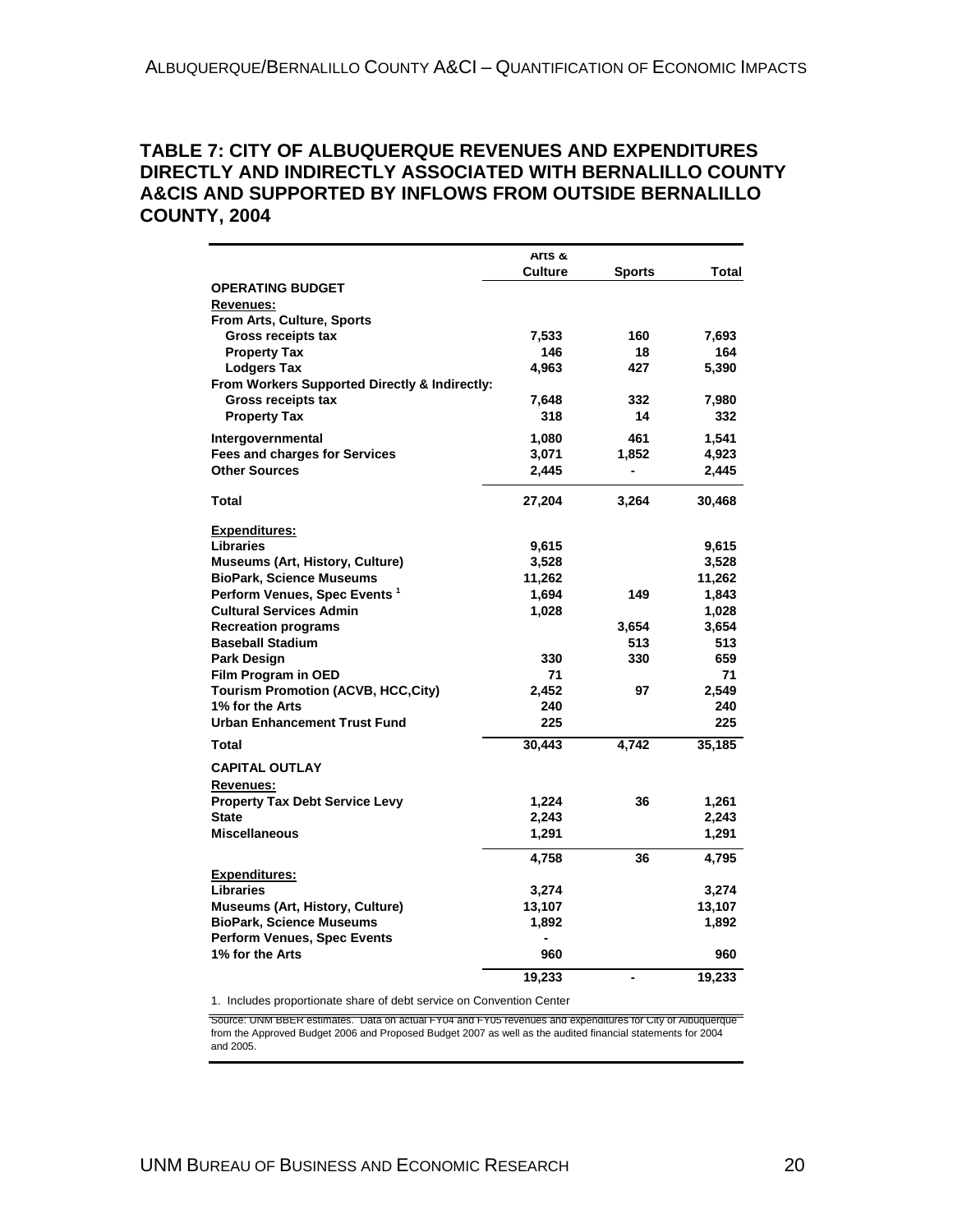#### <span id="page-30-0"></span>**TABLE 8: BERNALILLO COUNTY REVENUES AND EXPENDITURES DIRECTLY AND INDIRECTLY ASSOCIATED WITH BERNALILLO COUNTY A&CIS AND SUPPORTED BY INFLOWS FROM OUTSIDE BERNALILLO COUNTY, 2004**

|                                                                                    | Arts &         |               |              |
|------------------------------------------------------------------------------------|----------------|---------------|--------------|
|                                                                                    | <b>Culture</b> | <b>Sports</b> | <b>Total</b> |
| <b>OPERATING BUDGET</b>                                                            |                |               |              |
| Revenues:                                                                          |                |               |              |
| From Arts, Culture, Sports                                                         |                |               |              |
| <b>Gross receipts tax</b><br><b>Property Tax</b>                                   | 1,200<br>446   | 24<br>18      | 1,224<br>463 |
| From Workers Supported Directly & Indirecty:                                       |                |               |              |
| <b>Gross receipts tax</b>                                                          | 1,271          | 55            | 1,326        |
| <b>Property Tax</b>                                                                | 926            | 40            | 966          |
|                                                                                    |                |               |              |
| Intergovernmental                                                                  |                |               |              |
| <b>Fees and charges for Services</b>                                               | 0              | 320           | 320          |
| <b>Other Sources</b>                                                               | 815            |               | 815          |
| Total                                                                              | 4,657          | 457           | 5,114        |
| Expenditures:                                                                      |                |               |              |
| <b>Libraries</b>                                                                   | 1,018          |               | 1,018        |
| <b>Museums (Art, History, Culture)</b>                                             |                |               |              |
| <b>Perform Venues, Special Events</b>                                              | (1)            |               |              |
| <b>Recreation programs</b>                                                         |                | 2,247         | 2,247        |
| 1% for the Arts                                                                    | 50             |               | 50           |
| <b>Total</b>                                                                       | 1,067          | 2,247         | 3,315        |
| <b>CAPITAL OUTLAY</b>                                                              |                |               |              |
| <u>Revenues:</u>                                                                   |                |               |              |
|                                                                                    | 175            | 6             | 181          |
| <b>Property Tax Debt Service Levy</b>                                              |                |               |              |
| <b>State</b>                                                                       | 230            |               | 230          |
|                                                                                    | 405            | 6             | 411          |
| <b>Expenditures:</b>                                                               |                |               |              |
| Museums (Art, History, Culture) <sup>1</sup><br><b>Perform Venues, Spec Events</b> | 230            |               | 230          |
| <b>Recreation programs</b>                                                         |                | 475           | 475          |
| 1% for the Arts                                                                    | 66             |               | 66           |
|                                                                                    | 296            | 475           | 771          |

1. Data provided on rental receipts but none on operating costs.

Property taxes in this table only include operating and debt service levies.

Totals may not sum due to rounding.

Source: UNM BBER estimates culled from databases and documents provided by Bernalillo County.

**Table 9** provides similar information for the state, detailing the fiscal impacts of the Bernalillo County A&CIs on state revenues and the resource commitments of the state of New Mexico, including its financial support for arts and cultural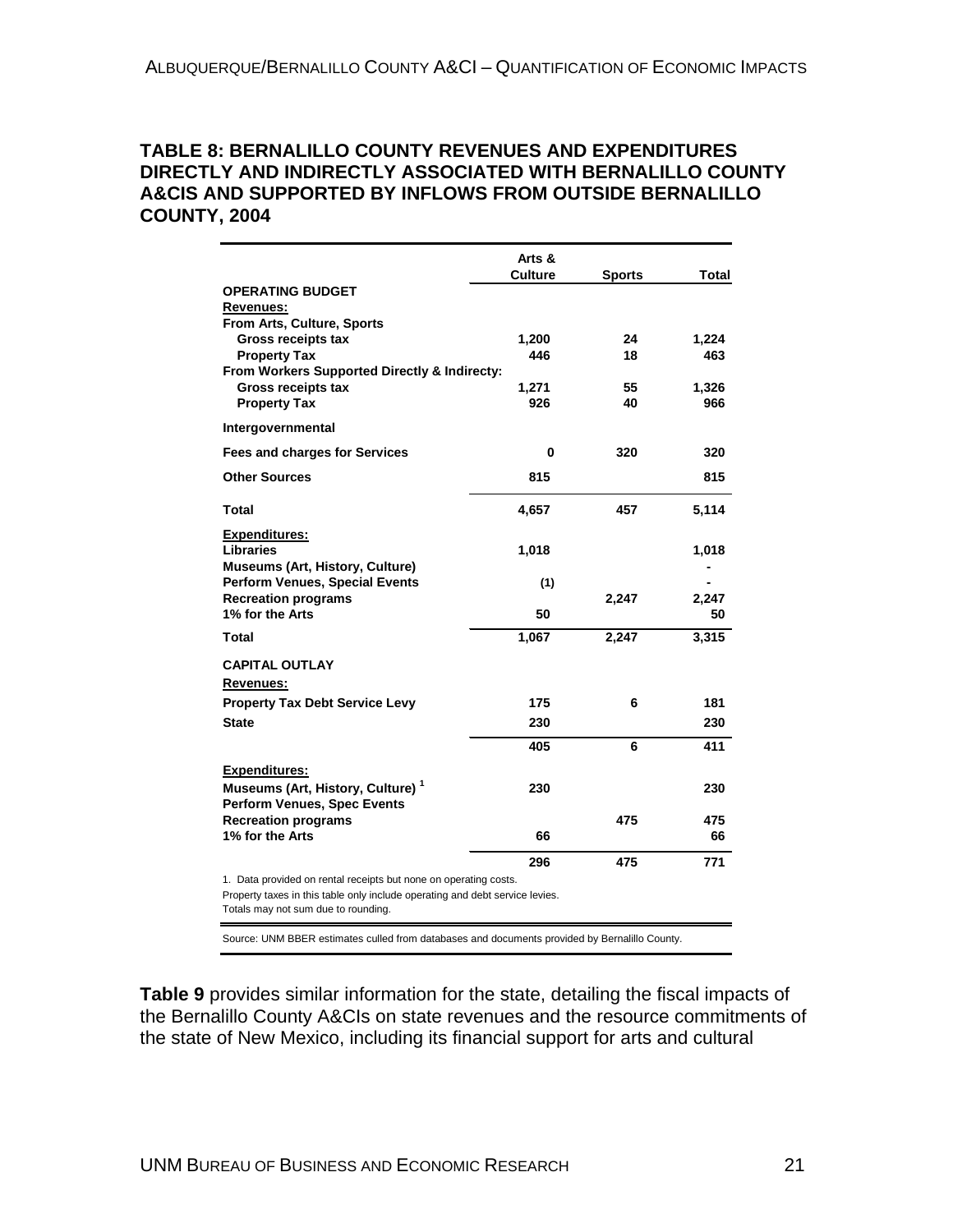programs at the University of New Mexico and at Albuquerque Technical and Vocational Institute (TVI), now known as Central New Mexico Community College. The state's Department of Cultural Affairs (DCA) owns and runs two major facilities, the National Hispanic Cultural Center and the Museum of Natural History, and they also provided some \$280 thousand in grants to arts organizations located in Bernalillo County. New Mexico is almost unique among the states in the extent of operating support provided to the public school system. BBER investigated arts and cultural programming at Albuquerque Public Schools (APS) and identified \$171 million in programs supported primarily by the State Equalization Formula. However, as Bernalillo County businesses and households are the source of a significant proportion of the state's general fund tax revenues, it was decided to treat the state's net contribution to APS operating funds as a wash. Altogether, excluding APS, BBER estimated that the state of New Mexico spent \$231 million in operational support for Bernalillo County A&CIs in 2004.

The state also spent \$31 million on capital outlay for arts and cultural facilities and programs in Bernalillo County: \$5.0 million on projects at the two DCA facilities and \$6.4 million on other arts and cultural facilities, including the Explora Science Center, the Wheel Museum, and the Unser Children's Discovery Center and Racing Museum, \$5 million on capital projects at the State Fairgrounds, \$4.6 million for various recreation and sports facilities around Bernalillo County, \$2.2 million on city of Albuquerque facilities, and \$4.6 million on recreation and sports facilities at UNM (versus less than \$100 thousand on readily identifiable arts and cultural projects).

State revenues associated with Bernalillo County A&CIs and supported by dollar inflows from outside the county are estimated to have been at least \$183 million in 2004. State expenditures, both operating and capital in support of A&CIs in Bernalillo County, are estimated to have totaled some \$270 million. Not included are monies that may be spent by the state Tourism Department in advertising A&CIs in Bernalillo County. The state has also made a substantial commitment to the film industry, including tax rebates and loans, as described in Exhibit 1, below.

Based on data provided by the New Mexico Economic Development Department Film Office, since inception, the state has loaned \$47.5 million for productions filmed in Bernalillo County.<sup>[11](#page-31-0)</sup> BBER was unable to obtain figures on the amount of foregone taxes, but estimates the total for Bernalillo County projected expenses at \$550 thousand.

 $\overline{a}$ 

<span id="page-31-0"></span> $11$  Bernalillo County's share, based on estimates of the percent filmed within the county.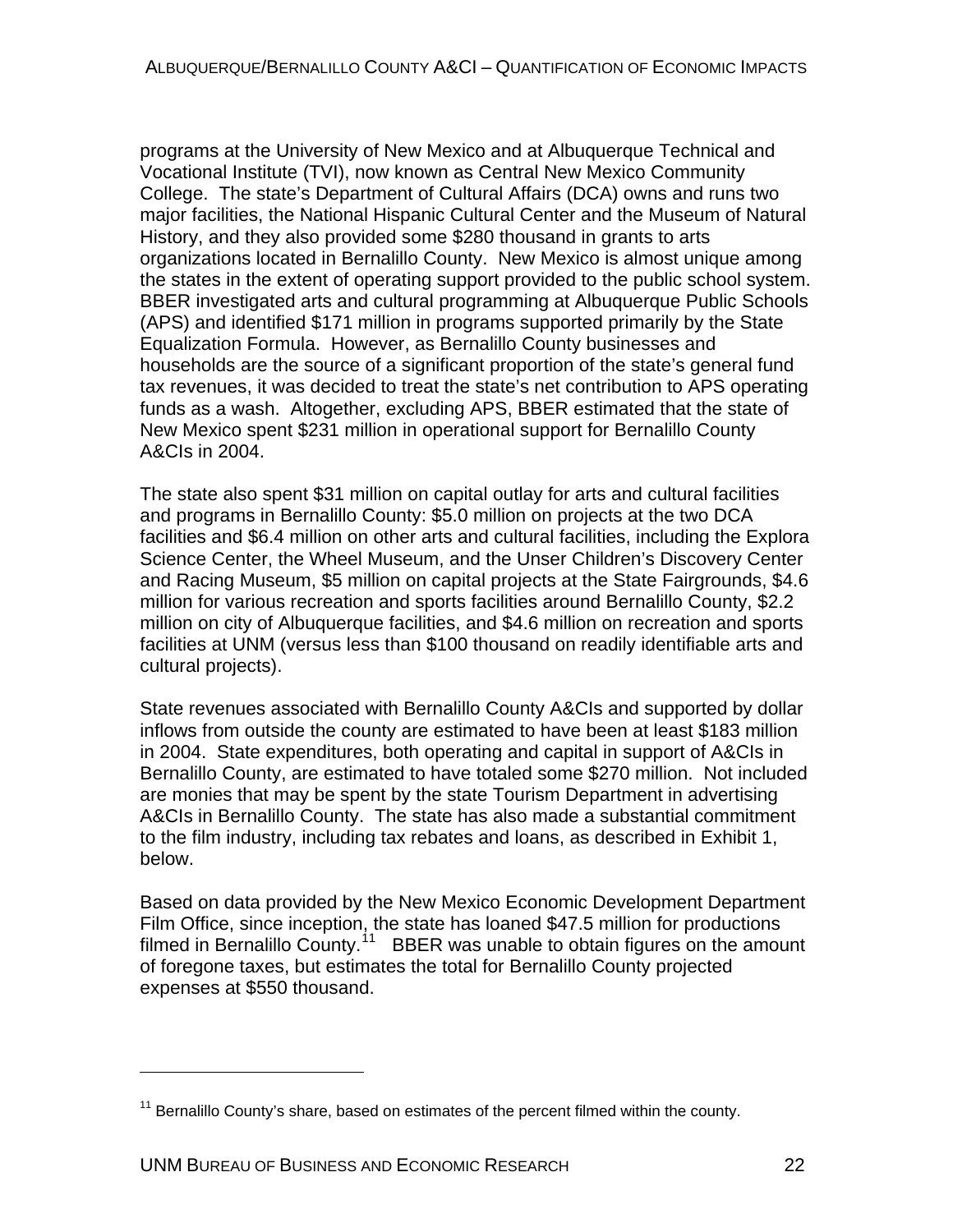The Albuquerque area is surrounded by a number of Indian Pueblos and many visitors to Bernalillo County make trips to Acoma's Sky City and to other pueblos, perhaps enjoying the festivities of Feast Days. Within the city limits, the All Indian Pueblo Council owns and operates the Indian Pueblo Cultural Center. BBER requested but was unable to obtain figures on tribal funding for this important arts and cultural resource. Spending from state appropriations for capital projects at the Indian Pueblo Cultural Center was \$217 thousand.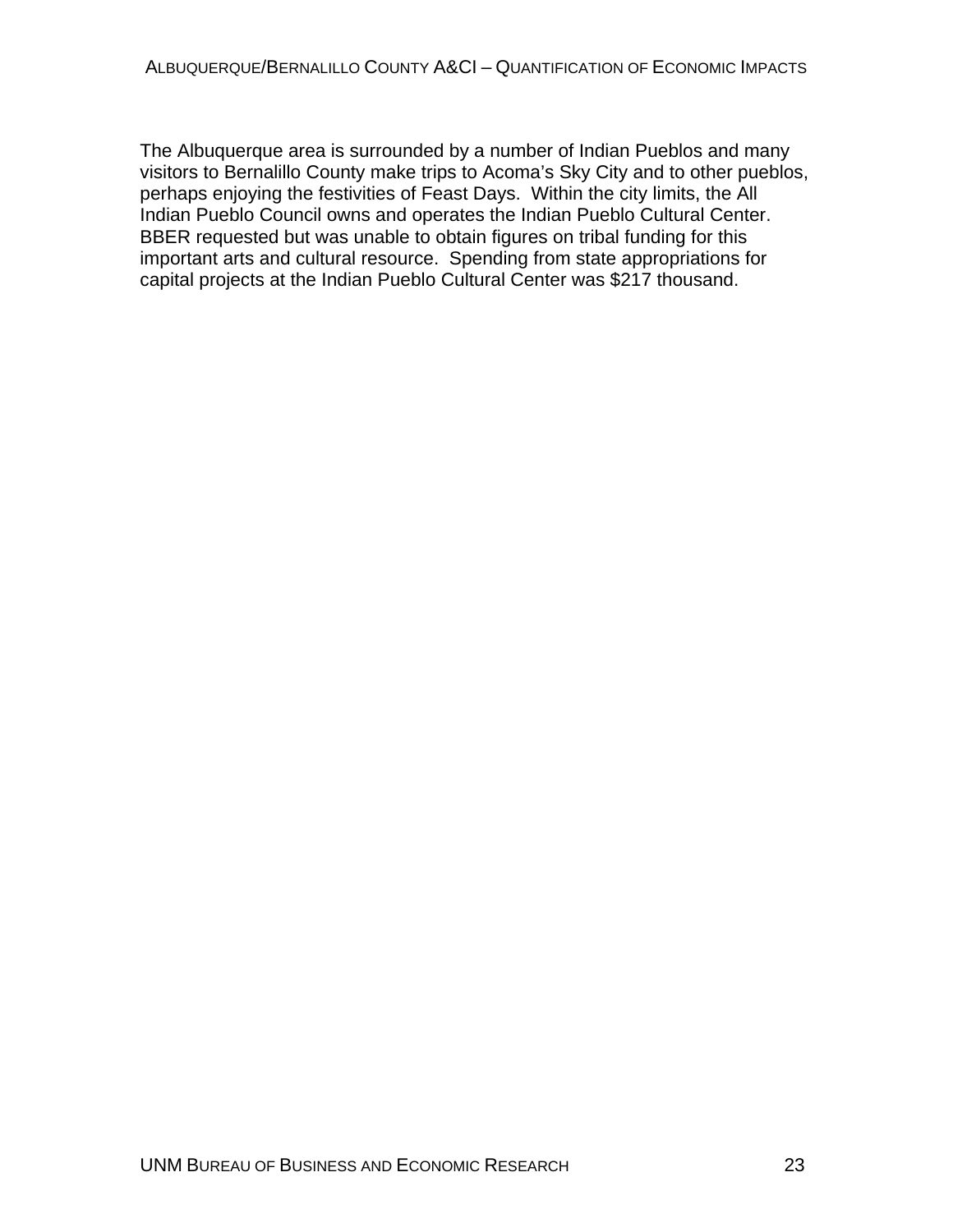#### <span id="page-33-0"></span>**TABLE 9: STATE GOVERNMENT REVENUES AND EXPENDITURES DIRECTLY AND INDIRECTLY ASSOCIATED WITH BERNALILLO COUNTY A&CIS AND SUPPORTED BY INFLOWS FROM OUTSIDE BERNALILLO COUNTY, 2004**

|                                                               | Arts &<br><b>Culture</b> | <b>Sports</b> | Total   |
|---------------------------------------------------------------|--------------------------|---------------|---------|
| <b>Revenues:</b>                                              |                          |               |         |
| On Cultural Industries/Tourism Businesses:                    |                          |               |         |
| <b>Gross Receipts Tax</b>                                     | 11,113                   | 223           | 11,336  |
| Property Tax (State GO, APS, TVI)                             | 630                      |               | 630     |
| On Workers Supported Directly & Indirectly:                   |                          |               |         |
| <b>Gross Receipts Tax</b>                                     | 16,073                   | 812           | 16,885  |
| Property Tax (State GO, APS, TVI)                             | 1,963                    | 83            | 2,046   |
| <b>Income Taxes</b>                                           | 4,312                    | 218           | 4,530   |
| <b>Federal Non-Recurring Operations</b>                       | 45                       |               | 45      |
| <b>UNM &amp; TVI Tuition and Other</b>                        | 96,121                   | 50,563        | 146,684 |
| <b>Fees and Charges for Services</b>                          | 956                      |               | 956     |
|                                                               | 131,213                  | 51,899        | 183,112 |
| <b>Operating Expenditures (State GF):</b>                     |                          |               |         |
| <b>Department of Cultural Affairs</b>                         |                          |               |         |
| <b>Hispanic Cultural Center</b>                               | 2,659                    |               | 2,659   |
| <b>Natural History Museum</b>                                 | 2,997                    |               | 2,997   |
| <b>Grants to ABQ Co. Arts organizations</b>                   | 280                      |               | 280     |
| <b>University of New Mexico</b>                               | 134,336                  | 76,289        | 210,625 |
| <b>TVI Community College</b>                                  | 14,869                   |               | 14,869  |
| <b>Total Operating Budget</b>                                 | 155,139                  | 76,289        | 231,429 |
| Captial Outlay from FY 03 & FY 04 Appropriations <sup>1</sup> |                          |               |         |
| <b>City of Albuquerque ACC Facilities</b>                     | 2,243                    |               | 2,243   |
| <b>Bernalillo County ACC Facilities</b>                       | 230                      |               | 230     |
| <b>State Fairgrounds</b>                                      | 5,204                    |               | 5,204   |
| <b>Department of Cultural Affairs Facilities</b>              | 4,954                    |               | 4,954   |
| <b>UNM ACC Facilities</b>                                     | 84                       |               | 84      |
| <b>Other ACC Facilities</b>                                   | 6,379                    |               | 6,379   |
| <b>UNM Recreation/Sports</b>                                  |                          | 7,344         | 7,344   |
| <b>Recreation/Sports Facilities &amp; Equipment</b>           |                          | 4,562         | 4,562   |
| <b>Total Capital Outlays</b>                                  | 19,093                   | 11,906        | 30,999  |

1. Spending on FY 03 and FY 04 State capital outlay from General Fund and Severance Tax Bonds. Detail provide by Capital Projects Office of the NM Department of Finance & Administration

Totals may not sum due to rounding.

Source: UNM BBER estimates based on actual revenues and expenditures as reported by the Legislative Finance Committee in their annual Appropriation Recommendations to the Legislature; also as reflected in Budget documents for the University of New Mexico, Albuquerque TVI and Albuquerque Public Schools; the Deparment of Cultural Affairs provided figures on grants to art organizations; the Hispanic Cultural Center and the Natural History Museum provided estimates of revenues and expenditures; as noted, capital spending estimates are from the NM Department of Finance and Administration. Tax revenues estimated by BBER.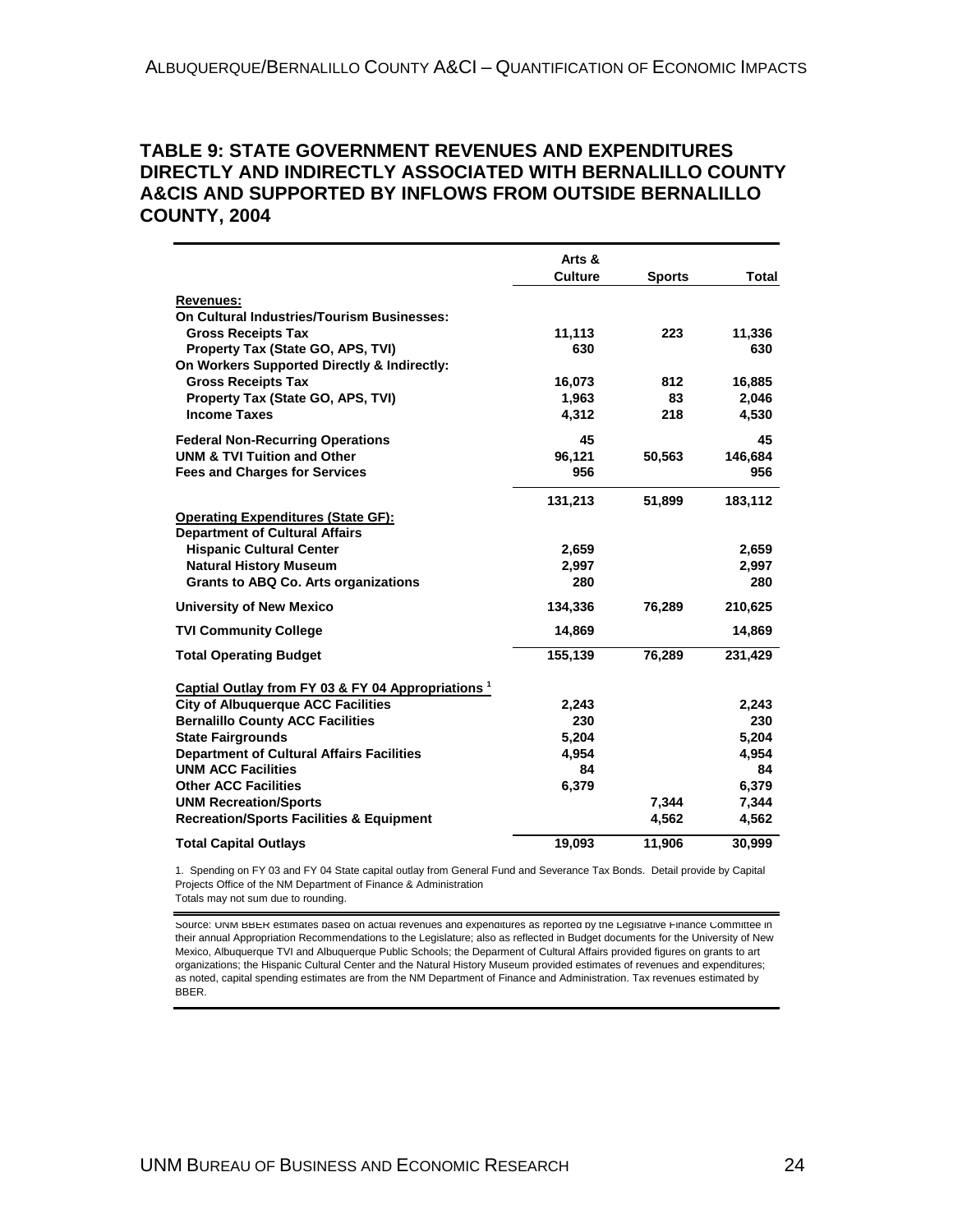#### <span id="page-34-0"></span>**EXHIBIT 1: NEW MEXICO'S FILM INCENTIVES**

#### 25% FILM PRODUCTION TAX REBATE

New Mexico offers a 25% tax rebate on all production expenditures (including labor) that are subject to taxation by the state of New Mexico. This is a refund, not a credit.

#### FILM INVESTMENT LOAN PROGRAM

New Mexico offers a 0% loan for up to \$15 million per project, (which can represent 100% of the budget) for qualifying feature films or television projects. Terms are negotiated and budget must be at least \$1 million.

#### NO STATE SALES TAX

Not to be used in conjunction with the 25% tax rebate. Type 16 Nontaxable Transaction Certificates (NTTCs) work much like grocery store coupons. A certificate is presented at the point of sale and no gross receipts tax (sales tax) is charged. (Used primarily for commercials & PSAs)

Source: New Mexico Economic Development Department Film Office.

Finally, there are the federal dollars which flow into Bernalillo County in support of A&CIs. In 2004, the Petroglyph National Monument had base funding of \$1.4 million, with additional special project funding of over \$400 thousand. The Atomic Museum is now run by the Atomic Museum Foundation, but it continues to receive \$450 thousand annually in operating funds from Sandia National Laboratory. In addition are various federal contracts and grants. In FY 2003, for example, the Consolidated Federal Funds online database indicates that \$110 thousand flowed to Bernalillo County from the National Endowment for the Arts, \$572 thousand from the National Endowment for the Humanities and \$422 thousand from the Institute of Museum and Library Services.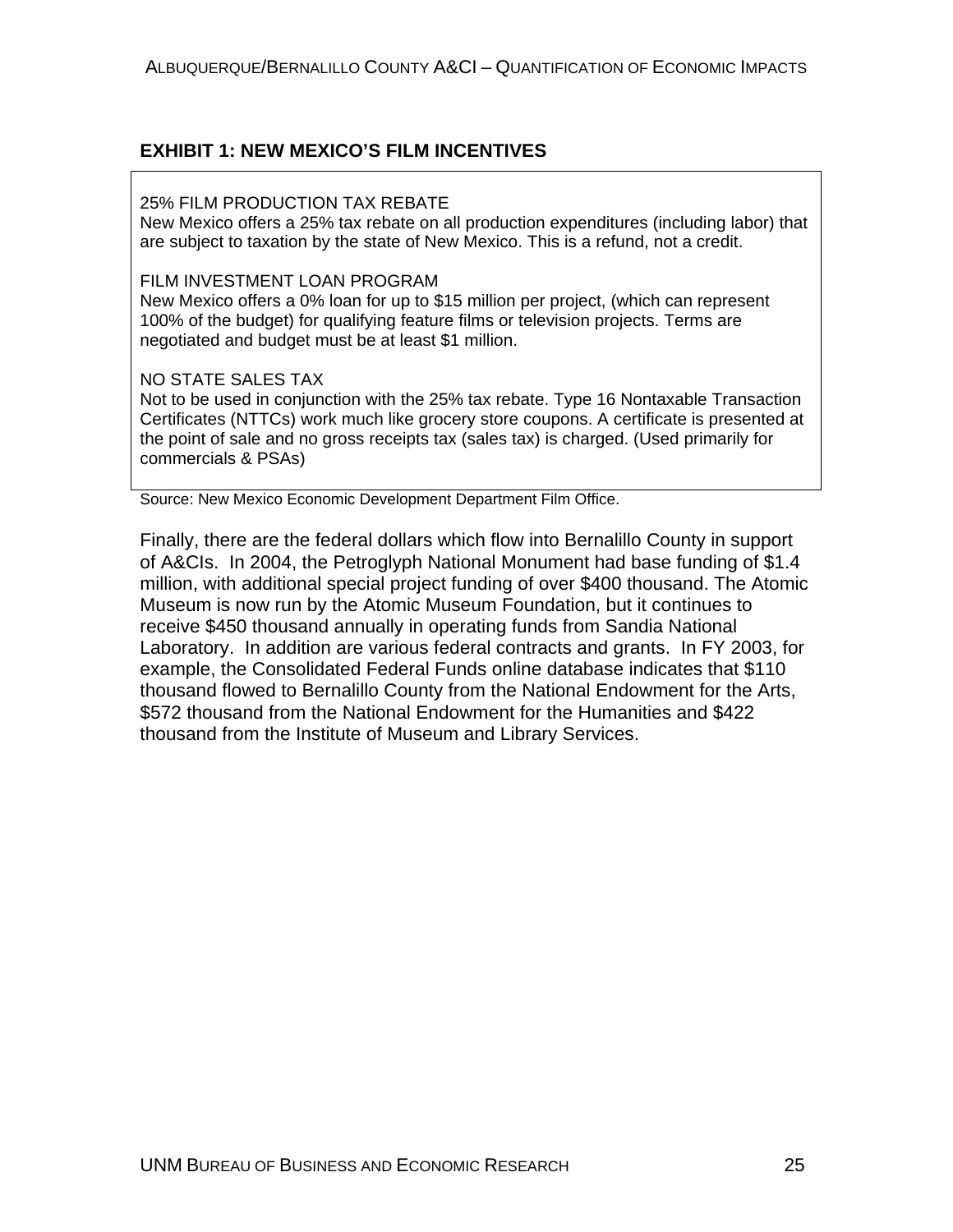## <span id="page-35-0"></span>**A COMPARATIVE ANALYSIS OF BERNALILLO COUNTY'S ARTS & CULTURAL INDUSTRIES**

## *A Comparison of Bernalillo County's Arts & Cultural Industries with Other U.S. Cities*

The complexities of definition, measurement and calculation make it difficult to directly compare the economic impact of Bernalillo County's A&CIs to similar industries in other regions. Although comparisons are necessarily partial, the findings suggest that Albuquerque's cultural economy is relatively strong for a city of its size. This section draws upon previous research by BBER on A&CIs in Santa Fe; provides a brief summary of two of the best-known studies comparing the cultural economies of U.S. cities; and offers a more focused comparison of the strength of specific sectors of art and cultural markets<sup>[12](#page-35-1)</sup>.

#### BBER's Study of Santa Fe's A&CIs

**Table 10** compares the direct, indirect and induced impacts of A&CIs, funded by outside dollars, for Bernalillo and Santa Fe Counties<sup>[13](#page-35-2)</sup>. The data in this table show that, in absolute terms, outside dollars generated by A&CIs account for about the same level of receipts in the two areas, although these dollars create substantially more jobs and fund a much larger payroll in Bernalillo County. However, in relative terms, outside dollars play a much greater role in Santa Fe than in Bernalillo County. In Santa Fe, outside dollars account for 78% of all A&CIs receipts, compared to only 51% in Bernalillo County. Indeed, the structure of Bernalillo County's A&CIs differs substantially from that of Santa Fe County. Broadly stated, Santa Fe's A&CIs function as a powerful export engine that draw substantial revenues to the city, creating jobs and providing fiscal revenues that otherwise would not be available. By contrast, Bernalillo County's A&CIs are mainly structured to serve a much larger local population, more than 7 times that of Santa Fe County.

 $\overline{a}$ 

<span id="page-35-2"></span><span id="page-35-1"></span> $12$  Phase 3 of this research project will offer a comparative analysis of cultural and economic<br>development policies employed in metropolitan areas in the U.S. and other parts of the world. <sup>13</sup> The source of information for Santa Fe is *The Economic Importance of the Arts & Cultural Industries in Santa Fe County: The Quantification of Economic Impacts*, 2004. The report is available at [http://www.unm.edu/~bber/pubs/SFCoArtsPt1.pdf.](http://www.unm.edu/%7Ebber/pubs/SFCoArtsPt1.pdf)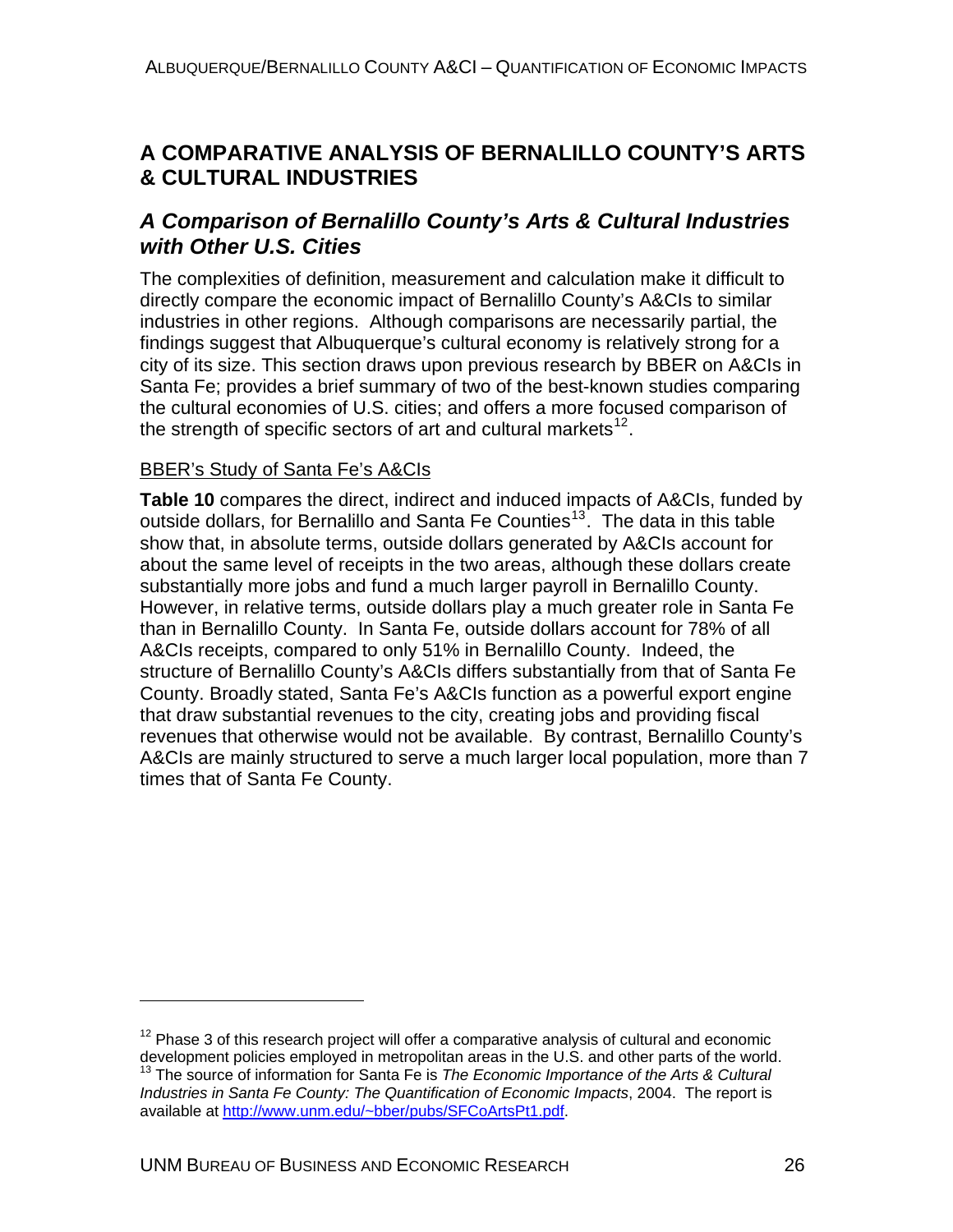#### **TABLE 10: DIRECT, INDIRECT AND INDUCED IMPACTS OF ARTS AND CULTURAL INDUSTRIES SUPPORTED BY OUTSIDE DOLLARS IN BERNALILLO AND SANTA FE COUNTIES**

## **Bernalillo County Arts & Cultural Industries, 2004**

|                           | Indirect &    |                |         |                   |
|---------------------------|---------------|----------------|---------|-------------------|
|                           | <b>Direct</b> | <b>Induced</b> | Total   | <b>Multiplier</b> |
| <b>Employment</b>         | 8,964         | 5.198          | 14,162  | 1.58              |
| Wages & Salaries (\$000s) | 179,411       | 122,556        | 301,967 | 1.68              |
| Output (\$000s)           | 601,447       | 393,322        | 994,769 | 1.65              |

### **Santa Fe County Arts & Cultural Industries, 2001**

|                           |               | Indirect &     |         |                   |
|---------------------------|---------------|----------------|---------|-------------------|
|                           | <b>Direct</b> | <b>Induced</b> | Total   | <b>Multiplier</b> |
| <b>Employment</b>         | 9,261         | 3,692          | 12,953  | 1.40              |
| Wages & Salaries (\$000s) | 209,642       | 100,687        | 310,329 | 1.48              |
| Output (\$000s)           | 527,299       | 255,955        | 783,254 | 1.49              |

**UNM-Bureau of Business and Economic Research, 2004, 2006.**

**Table 11** shows attendance figures for the largest museums and parks in Bernalillo and Santa Fe Counties. These figures illustrate the differences in the structure of the A&CIs in the two counties. In all, of museums and parks included in this table, those in Bernalillo County draw more than three times as many as those in Santa Fe County; indeed, Albuquerque's BioPark alone draws nearly twice the number of visitors as all Santa Fe museums combined. Yet, Bernalillo County's attractions, including the BioPark, the Natural History Museum and Explora! are directed primarily to local markets, whereas Santa Fe's museums, including the O'Keeffe and the Museums of Fine Arts and International Folk Arts are, by comparison, targeted toward visitors.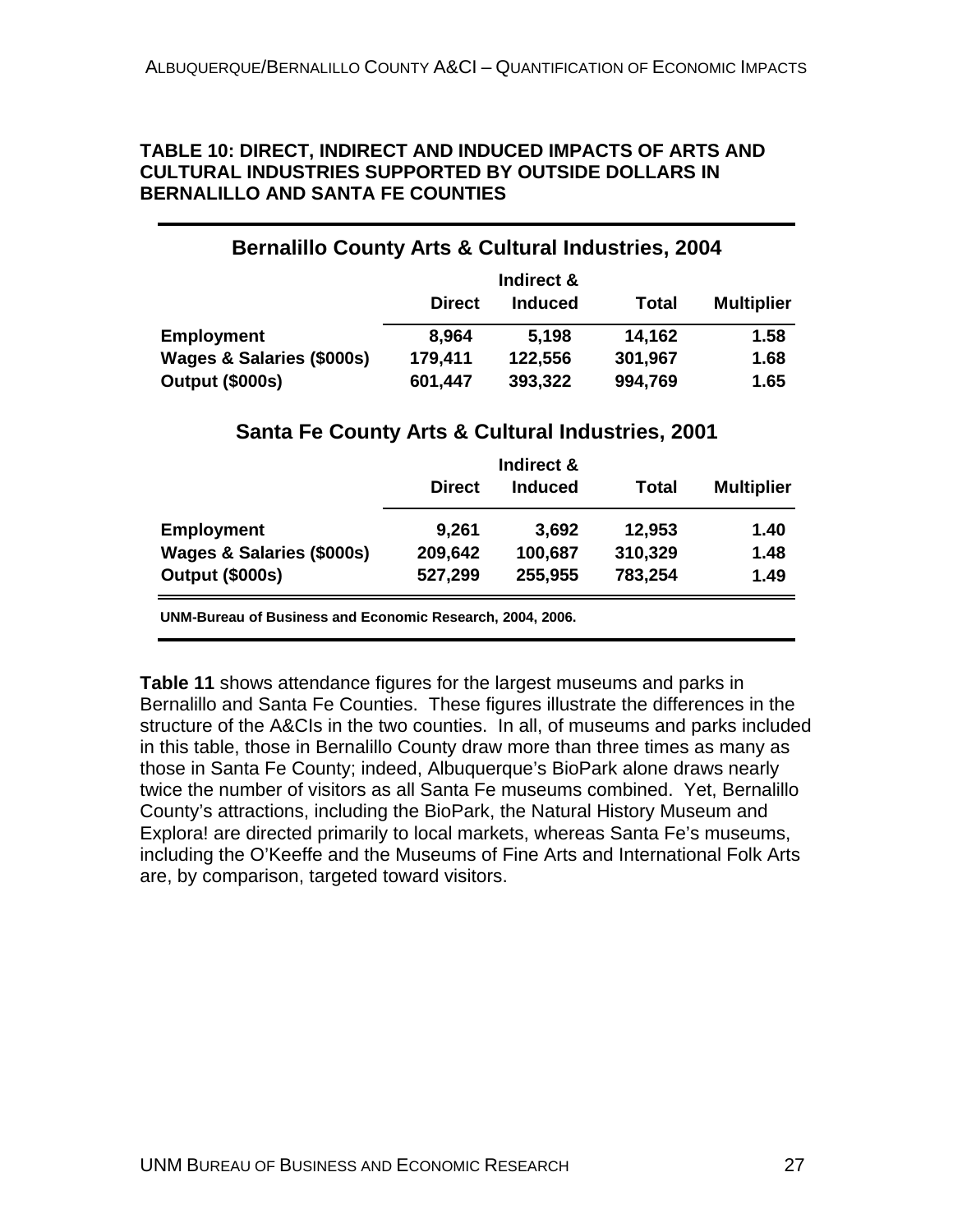| <b>MUSEUM</b>                                                      | <b>LOCATION</b>          | 2005      | 2004      |
|--------------------------------------------------------------------|--------------------------|-----------|-----------|
| Albuquerque BioPark                                                | <b>Bernalillo County</b> | 1,095,476 | 995,906   |
| NM Museum of Natural History & Science                             | <b>Bernalillo County</b> | 246,705   | 244,732   |
| <b>EXPLORA Science Museum</b>                                      | <b>Bernalillo County</b> | 183,962   | 286,133   |
| <b>Albuquerque Museum</b>                                          | <b>Bernalillo County</b> | 131,829   | 99,712    |
| Indian Pueblo Cultural Center                                      | <b>Bernalillo County</b> | 73,204    | 157,587   |
| <b>LodeStar Astronomy Center</b>                                   | <b>Bernalillo County</b> | 65,262    | 86,078    |
| <b>National Atomic Museum</b>                                      | <b>Bernalillo County</b> | 38,840    | 42,735    |
| <b>Tinkertown Museum</b>                                           | <b>Bernalillo County</b> | 15,560    | 16,850    |
| Georgia O'Keeffe Museum                                            | <b>Santa Fe County</b>   | 162,497   | 172,504   |
| <b>NM Museum of Fine Arts</b>                                      | <b>Santa Fe County</b>   | 68,871    | 112,179   |
| <b>NM Museum of International Folk Art</b>                         | <b>Santa Fe County</b>   | 87,400    | 85,733    |
| <b>NM Palace of the Governors</b>                                  | <b>Santa Fe County</b>   | 60,422    | 64,688    |
| <b>NM National Hispanic Cultural Center</b>                        | <b>Santa Fe County</b>   | 84,460    | 38,822    |
| <b>NM Museum of Indian Arts &amp; Culture</b>                      | <b>Santa Fe County</b>   | 49,561    | 46,248    |
| El Rancho de las Golondrinas                                       | <b>Santa Fe County</b>   | 50,244    | 44,654    |
| <b>TOTAL</b>                                                       |                          | 2,988,850 | 3,112,643 |
| Source: Tourism Association of New Mexico, New Mexico TravelTrends |                          |           |           |

#### **TABLE 11: ATTENDANCE FOR MUSEUMS IN BERNALILLO AND SANTA FE COUNTIES, 2004 AND 2005.**

**Table 12** shows the output of selected subsectors of A&CIs in Bernalillo County and Santa Fe County, and their respective shares in relation to county totals. In Santa Fe, cultural tourism (or hospitality) is the largest subsector of the art and cultural economy, followed by art galleries and museums, performing arts and the production of art. Educational services account for only 7.5% of the output of A&CIs in Santa Fe. In Albuquerque, educational services is by far the largest sector, accounting for 25% of the total output value; APS dominates this category, suggesting the central role of the county's A&CIs in serving the local population. Cultural tourism is also important to Bernalillo County, though less so than in Santa Fe County. The important role of museums, performing arts and artists in Bernalillo County is a surprising finding. The strength of this sector in Albuquerque is driven by the large number of artists living in the county and, equally, to activities associated with Albuquerque's BioPark, which are included in the Museum category. The importance of the BioPark again reflects the role of Bernalillo County's A&CIs in serving the local population.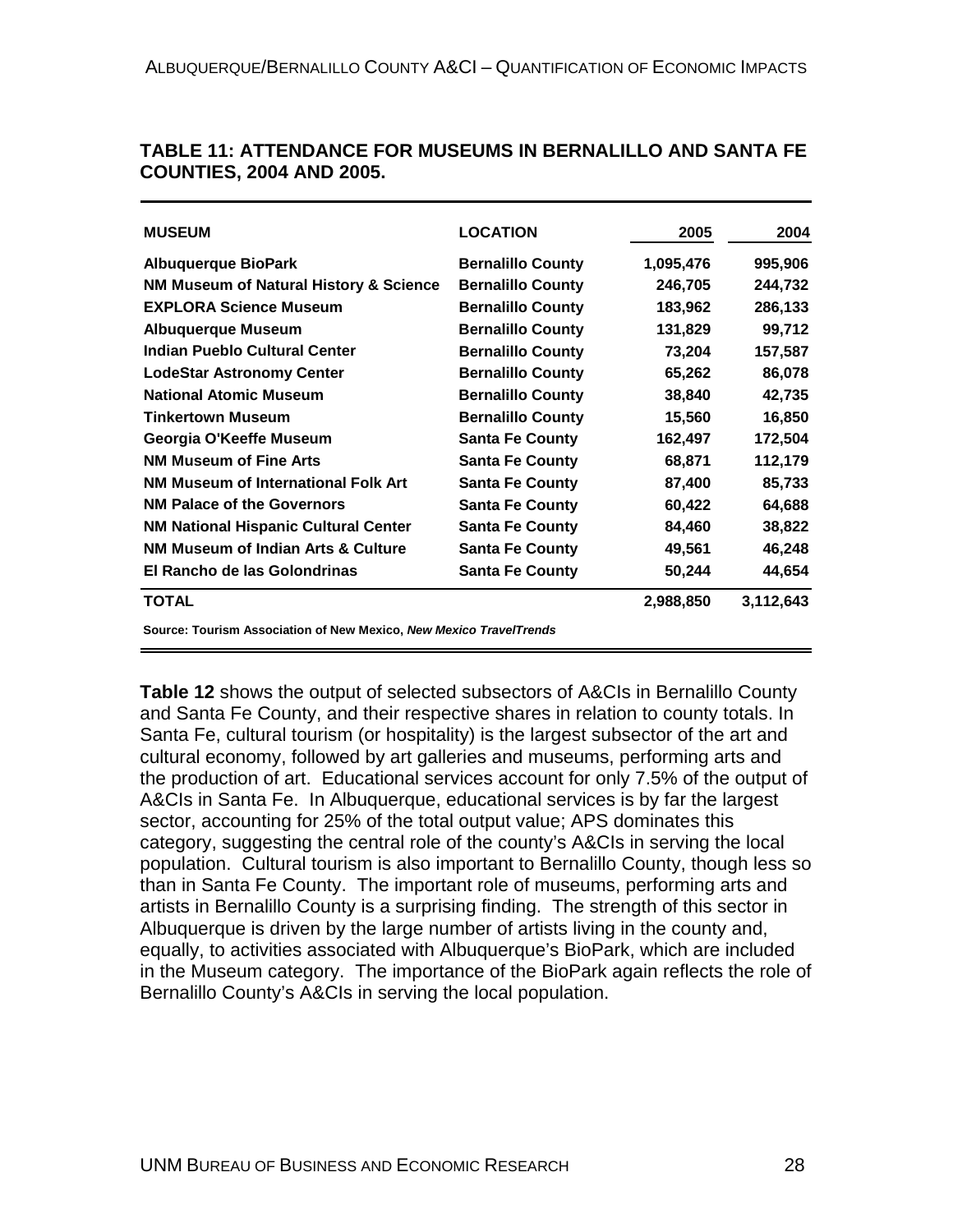|                                    | <b>Bernalillo County</b> |     | <b>Santa Fe County</b> |     |  |
|------------------------------------|--------------------------|-----|------------------------|-----|--|
|                                    | Output                   |     | Output                 |     |  |
|                                    | (\$000)                  | %   | (\$000)                | %   |  |
| <b>Artisans, Manufacturing</b>     | 161,317                  | 14% | 74,384                 | 7%  |  |
| <b>Art Dealers (Retail)</b>        | 38,157                   | 3%  | 225,620                | 22% |  |
| <b>Museums, Perf Arts, Artists</b> | 165,696                  | 14% | 124,781                | 12% |  |
| <b>Educational Services</b>        | 293,585                  | 25% | 78,090                 | 7%  |  |
| <b>Hospitality</b>                 | 217,864                  | 19% | 327,986                | 31% |  |

#### **TABLE 12: OUTPUT OF SELECTED SECTORS OF ARTS AND CULTURAL INDUSTRIES FOR BERNALILLO AND SANTA FE COUNTIES, 2004**

**UNM-Bureau of Business and Economic Research, 2004, 2006.**

#### Americans for the Arts: Economic Impact of the Arts

*Economic Impact of the Arts in Albuquerque*, published by Americans for the Arts (AFA) in 1998<sup>[14](#page-38-0)</sup>, reports findings of two surveys conducted in Albuquerque in 1997: one survey measured the economic impact of Albuquerque's nonprofit arts organizations, and the second measured the economic impact of Albuquerque's arts audiences. The AFA study utilized a methodology repeated in scores of cities across the U.S., allowing for direct comparisons among communities.

The AFA study found that, in 1997, Albuquerque's nonprofit and for-profit arts organizations and their audiences supported 3,218 full-time equivalent local jobs, had total expenditures of \$112.3 million, and generated \$11.2 million in local and state government revenues. According to AFA comparisons, Albuquerque ranked high among its peer cities for full-time equivalent jobs created; the city had an average rank in terms of the generation of incomes and state government revenues; the generation of local government revenues was below the norm.

The scope and methods of the AFA study differ significantly from those of the present study. The AFA study focused on nonprofit arts organizations while this study evaluated the pertinent activities of business and organizations, including both those operating for-profit and not for-profit. Further, the AFA study included only the city of Albuquerque whereas the geographical scope of this study is the entire county of Bernalillo. Finally, the two studies were conducted nearly ten years apart. For these reasons, direct comparison of the findings of the two studies is not supportable.

 $\overline{a}$ 

<span id="page-38-0"></span><sup>14</sup> Americans for the Arts. 1998*. Economic Impact of the Arts in Albuquerque*. Washington, D.C. Americans for the Arts.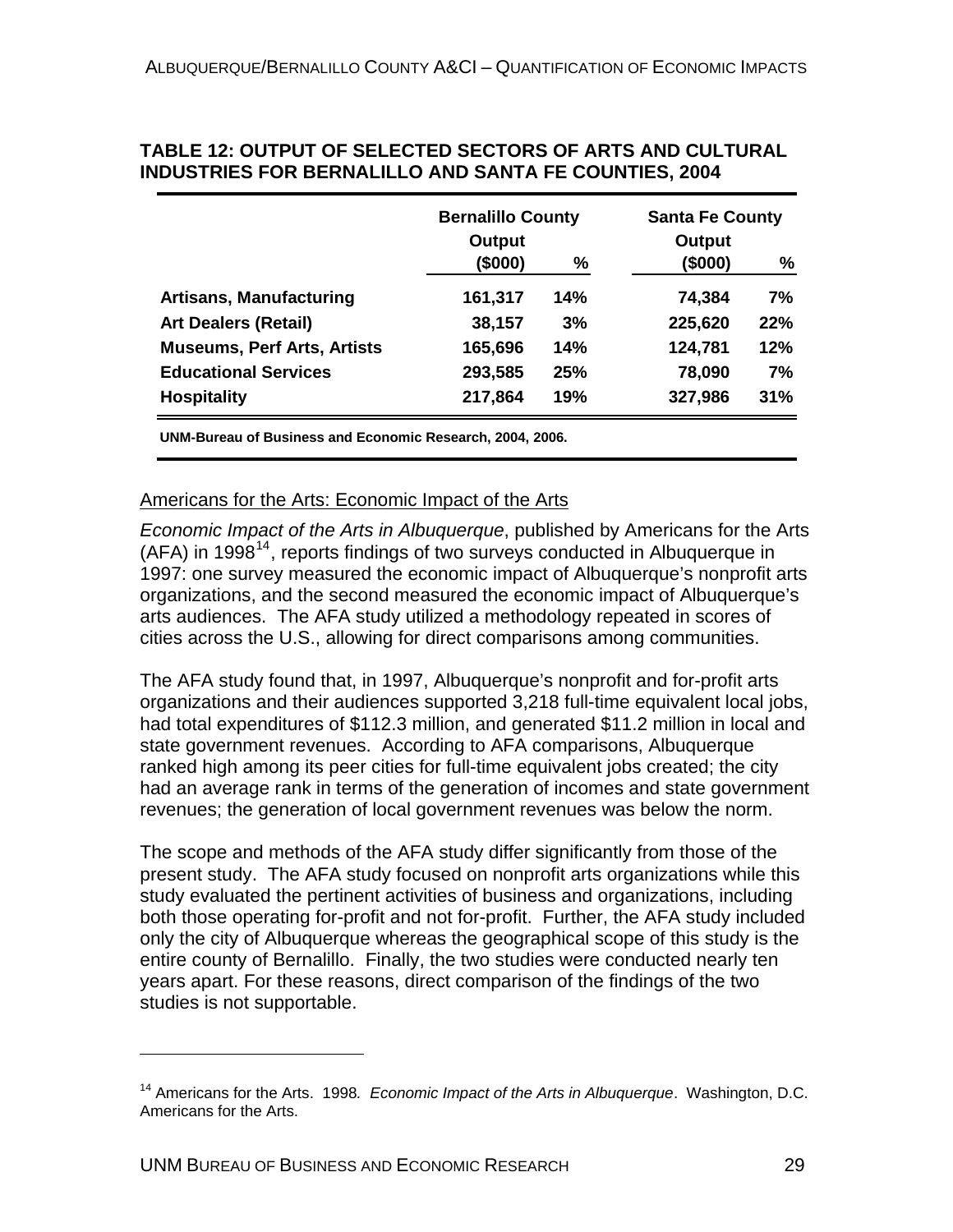#### Richard Florida: The Rise of the Creative Class

A second, widely referenced study was conducted by Professor Richard Florida, author of *The Rise of the Creative Class[15](#page-39-0)*. Rather than directly comparing the economic impact of cultural industries in U.S. cities, Florida uses four indicators to measure the potential for creative economic activity among cities. Florida argues that his indicators correlate strongly with other measures of cultural activity.

**Table 13** shows rankings of the top two dozen cities according to Florida's four variables. The 2002 study ranks Albuquerque first among 32 medium size metropolitan areas (with populations 500,000 to 1 million), and eighth among all U.S. metropolitan areas. Among medium sized cities, Albuquerque metropolitan area ranked first in the high-tech and diversity indices, second in creative workers as a share of total employment, and seventh according to innovation. Among all metropolitan areas, Albuquerque ranks eighth, with a total creativity index value of 965, just ahead of Washington, New York, Dallas and Minneapolis. San Francisco ranks first according to Florida's measures, with an overall creativity index value of 1057.

 $\overline{a}$ 

<span id="page-39-0"></span>**<sup>15</sup>** Richard L. Florida 2002. *The Rise of the Creative Class: and How it's Transforming Work, Leisure, Community and Everyday Life*. New York: Basic Books.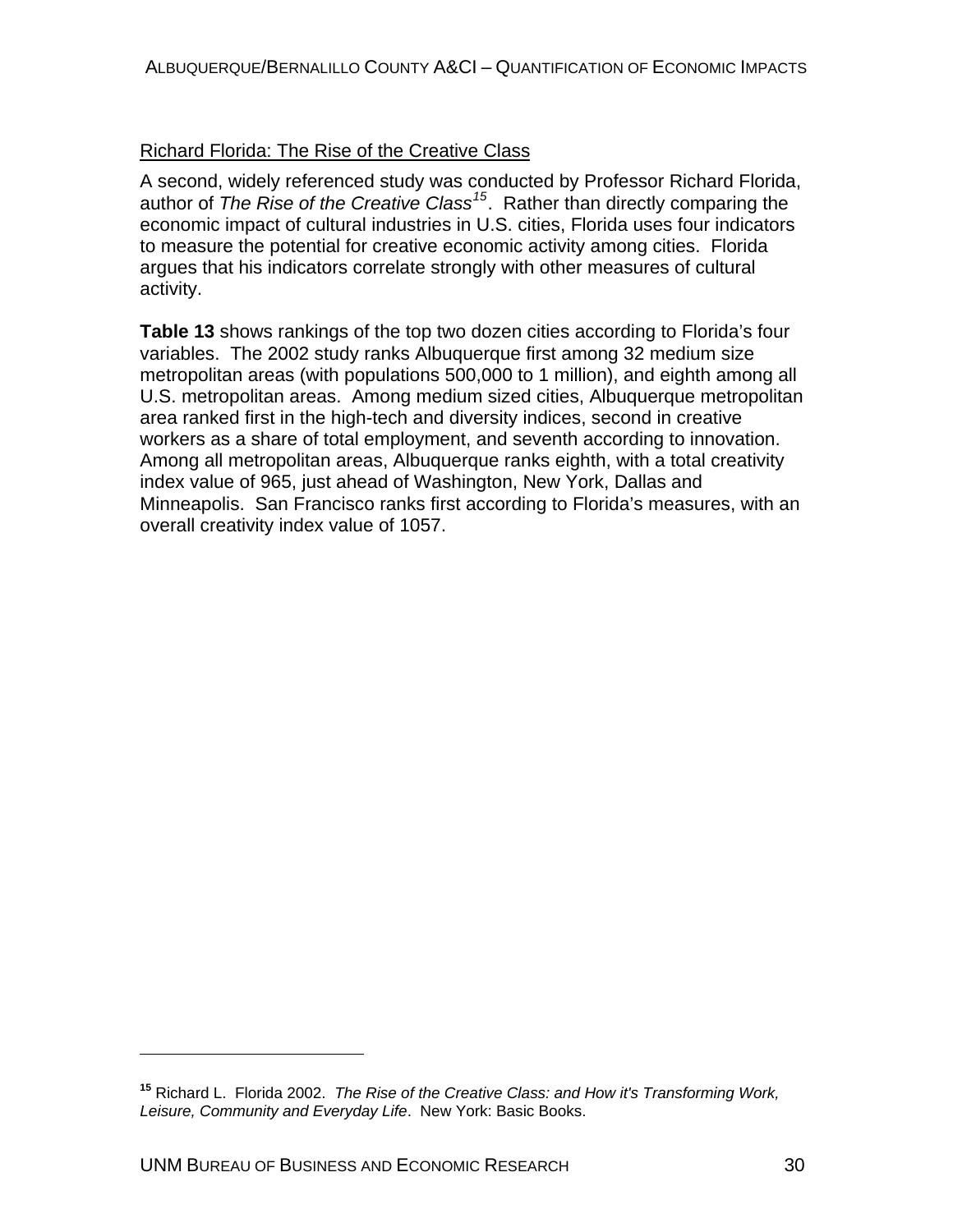|                                                     | <b>Overall</b><br>Rank                                    | <b>Creativiity</b><br><b>Index</b> | <b>Creative</b><br><b>Class</b> | High<br>Tech | Inno-<br>vation | <b>Diversity</b>        |
|-----------------------------------------------------|-----------------------------------------------------------|------------------------------------|---------------------------------|--------------|-----------------|-------------------------|
| San Francisco, CA                                   | 1                                                         | 1057                               | 12                              | 1            | 5               | 1                       |
| <b>Austin, TX</b>                                   | $\mathbf{2}$                                              | 1028                               | $\overline{7}$                  | 13           | 6               | 23                      |
| San Diego, CA                                       | 3                                                         | 1015                               | 30                              | 14           | 13              | $\overline{\mathbf{4}}$ |
| Boston, MA                                          | 3                                                         | 1015                               | 6                               | $\mathbf 2$  | 12              | 41                      |
| Seattle, WA                                         | 5                                                         | 1008                               | 20                              | 3            | 34              | 11                      |
| Raleigh--Durham, NC                                 | 6                                                         | 996                                | 5                               | 16           | 8               | 52                      |
| Houston, TX                                         | 7                                                         | 980                                | 22                              | 19           | 39              | 16                      |
| <b>Albuquerque, NM</b>                              | 8                                                         | 965                                | 26                              | 9            | 62              | 18                      |
| <b>Washington--Baltimore</b>                        | 9                                                         | 964                                | 4                               | 5            | 85              | 18                      |
| <b>New York City, NY</b>                            | 10                                                        | 962                                | 25                              | 15           | 54              | 20                      |
| Dallas, TX                                          | 11                                                        | 960                                | 55                              | 6            | 40              | 15                      |
| <b>Minneapolis, NM</b>                              | 11                                                        | 960                                | 14                              | 28           | 11              | 60                      |
| Los Angeles, CA                                     | 13                                                        | 942                                | 46                              | 4            | 79              | 5                       |
| Atlanta, GA                                         | 14                                                        | 940                                | 32                              | 7            | 87              | 10                      |
| Denver, CO                                          | 14                                                        | 940                                | 17                              | 65           | 29              | 25                      |
| Chicago, IL                                         | 16                                                        | 935                                | 29                              | 10           | 56              | 46                      |
| Albany, NY                                          | 17                                                        | 932                                | 15                              | 68           | 21              | 45                      |
| Portland, OR                                        | 18                                                        | 929                                | 73                              | 11           | 32              | 31                      |
| Philadelphia, PA                                    | 19                                                        | 927                                | 27                              | 17           | 36              | 70                      |
| <b>Madison, WI</b>                                  | 20                                                        | 925                                | 19                              | 82           | 14              | 31                      |
| Hartford, CT                                        | 21                                                        | 922                                | 16                              | 41           | 35              | 61                      |
| Phoenix, AZ                                         | 22                                                        | 909                                | 92                              | 8            | 46              | 21                      |
| Santa Fe, NM                                        | 23                                                        | 907                                | 10                              | 130          | 26              | 16                      |
| Indianapolis, IN                                    | 24                                                        | 891                                | 68                              | 20           | 55              | 42                      |
|                                                     | Source: Richard Florida Creative Group, CreativeClass.org |                                    |                                 |              |                 |                         |
| UNM Bureau of Business and Economic Research, 200.6 |                                                           |                                    |                                 |              |                 |                         |

#### **TABLE 13: CREATIVITY INDICES FOR LEADING U.S. METROPOLITAN AREAS**

### Prevalence of Selected Arts and Cultural Occupations in Bernalillo County

A&CIs in Bernalillo County can be placed in context by comparing the prevalence of key occupations in local markets with the use of location quotients. A location quotient compares the share of a given occupation in a local labor market with the national average for that same occupation. A location coefficient of 1.0 indicates that the number of persons employed in a given occupation in an area is proportionate to the national average; coefficients above 1.0 indicate that the occupation is more strongly represented in the study area.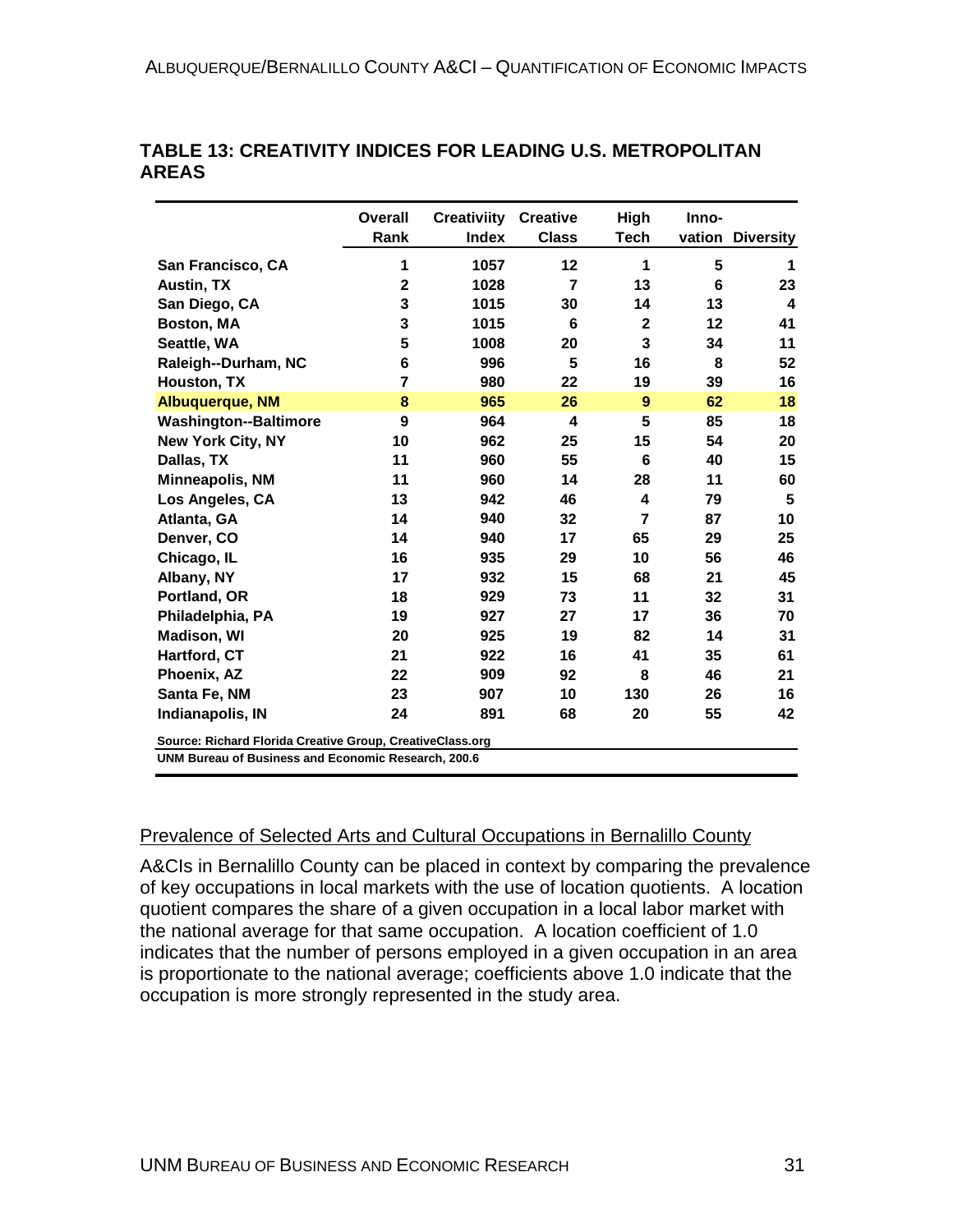**Figure 4** shows location quotients for selected arts and cultural occupations in Bernalillo County<sup>[16](#page-41-0)</sup>. Prevalence of these occupations varies significantly, but in most cases the location quotient is between 0.75 and 1.50. This suggests that for most art and cultural occupations, employment opportunities in Albuquerque roughly parallel those for the U.S. as a whole. Among specific occupations, audio and visual equipment technicians tend to be well represented locally; artists, writers and performers are close to but slightly below the national average; and athletic coaches and scouts are less well represented.

#### **FIGURE 4: LOCATION QUOTIENTS FOR SELECTED OCCUPATIONS IN THE CULTURAL INDUSTRIES IN BERNALILLO COUNTY, 2003**



**Source: U.S. Bureau of Labor Statistics, Occupational Employment Statistics, 2003; U.S. Census Bureau, Nonemployer Statistics, 2003.** 

Location quotients for the cultural economy should be interpreted with care. More than in other economic sectors, employment in the cultural economy tends to be highly concentrated geographically, and, as a result, location quotients for

 $\overline{a}$ 

<span id="page-41-0"></span> $16$  These data include occupational data, as defined by the Standard Occupational Classification, and nonemployer (self-employed) data. The combination better reflects actual employment shares, as many who work in this sector are self-employed. However, it is important to note that these data include only those who identify an occupation or self-employment within an industrial sector as their primary occupation. These data do not include individuals who work at a particular occupation as secondary employment, which is very common within the arts and cultural sector.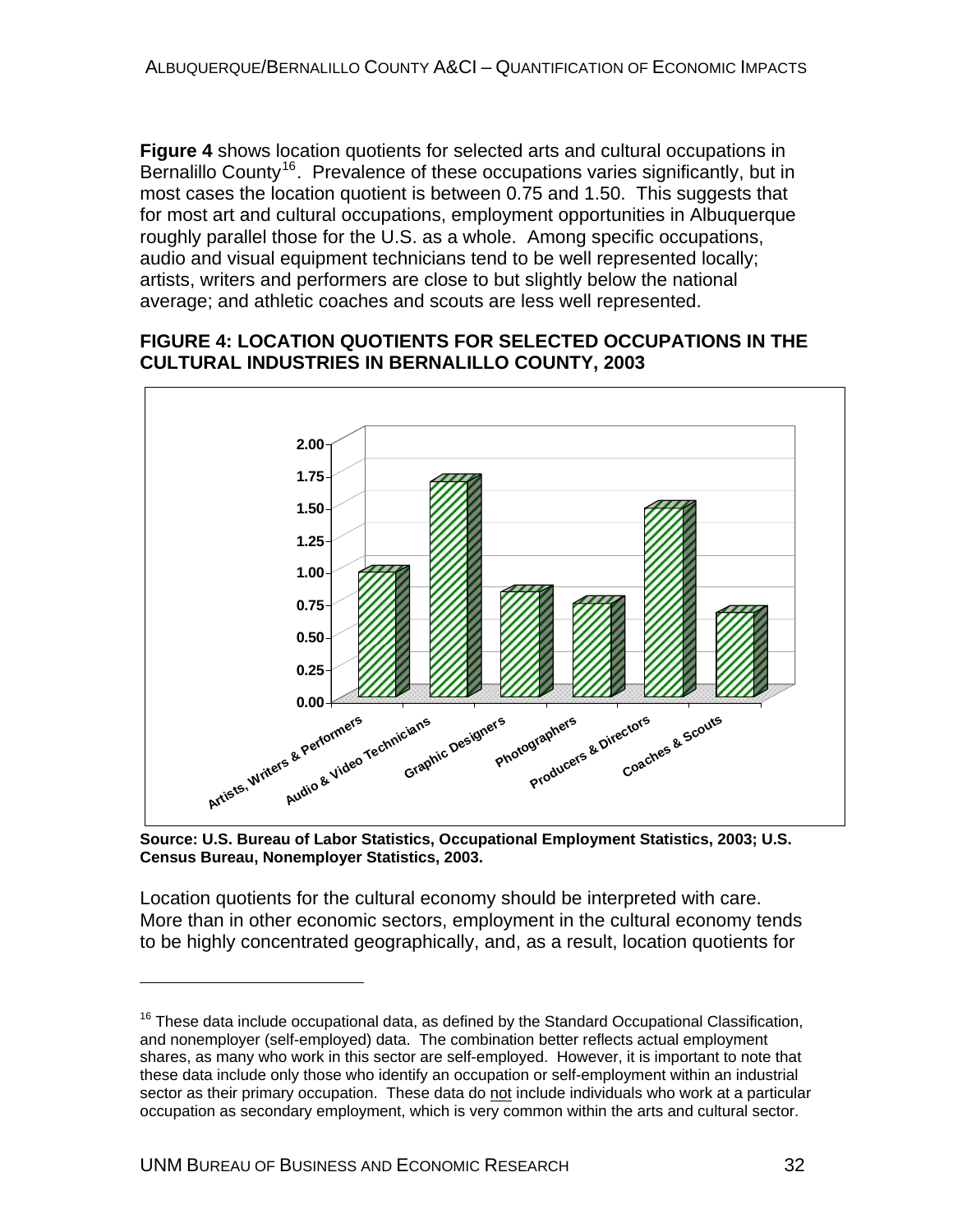cultural occupations in most cities can be surprisingly low. With this in mind, another strategy for interpreting location quotients is to examine the ranking of location quotients for specific occupations among a large number of cities. **Tables 14** and **15** rank cities according to location quotients for artists, performers and writers, and architects, respectively. Note that while Albuquerque has a location quotient of slightly less than 1.0 for the first group, its ranking among all metropolitan areas is remarkably high  $-17<sup>th</sup>$ . Albuquerque ranks similarly for architects.

#### **TABLE 14: LOCATION QUOTIENTS OF U.S. CITIES FOR ARTISTS, PERFORMERS AND WRITERS, 2003**

|              |                                                                                                                                                   | <b>Total</b><br><b>Employment</b> | Artists,<br>Performers &<br><b>Writers</b> | Artists /<br><b>Employment</b> | Avg Income<br>per Artist (\$) |
|--------------|---------------------------------------------------------------------------------------------------------------------------------------------------|-----------------------------------|--------------------------------------------|--------------------------------|-------------------------------|
|              | <b>National</b>                                                                                                                                   | 127,980,430                       | 525,921                                    | 0.411%                         | 18,169                        |
| 1            | Santa Fe, NM MSA                                                                                                                                  | 71,930                            | 1,382                                      | 1.921%                         | 23,347                        |
| $\mathbf{2}$ | <b>Austin-San Marcos, TX MSA</b>                                                                                                                  | 658,400                           | 3,764                                      | 0.572%                         | 19,950                        |
| 3            | <b>New York, NY PMSA</b>                                                                                                                          | 4,056,640                         | 49,958                                     | 1.232%                         | 24,890                        |
| 4            | Nashville, TN MSA                                                                                                                                 | 638,970                           | 6,703                                      | 1.049%                         | 38,218                        |
| 5            | San Francisco, CA PMSA                                                                                                                            | 997,320                           | 8,866                                      | 0.889%                         | 25,474                        |
| 6            | Santa Barbara, CA MSA                                                                                                                             | 101,640                           | 1.378                                      | 1.356%                         | 24,416                        |
| 7            | Boulder-Longmont, CO PMSA                                                                                                                         | 180,980                           | 1,483                                      | 0.819%                         | 16,851                        |
| 8            | Asheville, NC MSA                                                                                                                                 | 104,540                           | 700                                        | 0.670%                         | 13,576                        |
| 9            | Flagstaff, AZ MSA                                                                                                                                 | 51,290                            | 340                                        | 0.663%                         | 16,044                        |
| 10           | Portsmouth-Rochester, NH-ME PMSA                                                                                                                  | 116,720                           | 734                                        | 0.629%                         | 16,064                        |
| 11           | <b>Boston, MA-NH PMSA</b>                                                                                                                         | 1,971,030                         | 11,462                                     | 0.582%                         | 17,754                        |
| 12           | Tucson, AZ MSA                                                                                                                                    | 327,630                           | 1,830                                      | 0.559%                         | 13,848                        |
| 13           | Seattle, WA PMSA                                                                                                                                  | 172,150                           | 7,032                                      | 4.085%                         | 16,737                        |
| 14           | Minneapolis-St. Paul, MN-WI MSA                                                                                                                   | 1,696,040                         | 8,898                                      | 0.525%                         | 13,942                        |
| 15           | Portland, OR PMSA                                                                                                                                 | 155,320                           | 4,782                                      | 3.079%                         | 14,284                        |
| 16           | San Diego, CA MSA                                                                                                                                 | 1,208,050                         | 6,134                                      | 0.508%                         | 17,392                        |
| 17           | <b>Albuquerque, NM MSA</b>                                                                                                                        | 339,390                           | 1,651                                      | 0.486%                         | 13,354                        |
| 18           | <b>Colorado Springs, CO MSA</b>                                                                                                                   | 234,120                           | 1,153                                      | 0.492%                         | 14,827                        |
| 19           | <b>Washington, DCPMSA</b>                                                                                                                         | 2,673,890                         | 12,550                                     | 0.469%                         | 18,508                        |
| 20           | Honolulu, HI MSA                                                                                                                                  | 392,230                           | 1,724                                      | 0.440%                         | 15,982                        |
|              | Source: Bureau of Labor Statistics, OES, 2001; Economic Census, Non-Employed Workers, 2001<br>UNM Bureau of Business and Economic Research, 2006. |                                   |                                            |                                |                               |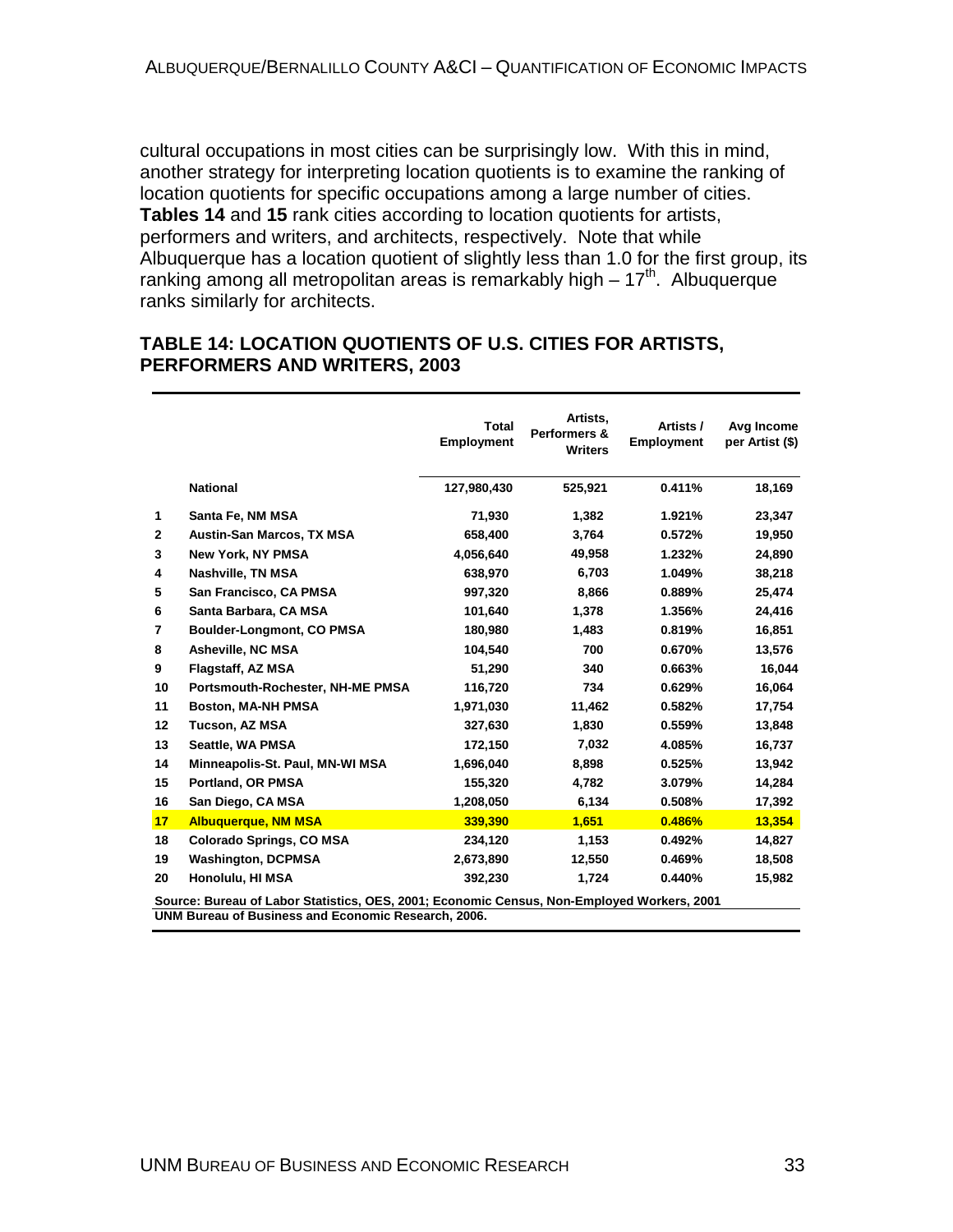#### **TABLE 15: LOCATION QUOTIENTS OF U.S. CITIES FOR ARCHITECTS, 2003**

|                |                                                                                            | <b>Total</b><br><b>Employment</b> | <b>Architects</b> | Architects/<br>$(\%)$ | <b>Employment Avg Income per</b><br>Architect (\$) |  |  |
|----------------|--------------------------------------------------------------------------------------------|-----------------------------------|-------------------|-----------------------|----------------------------------------------------|--|--|
|                | <b>NATIONAL</b>                                                                            | 127,980,410                       | 132,673           | 0.104%                | 59,013                                             |  |  |
| 1              | Seattle, WA PMSA                                                                           | 1331820                           | 22,783            | 1.711%                | 35,088                                             |  |  |
| $\mathbf{2}$   | San Francisco, CA PMSA                                                                     | 997320                            | 4,753             | 0.477%                | 64,293                                             |  |  |
| 3              | <b>Boston, MA-NH PMSA</b>                                                                  | 1,971,030                         | 5,798             | 0.294%                | 61,964                                             |  |  |
| 4              | Stamford-Norwalk, CT PSMA                                                                  | 207,750                           | 601               | 0.289%                | 75,333                                             |  |  |
| 5              | <b>New York, NY PMSA</b>                                                                   | 4.056.640                         | 11,391            | 0.281%                | 62,103                                             |  |  |
| 6              | Santa Fe, NM MSA                                                                           | 71,930                            | 172               | 0.239%                | 49,810                                             |  |  |
| $\overline{7}$ | <b>Charlottesville, VA MSA</b>                                                             | 84,190                            | 199               | 0.236%                | 47,576                                             |  |  |
| 8              | Nassau-Suffolk, NY PMSA                                                                    | 1184580                           | 2,444             | 0.206%                | 58,291                                             |  |  |
| 9              | Anchorage, AK MSA                                                                          | 132,360                           | 269               | 0.203%                | 65,904                                             |  |  |
| 10             | Lawrence, KS MSA                                                                           | 47.090                            | 95                | 0.202%                | 43,775                                             |  |  |
| 11             | Olympia, WA PMSA                                                                           | 83.710                            | 164               | 0.196%                | 53,483                                             |  |  |
| $12 \,$        | <b>Madison, WI MSA</b>                                                                     | 271,500                           | 505               | 0.186%                | 50,816                                             |  |  |
| 13             | Fort Myers-Cape Coral, FL MSA                                                              | 173,540                           | 310               | 0.179%                | 60,991                                             |  |  |
| 14             | Honolulu, HI MSA                                                                           | 392,230                           | 693               | 0.177%                | 54,705                                             |  |  |
| 15             | <b>Columbus, OH MSA</b>                                                                    | 855,230                           | 1,423             | 0.166%                | 51,339                                             |  |  |
| 16             | <b>Albuquerque, NM MSA</b>                                                                 | 339390                            | 560               | 0.165%                | 44,162                                             |  |  |
| 17             | Portland, OR MSA                                                                           | 933600                            | 1,486             | 0.159%                | 52,971                                             |  |  |
| 18             | Denver, CO PMSA                                                                            | 1150070                           | 1,804             | 0.157%                | 54,304                                             |  |  |
| 19             | Santa Rosa, CA PMSA                                                                        | 191,330                           | 300               | 0.157%                | 58,864                                             |  |  |
| 20             | Santa Barbara, CA MSA                                                                      | 162130                            | 246               | 0.152%                | 70,467                                             |  |  |
|                | Source: Bureau of Labor Statistics, OES, 2001; Economic Census, Non-Employed Workers, 2001 |                                   |                   |                       |                                                    |  |  |

**UNM Bureau of Business and Economic Research, 2004.**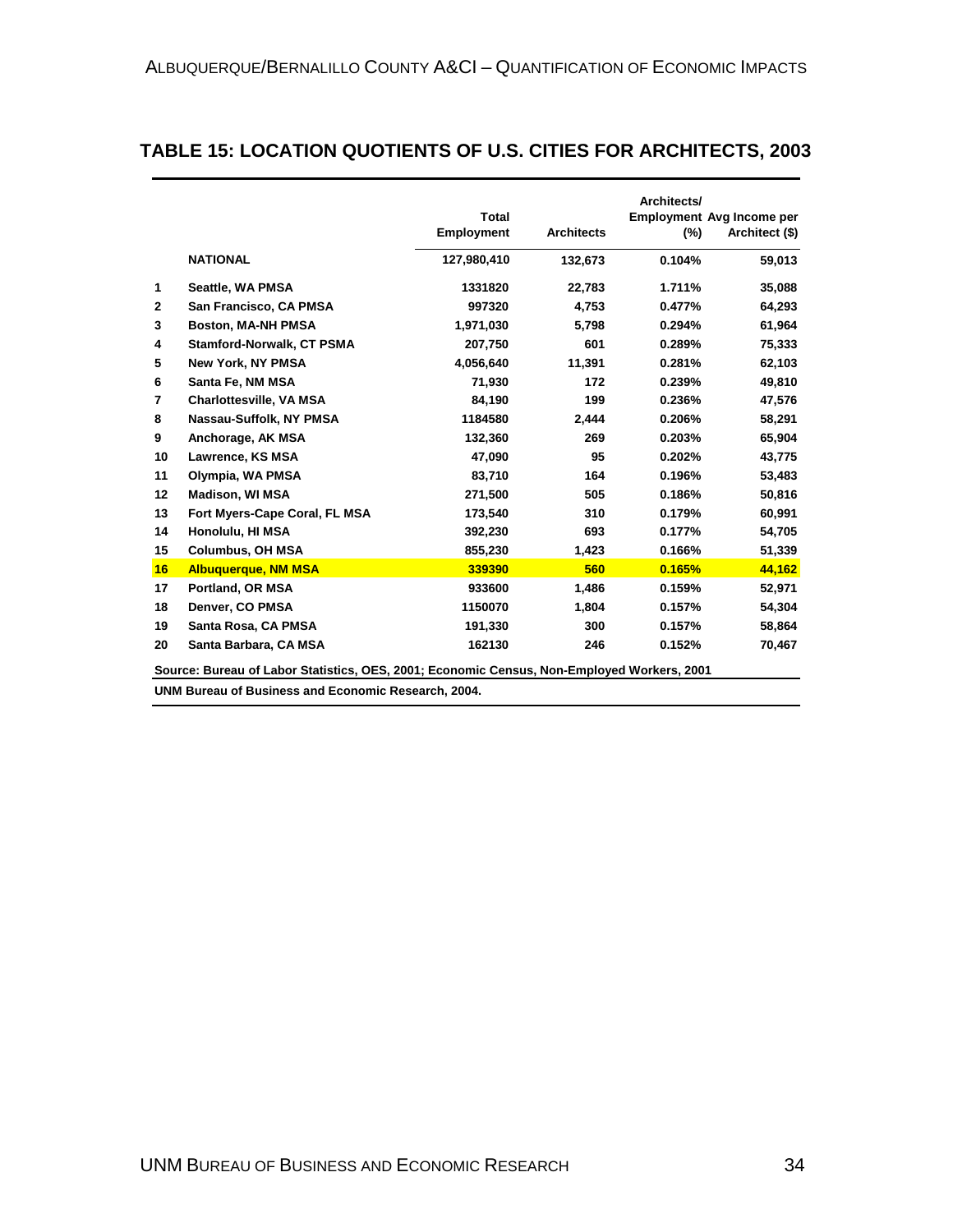# *A Comparison of Santa Fe's Arts & Cultural Industries to Other Leading Industries in New Mexico*

How does the economic impact of Santa Fe's A&CIs compare to other industries in New Mexico, such as the University of New Mexico, Intel's Sandoval County production facility and federally funded research at Los Alamos National Laboratories? The results, in terms of employment creation, are summarized in **Figure 5**.

#### **FIGURE 5: DIRECT, INDIRECT & INDUCED EMPLOYMENT IMPACTS OF SELECTED NEW MEXICO INDUSTRIES**



#### The University of New Mexico

 $\overline{a}$ 

In 2004, BBER completed an analysis of the economic impact of the University of New Mexico on the state's economy<sup>[17](#page-44-0)</sup>. The UNM study focuses exclusively on the impact of funds that the university draws from other regions into the state. Total receipts of the university from out-of-state sources are estimated to be \$384.5 million, which, combined with indirect and induced impacts, results in a total impact of \$641.3 million. The impact of Bernalillo County's A&CIs is about

<span id="page-44-0"></span> $17$  The University of New Mexico impact study, release in 2004, disaggregates university operations according to the main branch in Albuquerque, the university hospital in Albuquerque, Health Sciences and branch campuses. This analysis includes total university activities.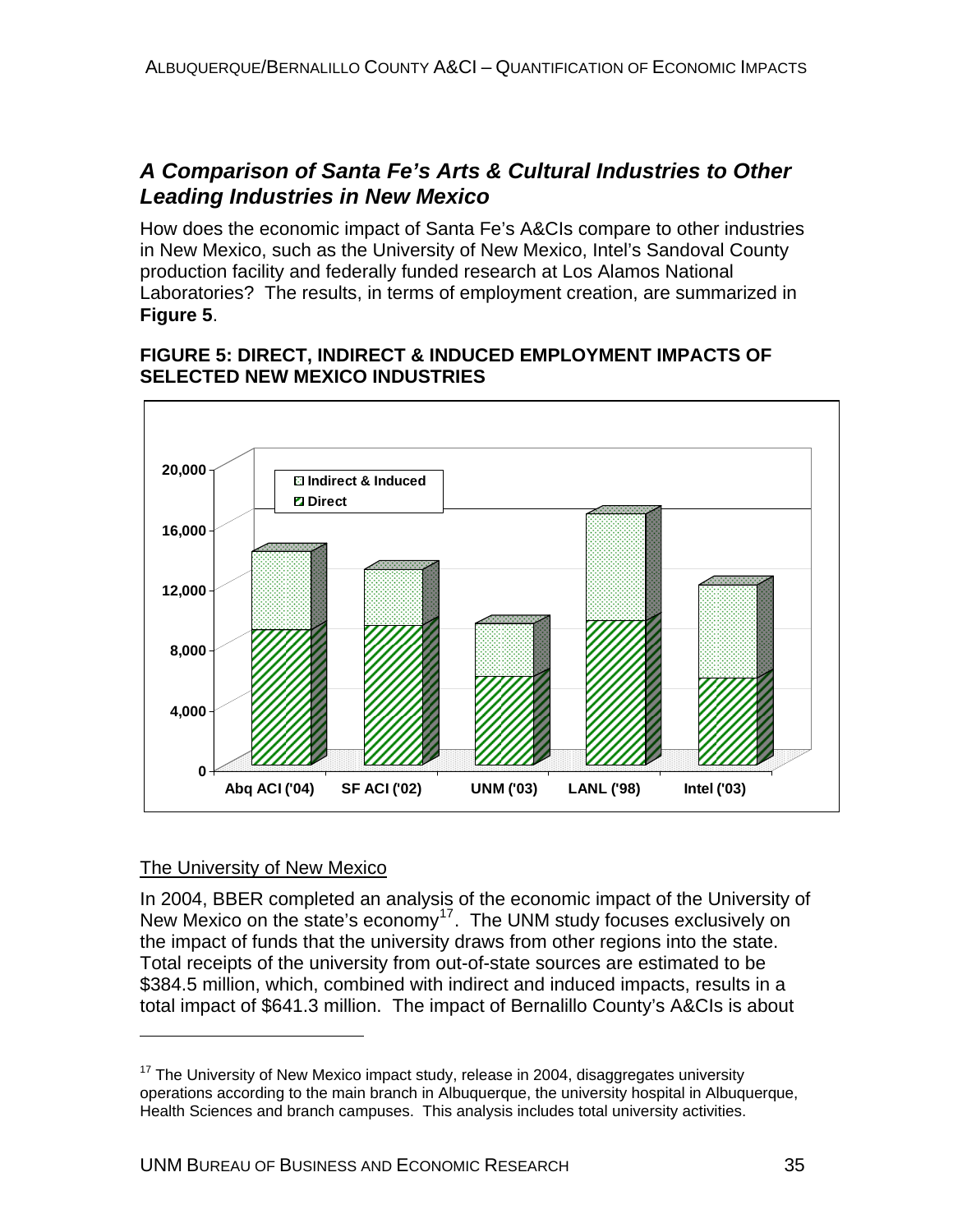50% greater, with a total impact of about \$994.8 million. In nearly the same proportion, the cultural industries have greater employment impact: 14,162 compared to 9,362. However, because of the relatively high wages paid by the university system, particularly in hospital and health science operations, wages supported by outside activities at the university slightly exceed those of Bernalillo County's A&CIs. It is interesting to note that the multiplier effects of UNM operations – impacts associated with in-state expenditures by vendors and employees – are nearly equal to those of Bernalillo County's A&CIs, adding about \$60 dollars for every 100 outside dollars that flow into respective entities. However, impacts for the university, as tallied in this study, encompass expenditures made anywhere in New Mexico, whereas impacts for Bernalillo County's A&CIs include only those made within the county. If the analysis were conducted on comparable geographical scales, the indirect and induced effects of the A&CIs would be higher although the share of direct effects would correspondingly be lower.

#### Intel Operations in Sandoval County, New Mexico

According to figures available from Albuquerque Economic Development Corporation, Intel employs 5,770 workers at the Sandoval product production facility. According to State Department of Labor statistics, the average annual income for covered employees of the computer and electronic product manufacturing industry in New Mexico is \$57,888, yielding an estimated \$289.9 million in disposable (after tax) income. The total impact of Intel operations, including indirect and induced effects, can be estimated with multipliers available from Implan Pro. With an employment multiplier of just under 2.1 and a wage and salary multiplier of 1.34, Intel's operations directly and indirectly support 11,945 workers in New Mexico, who receive \$388.8 million in income. By these estimates, Intel supports slightly fewer employees than Bernalillo County's cultural industries but, because of the higher wages paid to their direct employees, contributes about 29 percent more to the state's wage bill.

#### Los Alamos National Laboratories

In 1998 – the most recent year for which reliable figures are available – LANL directly employed 9,757 workers, and paid \$527 million in wages and salaries. Using multipliers from Implan, it is estimated that LANL generates an additional 7,083 jobs and \$177.1 million in wages through indirect and induced impacts. Thus, in total, LANL is responsible for 16,840 jobs and \$704.1 million in income. Because LANL is funded entirely by federal expenditures, virtually all activity should be considered export related or funded by outside sources. In terms of its sheer size, there is little question but that LANL is the most significant economic engine in central and northern New Mexico.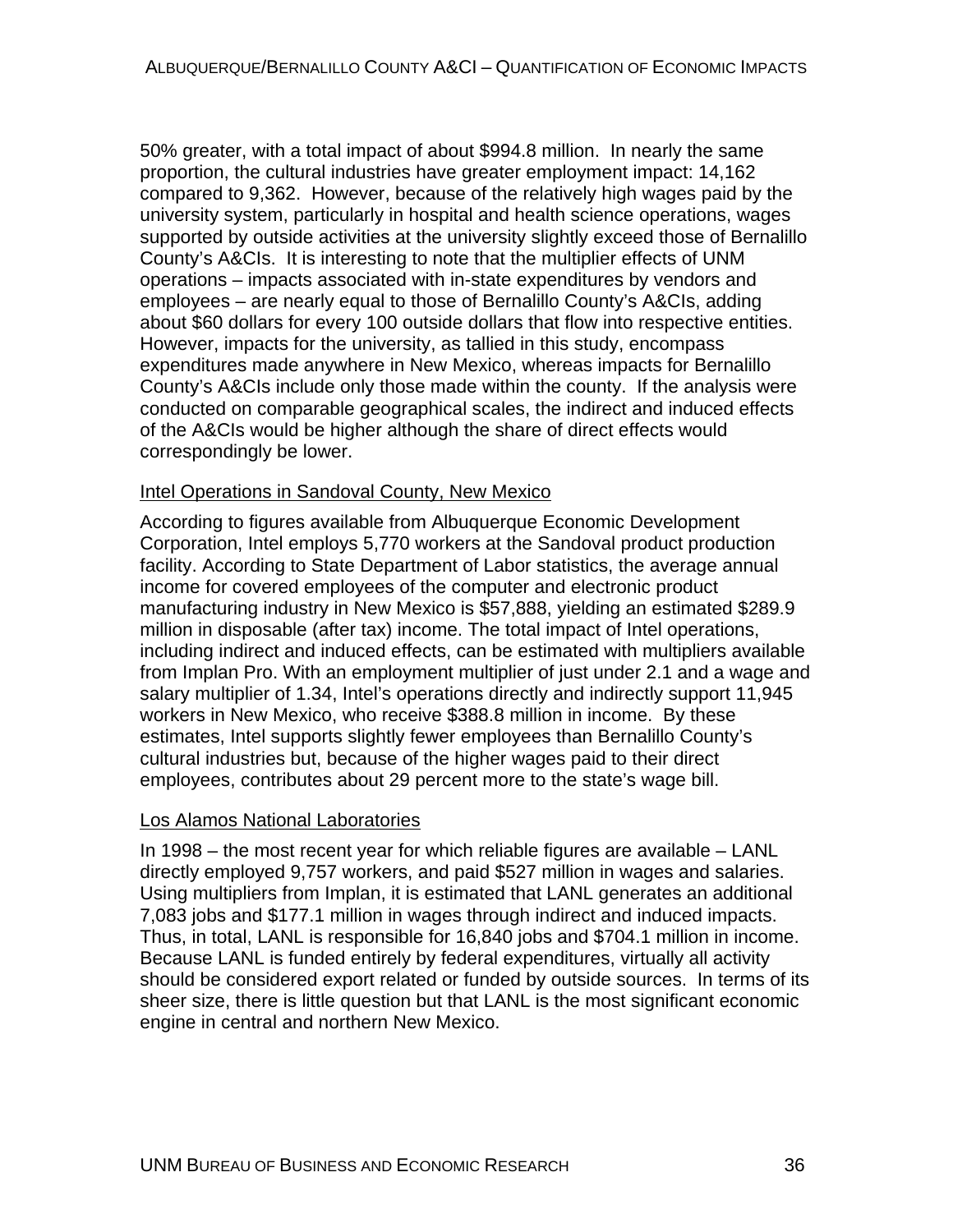# **SUMMARY AND CONCLUSIONS**

Arts and cultural industries are a large and highly visible sector of Bernalillo County's economy. In 2004, A&CIs generated receipts of nearly \$1.2 billion, employed more than 19,500, and paid wages and salaries equal to \$413 million. The sector provides services and amenities to residents of the county, but also contributes to economic growth by drawing outside dollars to the county. On average, outside dollars funded about one-half of arts and cultural activities in the county. Including indirect and induced impacts, these funds accounted for a net impact of almost \$1 billion in receipts, more than 14,000 jobs and \$300 million in wages and salaries.

Hospitality businesses serving cultural tourists, artisan producers (particularly jewelry makers), and artists, performers and writers registered the greatest impacts in terms of drawing outside dollars to the county. The impact of educational services, ostensibly the largest arts and cultural category, was significantly less because the subsector depends largely on local funds for its activities.

In 2004 A&CIs generated slightly over \$50 million for the city of Albuquerque and Bernalillo County. However, as a major population center, the county's residents are a principal market for the area's A&CIs and thus the source of nearly half of all tax dollars generated by the industry. Other public revenues, including various taxes that the industry draws into the region from outside sources, admission charges, rental fees, and federal and state grants, total just over \$31 million. In 2004, the city of Albuquerque spent an estimated \$35 million in its operating budget on arts and cultural facilities and programs. Thus, maintaining and staffing facilities and running programs required some additional subsidy from general revenues. The arts and cultural facilities and programs of the city, including the BioPark, Explora!, the Natural History and Science Museum, and the Albuquerque Museum, are important amenities that make this city a wonderful place in which to live and do business. They may play a critical role in the vitality of the area's arts and cultural industries, but the city's arts and cultural offerings still require funding from additional local tax dollars.

By most measures, the arts and cultural economy of Albuquerque and Bernalillo County is vibrant. Employment in A&CIs is relatively high for a city of Albuquerque's size; the sector compares favorably with some of the largest employers in the state, including UNM and Intel; and comparative studies suggest that the region has a healthy cultural economy with great promise for further growth.

Beyond these direct and indirect measures of economic performance, the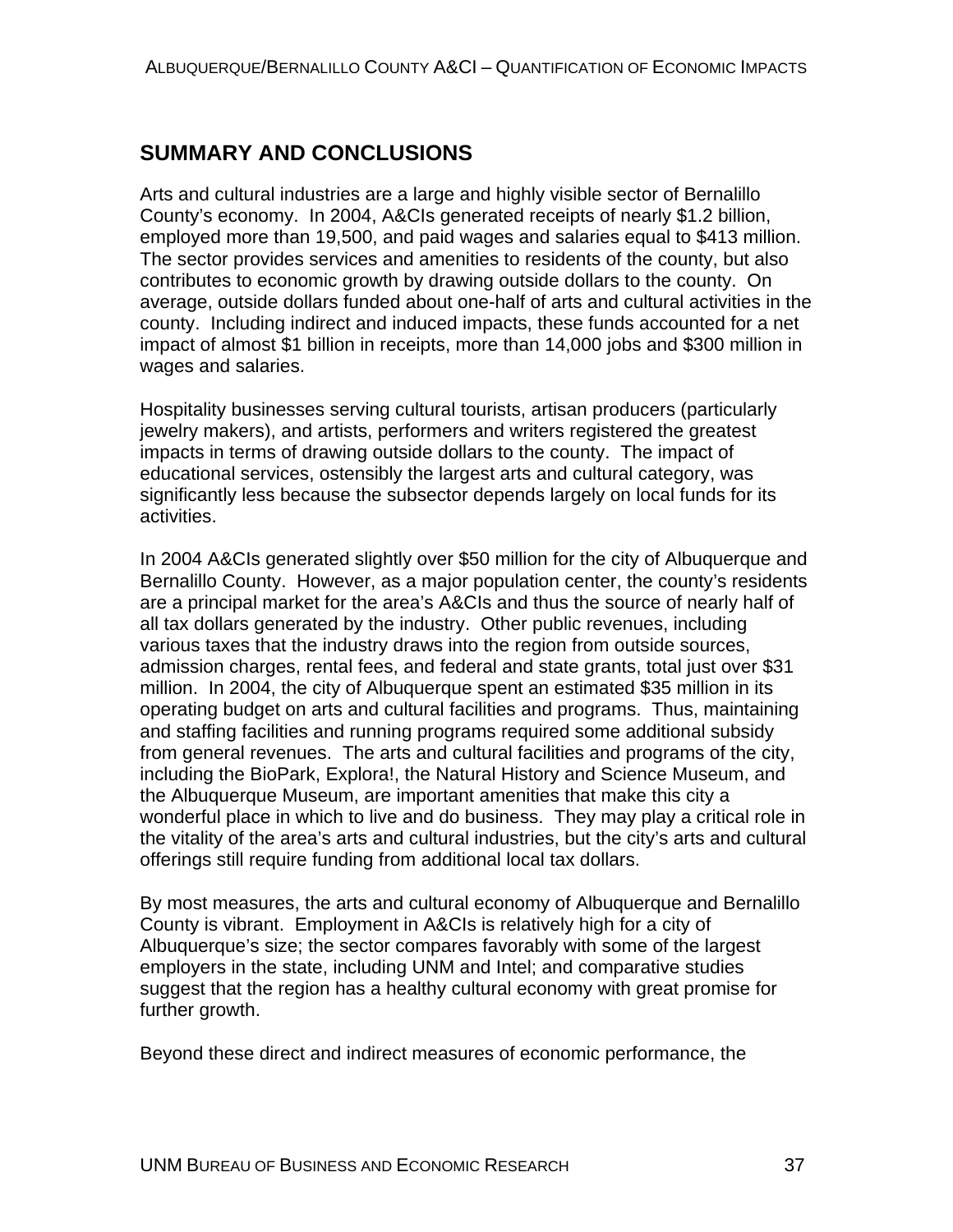potential for the arts and cultural sector to foster a broader pattern of economic growth in the region remains uncertain. Academic and applied research suggests that the cultural economy plays a key role in creating markets, attracting investment and skilled labor, and fostering a productive and innovative environment for business. Research further suggests that success in fostering such an environment depends largely on the quality of the relationships that link the cultural sector to the community at large. The nature of these relationships is the principal subject of second part of this research project.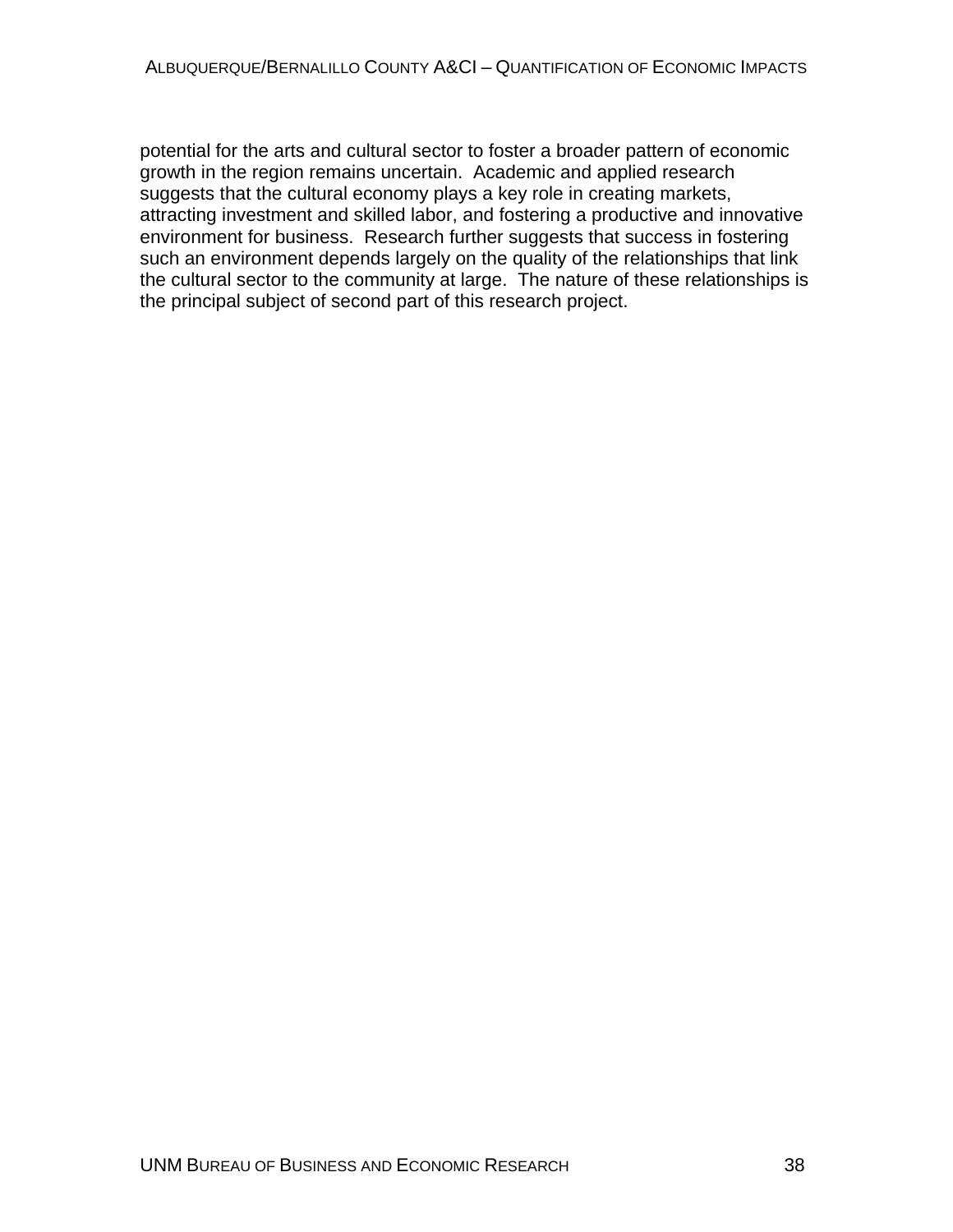# **APPENDIX A: MEMBERS OF THE UNM-BBER/BERNALILLO COUNTY CULTURAL POLICY ADVISORY COUNCIL**

#### Contractors of UNM-BBER Study:

Christopher Mead, Committee Chair Dean, College of Fine Arts University of New Mexico

Regina Chavez Economic Development Planner Office of Economic Development City of Albuquerque

Catherine Gore Public Art Program Manager City of Albuquerque

John McIver Senior Associate Vice President for Research and Economic Development Office of the Vice President for Research University of New Mexico

Sherri Olsen Program Manager 1% for Public Art Program Bernalillo County

Advisors:

Cricket Appel Executive Director Albuquerque Arts Alliance

Andrew Connors Senior Curator National Hispanic Cultural Center

Jerry Geist General Chairman of the Tricentennial Celebration Energy & Technology Company, Ltd.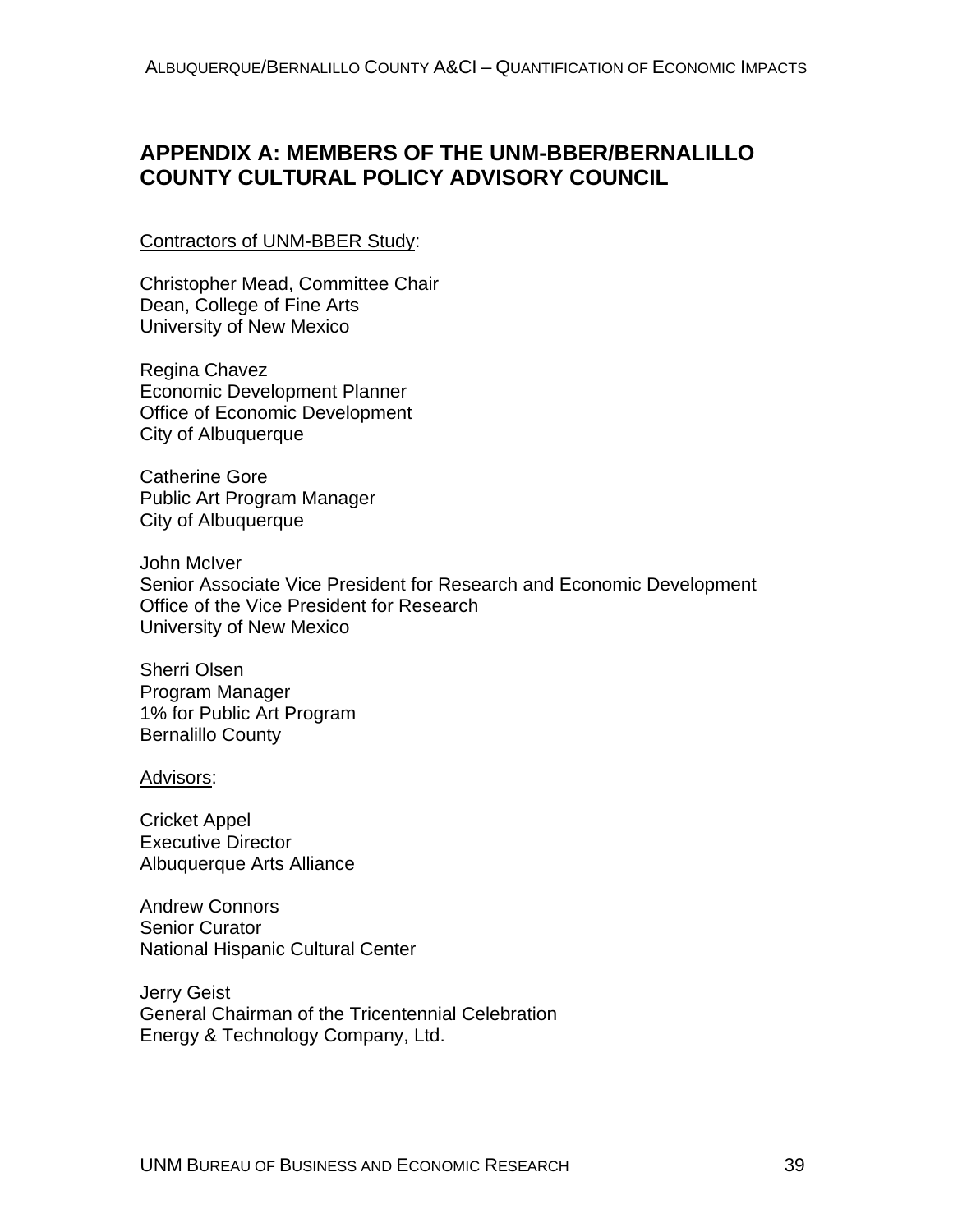Daniel Gutierrez Director, Office of Economic Development Bernalillo County

Kevin Hagen Executive Director New Mexico Symphony Orchestra

Webb Johnson Program Manager, Research Next Generation Economy

Janet Kahn Fine Arts Coordinator Albuquerque Public Schools

Norton Kalishman, MD Program Director McCune Charitable Foundation

Elliot Lewitt CEO, Digital Media Group

Pamela & Don Michaelis Publishers, Collector's Guide of New Mexico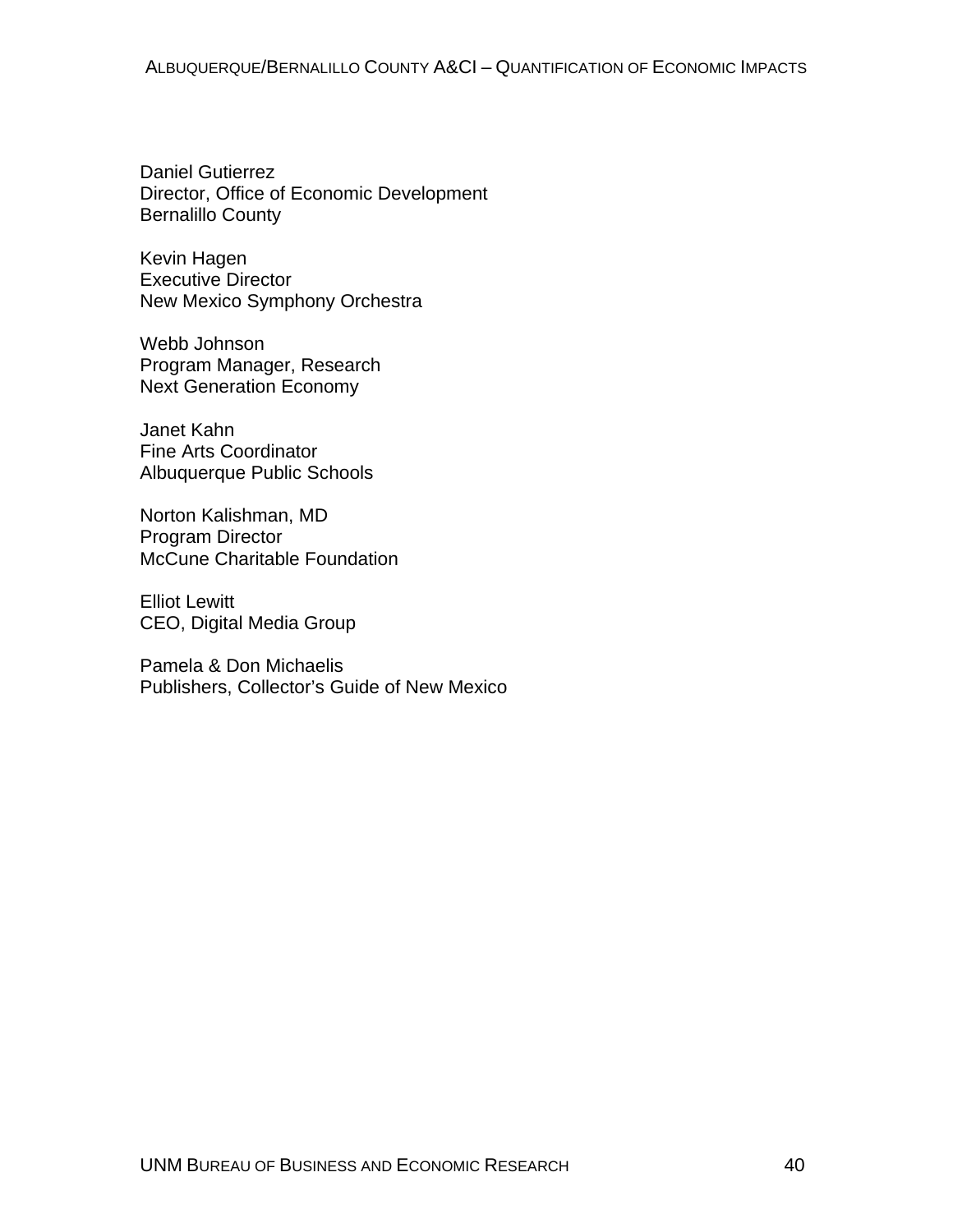# **APPENDIX B: METHODOLOGICAL NOTES**

### *Overview of Research Methodology*

The methodology used in this study included the following steps.

- 1. In consultation with an advisory committee of arts and cultural leaders from Bernalillo County, BBER defined and categorized the arts and cultural activities to be included in this study.
- 2. Employment, wages and industrial classification of more than 18,000 business establishments located in Bernalillo County were gathered from New Mexico's Department of Labor ES-202 database. These establishments included private for-profit businesses, private not for-profit businesses and institutions, and public institutions.
- 3. Data for self-employed persons was collected from the Census Bureau's Nonemployers Statistics.
- 4. ES-202 establishments were sorted according to industrial classification; 2.443 businesses and institutions corresponding to 144 industrial categories were selected for further investigation.
- 5. BBER attempted to contact 381 establishments, and gathered information from 160 establishments on the volume of arts and cultural activities (measured in terms of the proportion of all activities, from 0 to 100%, and applied to total employment); and the geographical source of revenues (i.e. from Bernalillo County, other parts of New Mexico or outside of New Mexico). The establishments were selected for interview and/or survey with the use of stratified random sampling techniques, according to industrial classification and establishment size.
- 6. Values for the composition of arts and cultural activity and the source of funding were applied to ES-202 establishment data
- 7. Total employment in A&CIs was calculated by multiplying the coefficient gathered from primary research by total employment for each business establishment, and then summed for all establishments located in the county. Similarly, total employment of A&CIs funded by outside dollars was calculated by multiplying arts and cultural employment for each establishment by the associated share of outside dollars, and then summed for all establishments located in the county.
- 8. Total arts and cultural employment, and total arts and cultural employment funded by outside dollars was analyzed with widely used regional economic impact analysis software (Implan Pro 2.0) to calculate the indirect and induced impacts of arts and cultural activities.

The following offers a detailed discussion of specific methodological issues.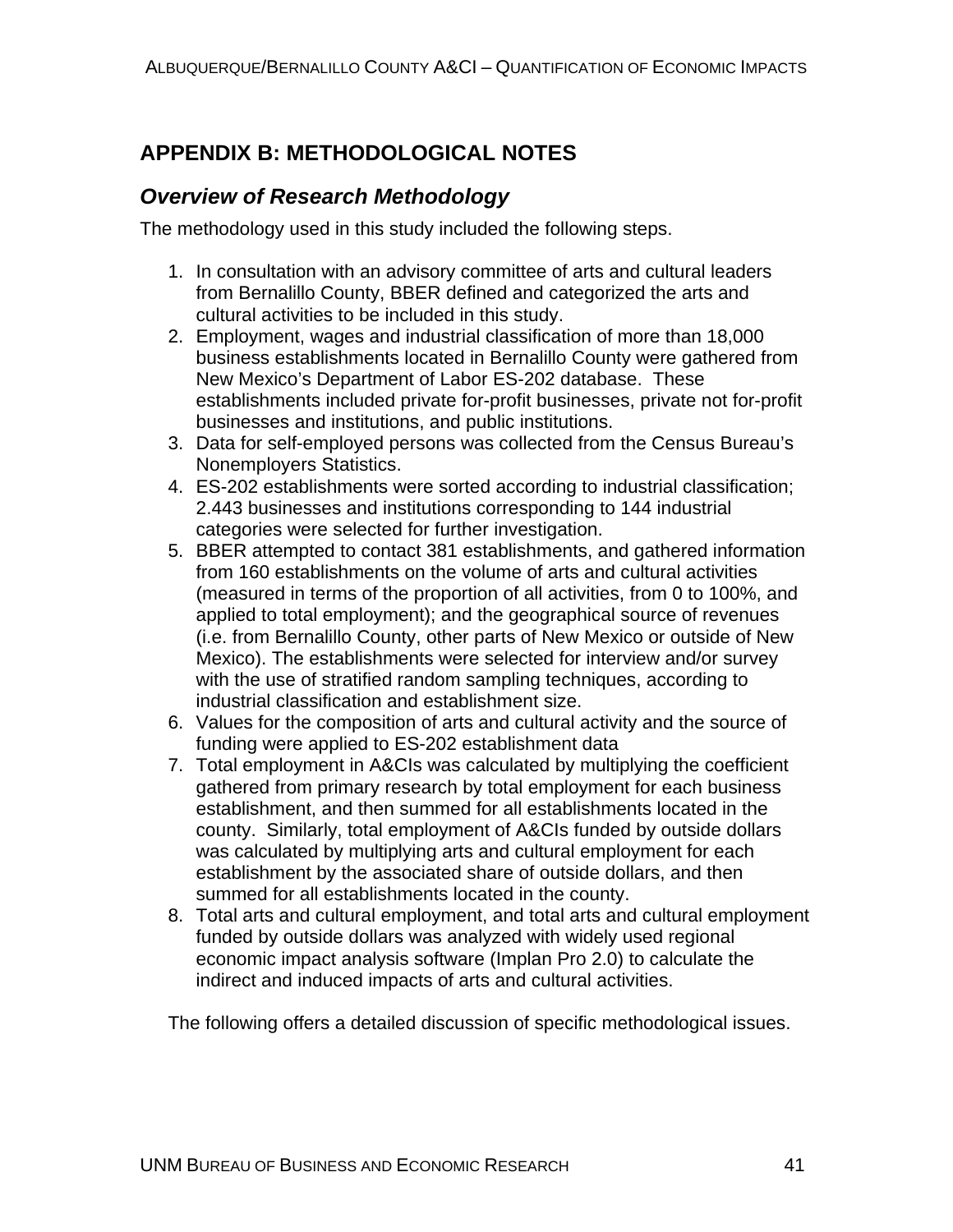## *Secondary Data Sources*

The secondary data sources used in this study include the *Covered Employment (ES-202)* database and the U.S. Census Bureau's *Nonemployer Statistics*. Covered employment data is collected by the New Mexico Department of Labor (NMDOL) under the national labor market information program, known as ES-202, for use in the administration of the unemployment insurance program<sup>[18](#page-51-0)</sup>. These data are compiled from quarterly reports submitted by employers in compliance with U.S. and New Mexico law, and provides detailed information on unemployment and wages on an establishment by establishment basis. The data is widely used in detailed regional economic analyses, and, because of the legal requirement that businesses file it, it is considered among the most reliable sources of disaggregated employment information. The search of the ES-202 database yielded data on more than 18,000 businesses registered for unemployment insurance in Bernalillo County.

Data submitted by employers under the ES-202 program was supplemented by 2003 Census Bureau Nonemployer Statistics. Nonemployers are businesses with no employees with taxable receipts of \$1,000 or more for a given year. These businesses are typically self-employed workers, and tend to be strongly represented within certain segments of the A&CIs, most notably artists, writers and performers. It is a limitation of the analysis that such individuals are included only to the extent self-identification for tax purposes places them within the A&CIs. Workers whose cultural activities are of a secondary nature are commonly omitted. Further, the Census Bureau's nonemployer statistics do not include individuals who work in a nonprofit capacity.

ES-202 and nonemployer files are categorized according to six-digit North American Industrial Classification System (NAICS) codes. NAICS codes describe the nature of the enterprise according to the principal products and services provided by the business<sup>[19](#page-51-1)</sup>. BBER sorted and selected ES-202 and nonemployer files according to NAICS codes for potential fit with general definitions of art and cultural industries, including spectator sports. Selection was strongly biased in favor of inclusion, with the understanding that businesses or groups of businesses would later be surveyed for inclusion in the analysis. The initial sorting and selection of the ES-202 database captured 2,443 businesses from 142 6-digit NAICS categories for further investigation.

 $\overline{a}$ 

<span id="page-51-0"></span><sup>&</sup>lt;sup>18</sup> BBER has access to this data through a confidentiality agreement with the New Mexico Department of Labor.

<span id="page-51-1"></span><sup>&</sup>lt;sup>19</sup> See <http://www.census.gov/naics>for a complete description of NAICS coding system and to look up the codes by economic activity.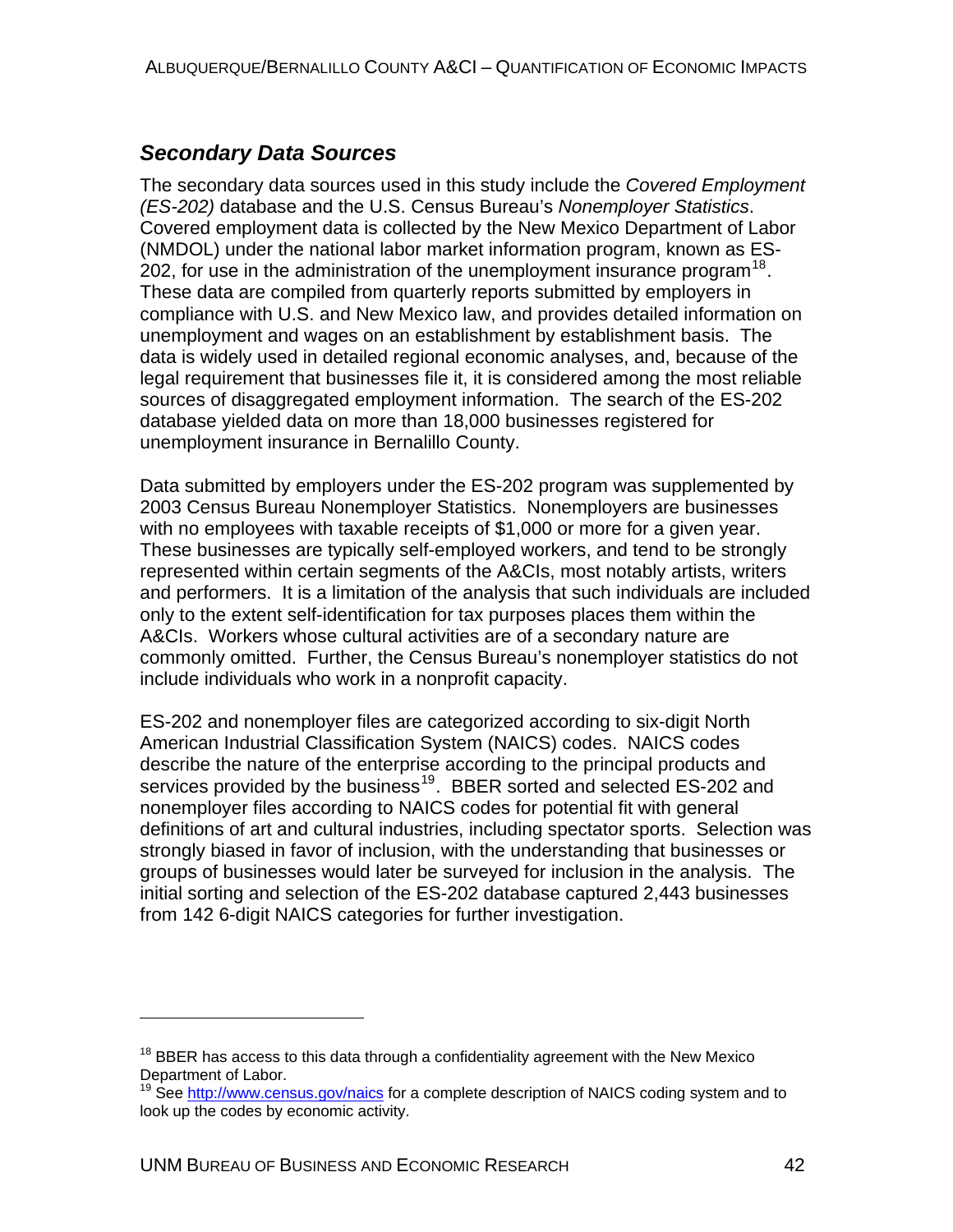# *Primary Data Collection*

To shape these secondary data sources to fit the specific demands of this project, BBER undertook an extensive process of primary data collection. Primary research involved a phone and email-based survey of businesses identified in the ES-202 database to determine whether the businesses were engaged in work that was consistent with the definition of A&CIs used in this study, and, if so, what proportion of an enterprise's activity was specifically relevant to the subject of this study. Each business was thus assigned a value from 0 to 100%, known as the "art & cultural coefficient" (ACC) and/or a similar "spectator sport coefficient" (SSC). During the same process, businesses were asked to estimate the geographical source of revenues. Proportions were assigned for Bernalillo County, other parts of New Mexico and outside New Mexico; the three shares totaled 100%. The sum of the latter two shares, equal to the proportion of revenues originating outside of Bernalillo County, was designated as the "non-local coefficient" (NLC).

Of the 2.443 establishments identified in the initial survey of ES-202 data, 887 were subject to further investigation. 1,158 establishments were restaurants and accommodations, which, as described below, were considered separately. Another 396 were found to not match the criteria used to define arts and cultural activities.

The survey of the 889 establishments was twice stratified. First, businesses were assigned to one of 32 categories according to the nature of their business activity, and in a manner generally consistent with their NAICS designation. Second, within each category businesses were stratified according to the number of employees. Any individual business that represented a large share of its respective category (typically more than 25%) was interviewed to determine its ACC/SSC. Within each of the 32 categories, a target sample of 15% of the remaining businesses was selected for survey to determine ACC/SSC and NLC.

**Table B.1** lists the number of entities in each category, the number of entities contacted and the number of these who responded to our requests. The interviewing process began by researching the original entities in order to determine whether they had been accurately included in the artistic or cultural grouping and to obtain contact information. Of the original 887 entities (column 1), 240 were found ineligible for the sample either because of lack of artistic or cultural content or lack of contact information, leaving 647 establishments. Of these establishments, attempts were made to contact 381 (column 2) and 160 provided data (column 3). The response rate is provided in the fourth column. BBER staff supplemented the interview data with online research in those cases where the response rate was zero – agents, broadcasting and photography.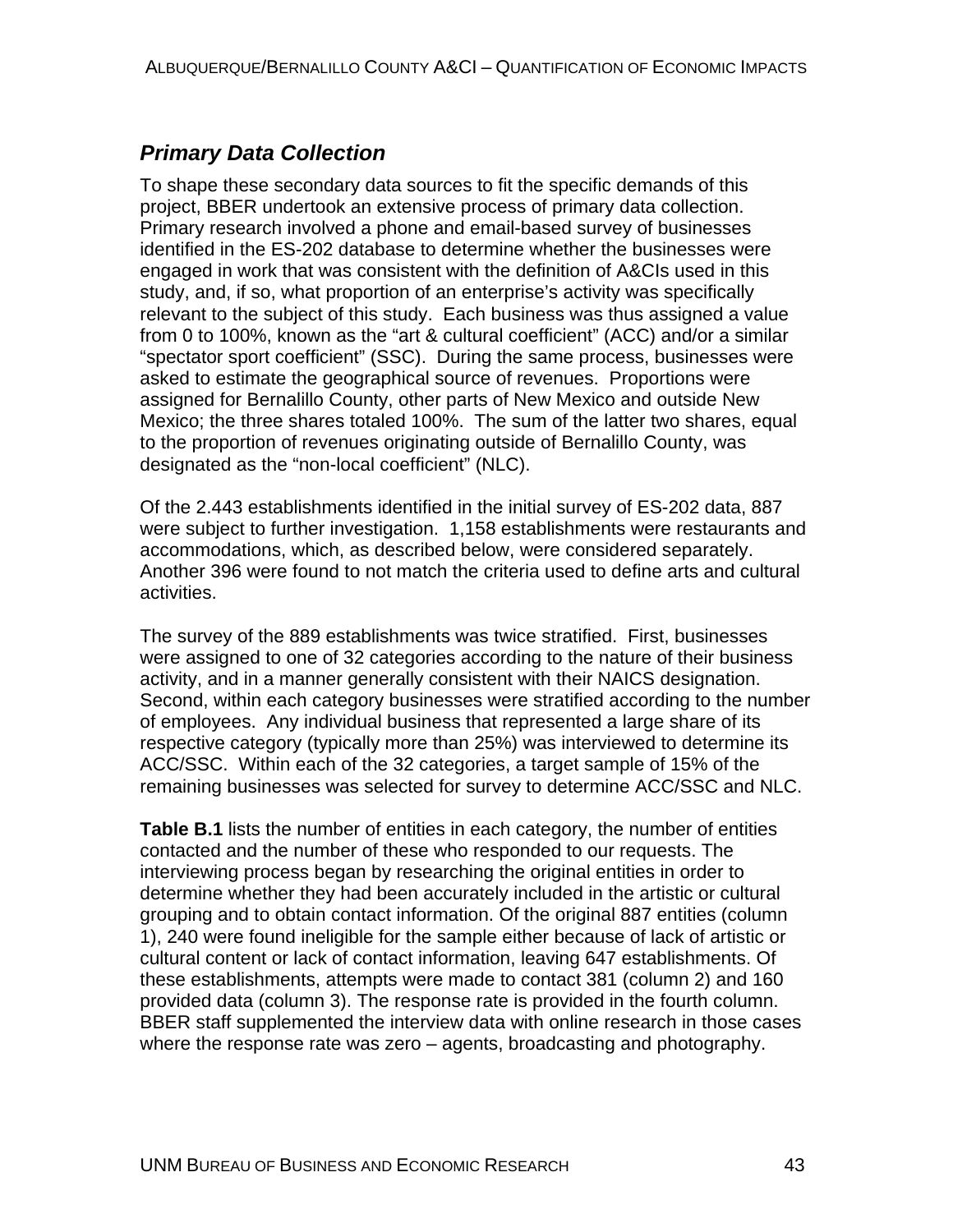|                                       | <b>Number of</b>        | <b>Sample</b>  | <b>Data</b>             | <b>Response</b> |
|---------------------------------------|-------------------------|----------------|-------------------------|-----------------|
| <b>Category</b>                       | <b>Entities</b>         | <b>Size</b>    | <b>Acquired</b>         | Rate            |
| <b>Advertising</b>                    | 44                      | 13             | $\mathbf{1}$            | 8%              |
| <b>Agents</b>                         | $\overline{\mathbf{4}}$ | 3              | $\mathbf 0$             | 0%              |
| <b>Architects</b>                     | 89                      | 12             | $\overline{7}$          | 58%             |
| <b>Art Schools</b>                    | 40                      | 23             | 9                       | 39%             |
| <b>Artists</b>                        | 27                      | 9              | 5                       | 56%             |
| <b>Books &amp; Music</b>              | 48                      | 24             | 10                      | 42%             |
| <b>Broadcasting</b>                   | 24                      | 4              | 0                       | 0%              |
| <b>Ceramics</b>                       | 12                      | $\overline{7}$ | 4                       | 57%             |
| <b>Education</b>                      | 71                      | 20             | 9                       | 45%             |
| <b>Film &amp; Recording</b>           | 35                      | 20             | 6                       | 30%             |
| <b>Foods</b>                          | 20                      | 13             | 5                       | 38%             |
| <b>Frames</b>                         | 14                      | 12             | 6                       | 50%             |
| <b>Galleries</b>                      | 31                      | 21             | 14                      | 67%             |
| <b>Grantmakers/Advocates</b>          | 20                      | 8              | 1                       | 13%             |
| <b>Graphic Design</b>                 | 31                      | 21             | 9                       | 43%             |
| <b>Interior Design</b>                | 17                      | 11             | $\overline{2}$          | 18%             |
| <b>Jewelry</b>                        | 72                      | 35             | 16                      | 46%             |
| Lawyers                               | 19                      | 5              | 4                       | 80%             |
| <b>Libraries</b>                      | $\overline{2}$          | 1              | 1                       | 100%            |
| <b>Metal</b>                          | 12                      | 8              | 3                       | 38%             |
| <b>Miscellaneous Artisan</b>          | 6                       | 5              | 1                       | 20%             |
| <b>Miscellaneous Retail</b>           | 12                      | 5              | $\overline{2}$          | 40%             |
| <b>Movie Theaters</b>                 | 11                      | $\overline{7}$ | $\overline{2}$          | 29%             |
| <b>Museums &amp; Cultural Centers</b> | 10                      | 6              | 5                       | 83%             |
| <b>Musical Instruments</b>            | 13                      | 12             | 5                       | 42%             |
| <b>Performing Arts</b>                | 18                      | 15             | $\overline{7}$          | 47%             |
| Photography                           | 33                      | 8              | $\mathbf{0}$            | 0%              |
| <b>Publishing</b>                     | 52                      | 21             | 10                      | 48%             |
| <b>Social Organizations</b>           | 19                      | 6              | $\overline{\mathbf{2}}$ | 33%             |
| <b>Sports</b>                         | 37                      | 3              | $\overline{2}$          | 67%             |
| <b>Wholesale</b>                      | 29                      | 16             | 7                       | 44%             |
| Wood                                  | 15                      | 11             | 5                       | 45%             |
| <b>Total</b>                          | 887                     | 385            | 160                     | 42%             |

#### **TABLE B.1: SAMPLING AND RESPONSES TO PRIMARY RESEARCH**

**UNM-Bureau of Business and Economic Research, 2006.**

The methods BBER used to estimate the ACC/SSC of some of the largest and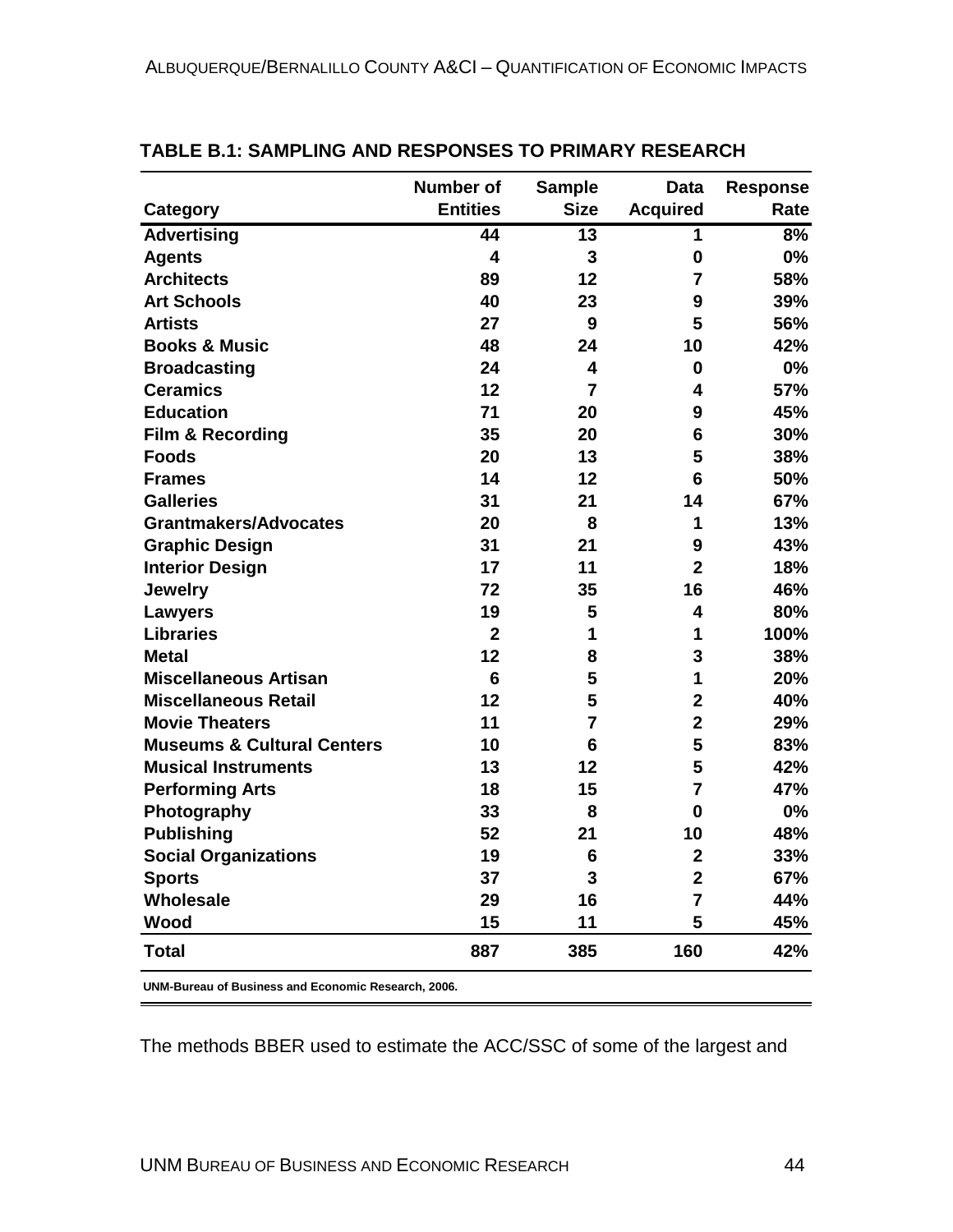most complex entities, namely, the University of New Mexico, Albuquerque Public Schools, the Albuquerque Journal, the Albuquerque Tribune, and Expo NM, are described in detail here.

#### University of New Mexico

 $\overline{a}$ 

We began by isolating the artistic, cultural and sports-related units of UNM, along with support services for each. These included instruction, research, athletics, performance venues (Popejoy Hall, Keller Hall, the Rodey Theater, Theater X, the Carlisle Dance Space, and the Art Museum), the Maxwell Museum, KUNM, KNME, UNM bookstore, UNM libraries, UNM publications, ASUNM, and the Lodestar Planetarium.

BBER estimated the percent of instruction that was artistic or cultural in nature by selecting courses that fit our description of art and culture. These included all fine arts and humanities courses, along with any design courses not included in these broader categories.<sup>[20](#page-54-0)</sup> We obtained total student credit hour (SCH) figures for each of these courses as well as the geography of SCH – Bernalillo County resident SCH, New Mexico resident SCH, and non-New Mexico resident SCH – from Institutional Research at UNM. All three SCHs were totaled and divided by the total SCH for all courses at UNM (Main Campus, not including the Health Science Center) to arrive at an ACC percentage for instruction of 36%.

We calculated an ACC for research by summing the funding awarded to research projects that fit our definition of artistic or cultural activity in fiscal year 2005 (\$6,200,670) and dividing this number by the total funding of all grants awarded (\$295,400,000). The resulting percentage was 2%.

The performing arts venues and museums were assigned 100% ACC. The remaining units were surveyed and an ACC was assigned based on this information. KUNM and KNME each received an ACC of 75%; the Bookstore received 50%; the libraries, 36%; university publications, 75%; ASUNM, 50%; and the Lodestar, 50%.

Finally, using employment numbers provided by UNM Human Resources, we multiplied the employment numbers for each unit by the ACC percentages we had attained. We did not compile these percentages to come up with an

<span id="page-54-0"></span> $20$  The following courses were considered to be art/culture courses: Architecture, Art Studio, Landscape Architecture, African American Studies, American Studies, Anthropology, Chinese, Japanese, Classics, Greek, Italian, Latin, Modern Language, Portuguese, Spanish, German, French, Russian, Comparative Literature, English, English-Philosophy, History, Latin American Studies, Linguistics, Philosophy, Religion, Sociology, Women's Studies, Fine Arts, Art History, Museum Studies, Media Arts, Music, Applied Music, Music Education, Theater, Dance, Law **School**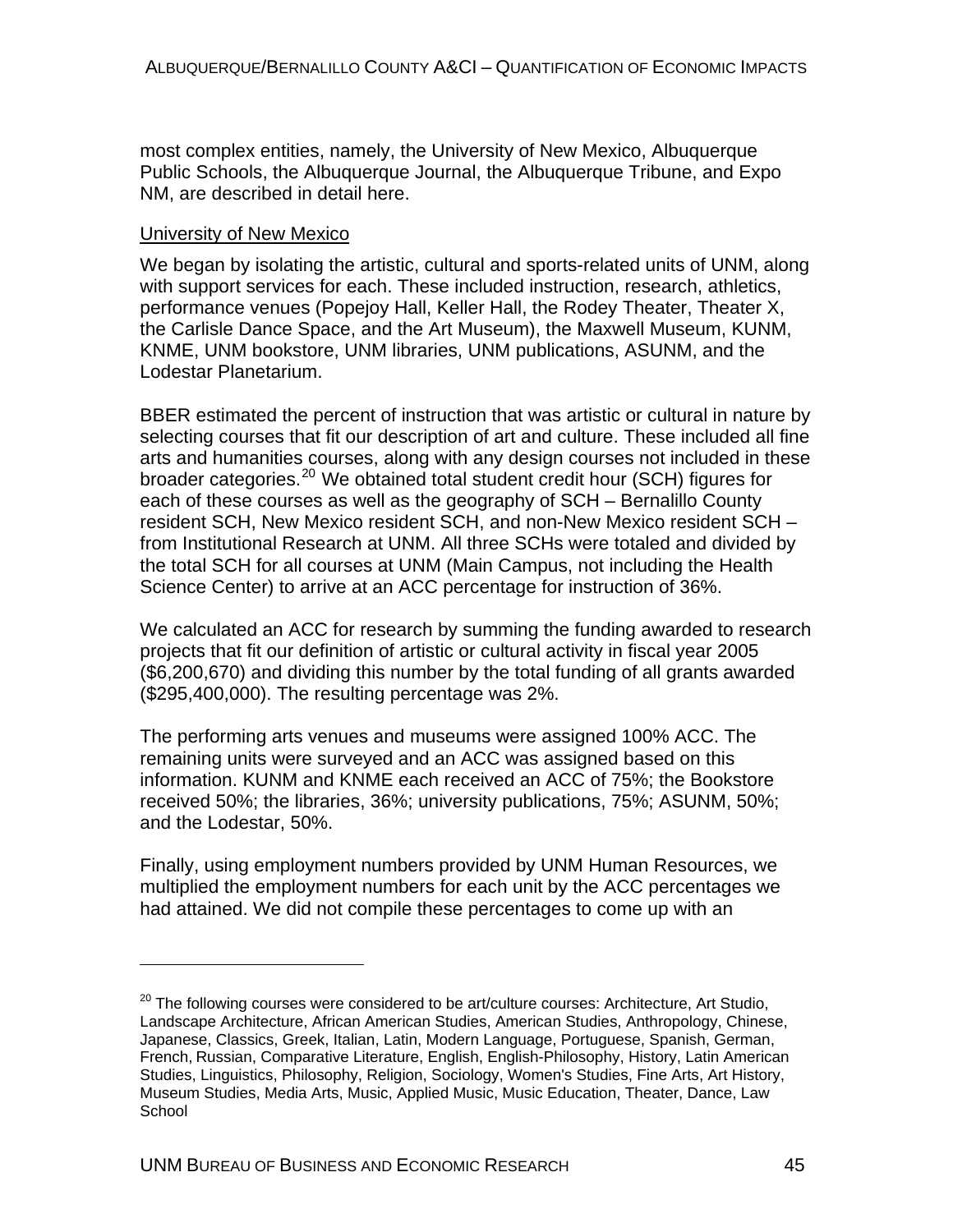aggregatge ACC for the university as a whole; rather, each unit was treated as a separate entity throughout the analysis.

#### Albuquerque Public Schools

Based on discussions with APS officials, it was determined that middle and high schools and elementary schools should be assessed individually, using a methodology specific to each. To estimate the ACC of APS high schools and middle schools, BBER obtained enrollment numbers for all courses offered in APS high schools and middle schools and extracted the relevant art/culture course enrollment. The courses counted included fine arts, history, geography, foreign language, and a proportion of English courses (instruction time devoted to creative writing and literature was counted; grammar, spelling, and reading were not counted). We divided this number by total enrollment to get an ACC for middle schools of 36% (of which 8% was arts and 28% was humanities), and for high schools of 39% (of which 9% was arts and 30% was humanities).

BBER used the standards set by APS to estimate the elementary schools' ACC. We compared the subject areas we had used for high schools and middle schools to the standards to come up with an elementary school ACC of 34%. Finally, we computed an ACC for APS as a whole as the weighed average of the three grade levels (elementary, middle schools and high schools) with the use of enrollment numbers. The aggregate ACC for APS was estimated to be 36%, indicating that share of APS employment directly or indirectly related to arts and cultural education. As noted, the majority of this arts and cultural education in APS is related to cultural studies, including the study of literature.

#### Albuquerque Journal and Albuquerque Tribune

In order to estimate the ACC for Albuquerque's main newspapers, we surveyed both in order to estimate the percent of content that was devoted to art/culture and sports. We determined that the most accurate measure of artistic/cultural and sports content was the proportion of newspaper space (measured in column inches) dedicated to each category.

Since each paper has various columns and features that happen only once a week, we counted an entire week's worth of papers to get an accurate sense of the total artistic/cultural content. We intended to do this for one week per quarter, randomly selected, for each paper, but were thwarted when the university's Zimmerman Library experienced a fire in the basement. We managed to survey one week for each paper before the fire, and it was upon these numbers that our ACC of 10% for art/culture and 7% for sports for the newspapers was based.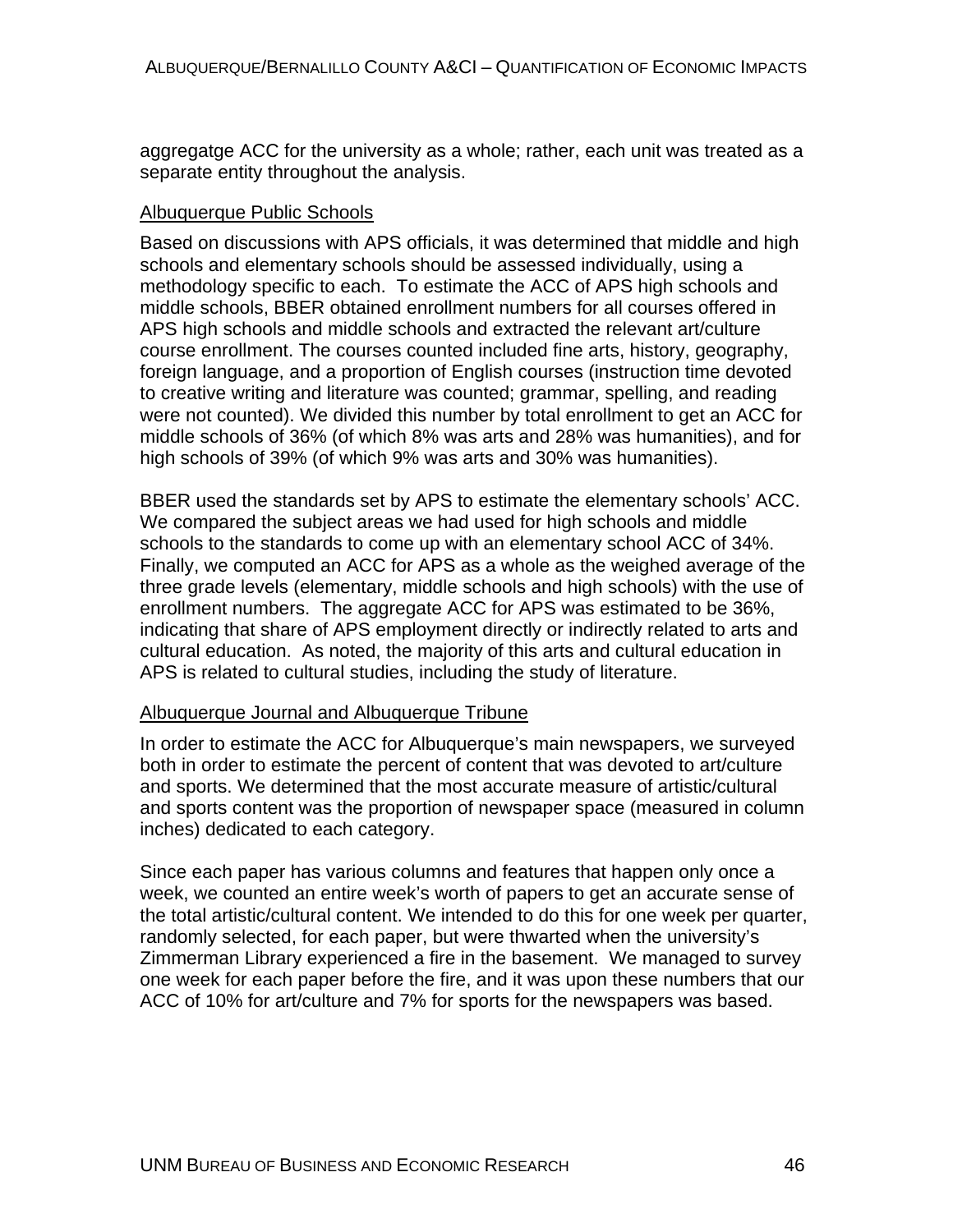#### Expo NM

To calculate the ACC/SSC for Expo NM, we collected information on all the events (including the New Mexico State Fair) during the period March 2005 through February 2006 (the most recent 12-month period for which information was available). The ACC and SSC were computed as the proportion of all event days that corresponded to the relevant definitions.<sup>[21](#page-56-0)</sup>

The employment figures for Expo NM provided in the ES-202 data do not include individuals directly employed by promoters who rent space for events held at Expo NM. Therefore, BBER conducted a random survey of 25% of the events held in 2005, asking vendors about the number of paid employees working their event and where these employees resided. From this sampling, BBER found that events at Expo NM create 1,465 person-days of work; of these, 1,285 are workers residing in Bernalillo County. This is equivalent to 5.35 full time employees.

#### Cultural Tourism

 $\overline{a}$ 

By far, the greatest number of employers relevant to this study are in the area of tourism and visitor services, including restaurants and hotels. Of the 2,443 establishments initially selected for investigation, nearly 40% (980) are restaurants; another 168 are hotels and other short term accommodations. These establishments include several of the region's largest employers.

To estimate the cultural content of tourism and other visitor related services in Bernalillo County, BBER utilized secondary sources of information. Travelscope, a publication of the Travel Industry Association of America, is a quarterly survey of trip characteristics and demographics of travel within the US. The data includes a listing of 21 possible activities undertaken by travelers, eight of which were considered in the present study as cultural in nature.<sup>[22](#page-56-1)</sup> Respondents would identify up to three activities. Of the 377 survey respondents who visited Central New Mexico (Bernalillo County) in 2003, 66% reported having engaged in at least one category of cultural activities during their visit; in total, 44.9% of all activities were cultural in nature. This value was used as the ACC for the hotel category.

<span id="page-56-1"></span><span id="page-56-0"></span><sup>&</sup>lt;sup>21</sup> Besides hosting many obviously artistic or cultural events, such as arts and crafts fairs, Expo NM also hosts a large number of horse-related events and a smaller number of weapon and auto shows. Of these events, BBER counted those that seemed to be competitive in focus as sports events and the events that seemed to be hobby or collector's events as art/culture events. <sup>22</sup> Visits to historical places and museums; performing arts, cultural events and festivals, art museums and galleries, nightlife, national and state parks, rural sightseeing and urban sightseeing.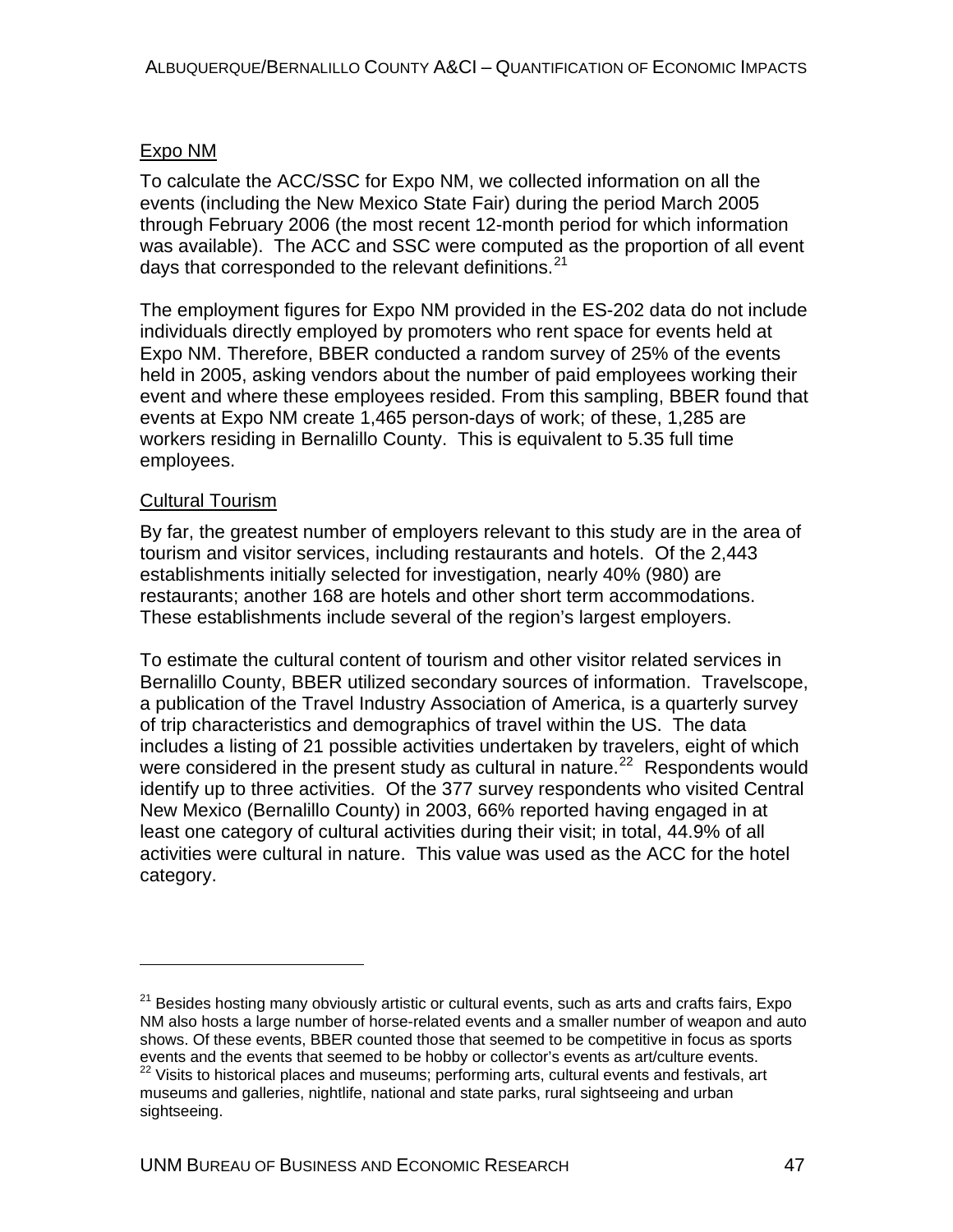According to a study by the Bureau of Economic Analysis, 16% of all restaurant customers are visitors to an area<sup>[23](#page-57-0)</sup>. Using this figure, and again assuming that 44.9% of all tourism-related travel is cultural in nature, suggests that 7.18% of all restaurant employment is directly or indirectly due to cultural tourism.

These general coefficients of ACC for restaurants and hotels were further modified based on an informal survey of business owners and managers. Businesses in the Old Town section of Albuquerque indicated that, on average, one half of all business is associated with out-of-town visitors. Estimates for 14 restaurants and 8 hotels in this area were adjusted accordingly. Further, it was assumed that fast-food estimates would receive only one-half the share of tourism-related business as other restaurants. Again, the ACC for these establishments was adjusted accordingly.

#### **Verification**

BBER sought to verify the integrity of the ES-202 database with other reliable sources of information. First, we canvassed parts of the metro area that historically have a high concentration of art or culture-related businesses (downtown, Nob Hill, and Old Town) to identify establishments that should be included in the study. These businesses were checked against the ES-202 database. From these areas, nine businesses were added to the database. In each case, the omission was due to an incorrect NAICS classification.

Second, in order to assure that we had included all the non-profits in this sector, we conducted a search of Guidestar™, a website that serves as a clearinghouse for information about non-profits nation-wide, isolating relevant organizations we wanted to make sure we had included. We then checked our compiled database for these organizations and added eleven entities that we found in the complete ES 202 database that had not been included in the first cut, again due to incorrect NAICS classification.

### *Calculating Government Revenues and Expenditures Related to the Arts & Cultural Industries and Sports*

#### Taxes on Arts and Cultural Industries and Sports Activities Gross Receipts Taxes**.**

Based on BBER staff knowledge of the applicability of the gross receipts tax to different industries and types of businesses and using data from the NM Taxation and Revenue Department's (TRD) Report 80, estimates of total output (receipts) and of output supported by dollars from outside Bernalillo County were converted into taxable gross receipts by detailed NAICS industry for each of the categories

 $\overline{a}$ 

<span id="page-57-0"></span><sup>&</sup>lt;sup>23</sup> Cited by Paulius Narbatus, 2003.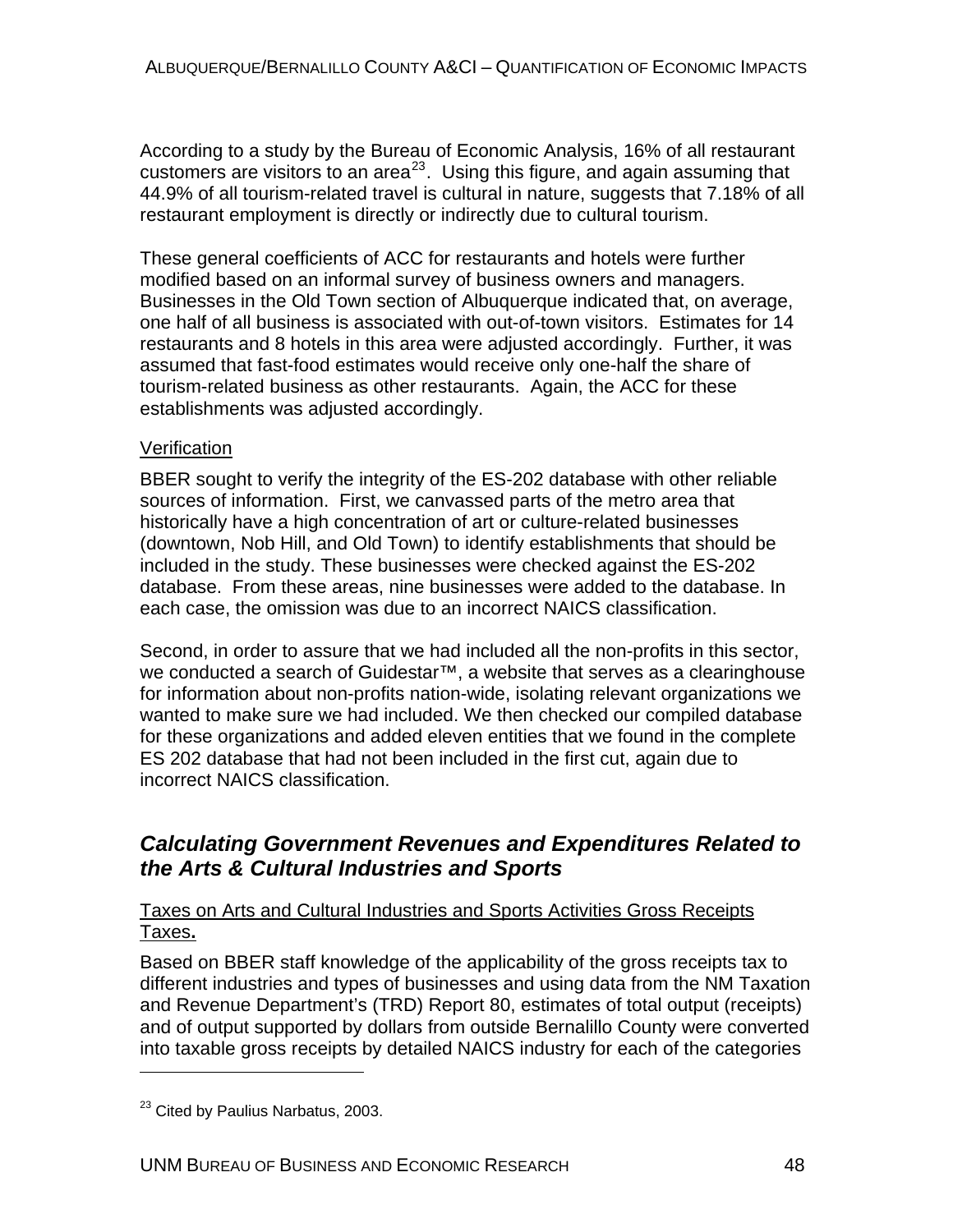and separately for A&CIs and spectator sports activities. The estimates made use of the information collected by BBER staff on the percentages of customers who were from Bernalillo County, from the rest of the state, and from outside New Mexico, as validated by the Report 80 data for individual NAICS codes. In estimating the taxable gross receipts supported by outside dollars, it is critical to determine whether a service is provided in Bernalillo County (tourism) and whether delivery of a product is taken in Bernalillo County, elsewhere in New Mexico or outside the state, since sales out of state will generally not be taxed (Interstate Commerce Clause). Factored into the calculations was ownership, since nonprofit organizations are not subject to gross receipts tax on their receipts and since government cultural and recreational facilities are subject to governmental gross receipts on their ticket sales. The latter is a revenue source for the state of New Mexico. There are no distributions to local governments, although the revenue collected supports New Mexico Finance Authority financing for approved local government projects.

Applicable tax rates by jurisdiction are available on TRD's website. Jurisdictions may implement changes in their gross receipts taxes on July 1 or January 1. Since the study period is calendar 2004, it was necessary to average rates in place for the first 6 months of the year and those for the latter half. The city of Albuquerque dominates as the center for retail and commercial activity and many of the arts and cultural facilities are within the city limits. In general, we assumed 90% of direct arts and cultural activity was within the city limits and weighted the different jurisdictional tax rates accordingly (since the county and state applicable rates depend on whether the business is within or outside an incorporated area).

#### Property Taxes.

BBER staff were able to collect information from the Bernalillo County Assessors Office on individual properties and estimate the 2004 property taxes owed to each of the taxing jurisdictions. We targeted major hotels and tourist attractions, like Old Town. The resultant list is incomplete (since none of the design industries, media, movies, etc. are included), but it begins to suggest the amount of property taxes directly related to A&CIs. Where the tax records did not include taxes owed, property taxes paid were allocated to different taxing jurisdictions based on the tax rates on non-residential property in place and reported by the Department of Finance and Administration Local Government Division on their website.

#### Lodgers Tax.

The city of Albuquerque reports monthly data on lodgers tax on its website and fiscal year figures are available in the city's financial documents. BBER staff estimated total lodgers tax receipts to the city from cultural tourism and sports by assuming that these tax receipts were proportionate to the percents of lodging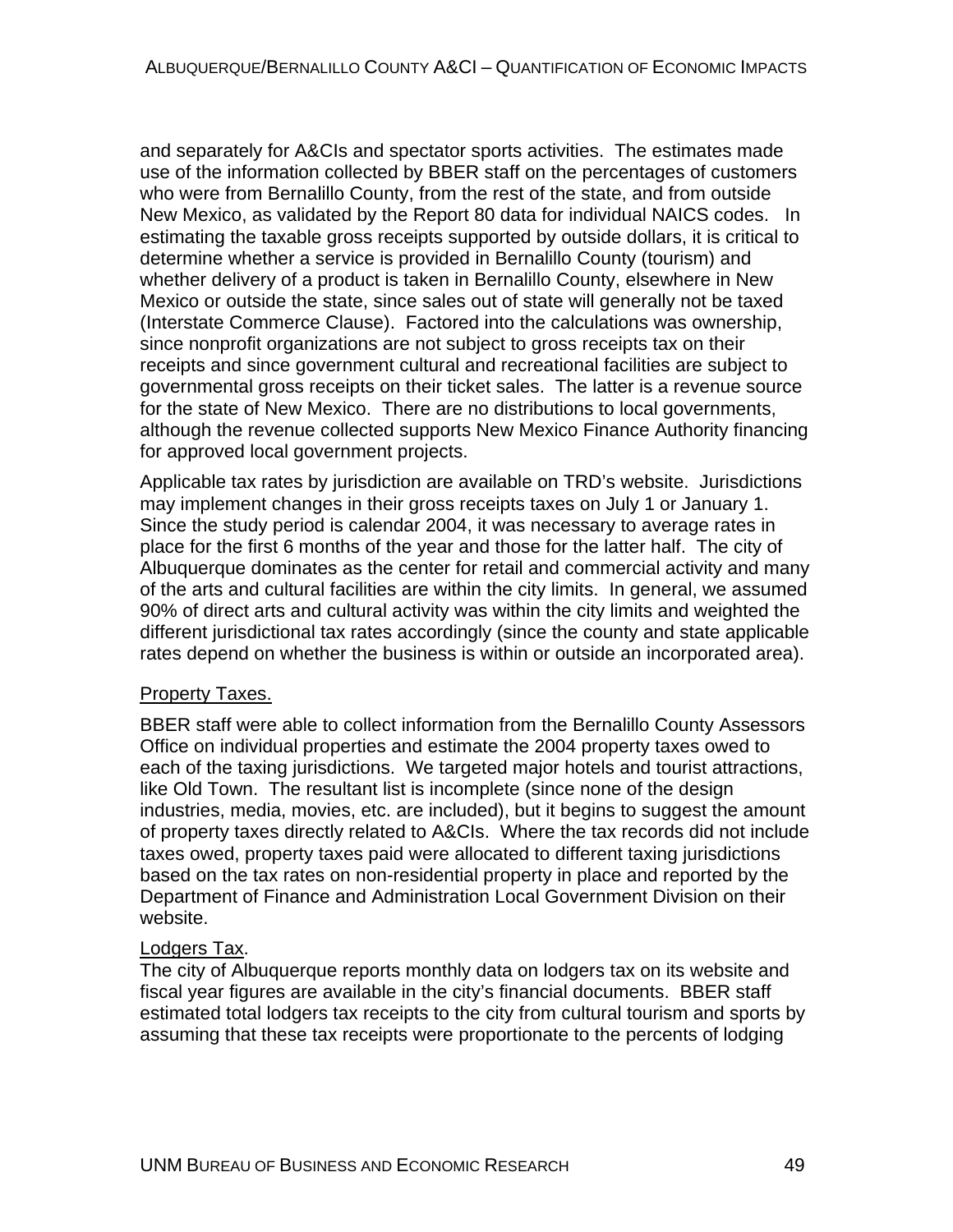employment identified as related respectively to arts and culture and to sports.

#### Taxes on Workers Directly Employed or Supported Indirectly by the Dollars that the Arts & Cultural Industries Bring into Albuquerque/Bernalillo County

Estimates were made using the total earnings figures from the economic impact analysis produced using Implan. The shares of income going to different types of taxes were based on the Institute on Taxation and Economic Policy's (ITEP) January 2003, *Who Pays: A Distributional Analysis of the Tax Systems in All 50 States*. Figures were calculated for General Sales and Excise Taxes, Income Taxes and Property Taxes. The methodology used by ITEP makes use of IRS data and allocates taxes paid by businesses but born by households as well as those paid directly by individuals. The estimated total revenues paid by New Mexico workers supported directly and indirectly by the Bernalillo County cultural industries were then apportioned to the different taxing jurisdictions depending upon each jurisdiction's rate relative to the total tax imposed. Thus, for example, Bernalillo County residents residing within the city of Albuquerque in 2004 – roughly 80% of the population -- paid an average of 0.375% in county gross receipts tax out of a total gross receipts tax of 6.125%. Where appropriate the figures were adjusted to reflect the 2000 Census data which indicated that 85% of Bernalillo County workers actually live in the county. Revenues to different levels of government were determined for sales and excise taxes, property taxes and income taxes. The property tax estimates were adjusted to reflect the higher rates paid by property owners in Bernalillo County versus the state as a whole.

#### Other Revenue Sources

While taxes clearly dominate, other revenue sources to the city, the county and the state were identified based on budget documents and annual financial statements, supplemented by discussions with knowledgeable staff in government agencies. These other revenue sources include admissions revenues (Zoo and Bio-Park), rental of city and county properties (City Museum, Zoo) and government grants (State Library to the city).

#### **Expenditures**

BBER staff is quite familiar with city of Albuquerque finances. City of Albuquerque operating and capital expenditures related to A&CIs and sports were identified in the city's budget documents and their annual financial statements for FY 04 and FY 05. Similar documents were examined for Bernalillo County, but assistance was required to ferret out revenues and expenditures, as the activities were often buried within larger programs. We also made use of information collected in BBER's study of city-county consolidation, but suspect that our information for the county is still incomplete. State expenditures in Bernalillo County were estimated from a variety of sources,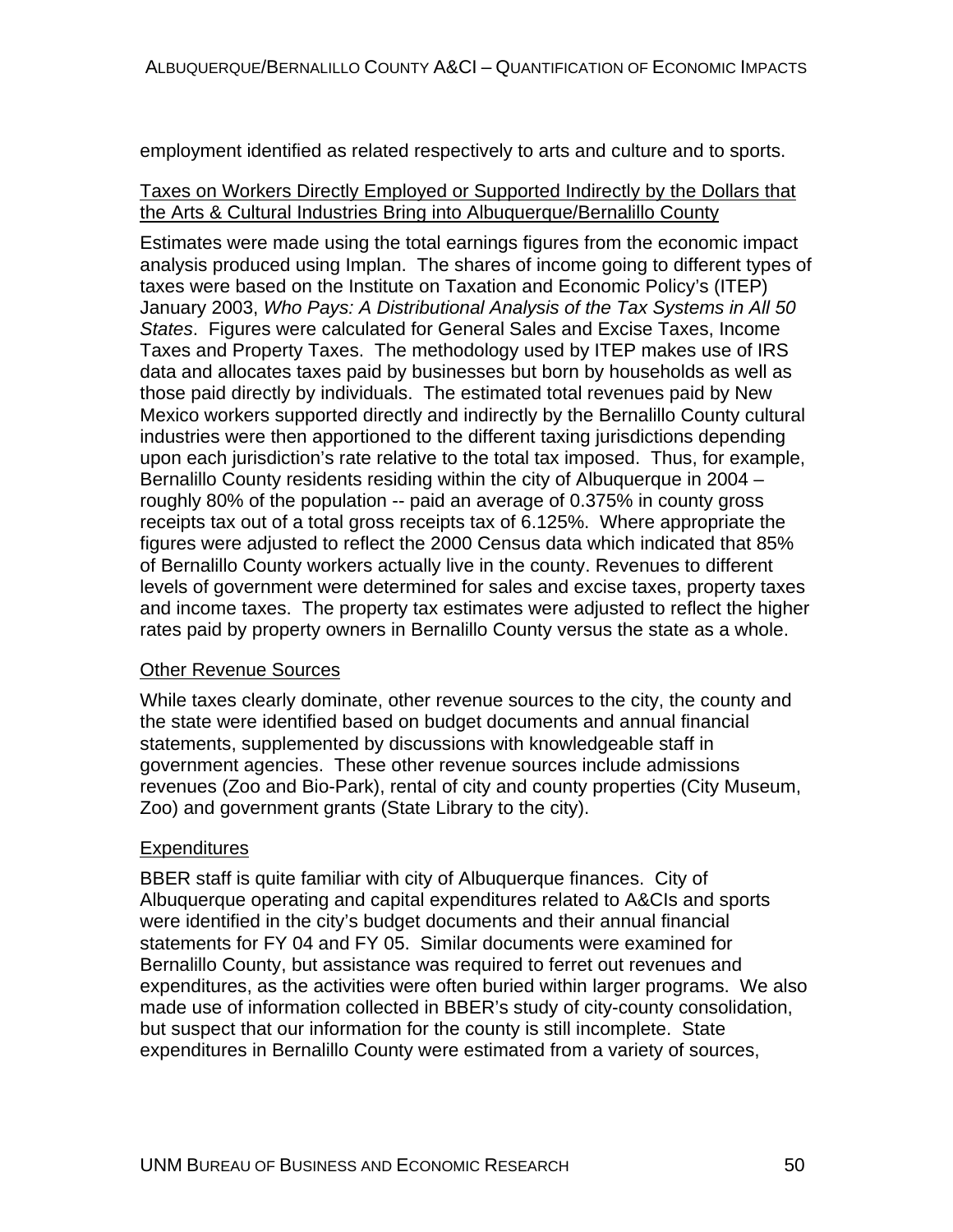including Legislative Finance Committee budget documents, which include actual expenditures for prior fiscal years, and the Appropriations Acts for FY04 and FY05. We also made some use of the ES 202 data on employment and wages by establishment in Bernalillo County and budget and other financial information available online for the University of New Mexico and Albuquerque Technical and Vocational Institute. BBER staff and students also talked with staff at state facilities, including the NM Hispanic Cultural Center and the Natural History Museum as well as to staff within state agencies knowledgeable about grants made by the Department of Cultural Affairs and about the film program and incentives. We talked to people at APS, TVI and UNM. Finally, we made contact and requested financial data from the Petroglyph National Monument, the Atomic Museum, and the Indian Pueblo Cultural Center.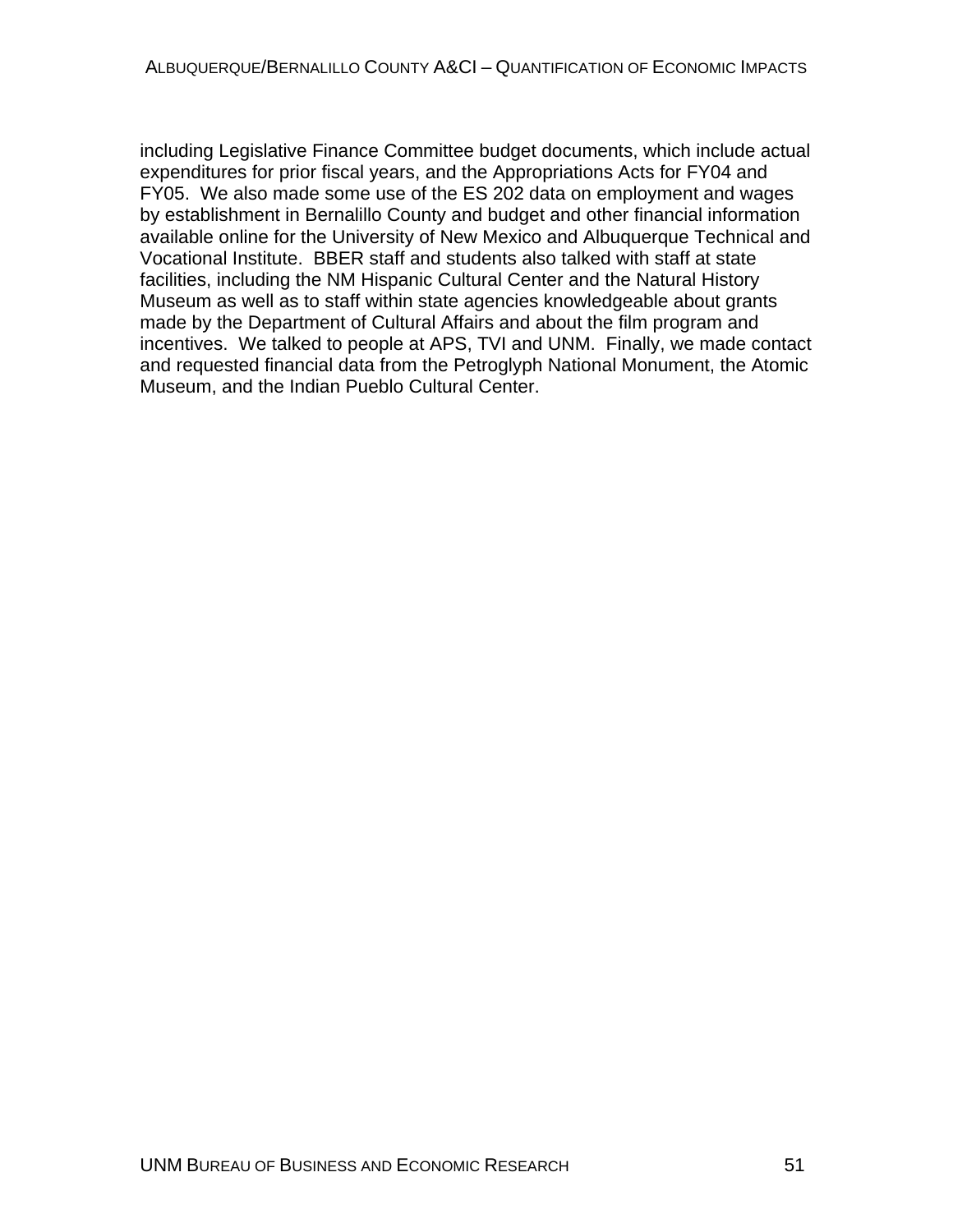# **APPENDIX C: DETAILED TABLES**

#### **TABLE C.1: OUTPUT, EMPLOYMENT AND WAGES OF ARTS AND CULTURAL INDUSTRIES (EXCLUDING SPORTS) IN BERNALILLO COUNTY, 2004**

|                    | <b>EMPLOYMENT</b> | <b>WAGES</b><br>(\$000) | <b>OUTPUT</b><br>(\$000) |
|--------------------|-------------------|-------------------------|--------------------------|
| Advocacy           | 169               | 1,688                   | 4,767                    |
| <b>Artisans</b>    | 1,190             | 26,387                  | 161,317                  |
| <b>Artists</b>     | 1,982             | 10,761                  | 121,941                  |
| Design             | 1,154             | 37,891                  | 88,908                   |
| <b>Education</b>   | 6,790             | 183,071                 | 293,585                  |
| Fairs              | 261               | 1,248                   | 5,913                    |
| Media              | 696               | 30,069                  | 113,629                  |
| <b>Movies</b>      | 457               | 7,187                   | 42,922                   |
| Retail             | 1,046             | 15,131                  | 45,845                   |
| <b>Museums</b>     | 583               | 13,684                  | 43,755                   |
| <b>Hospitality</b> | 4,073             | 67,560                  | 196,687                  |
| Wholesale          | 129               | 6,224                   | 17,166                   |
| TOTAL              | 18,532            | 400,900                 | 1,136,436                |

**UNM-Bureau of Business and Economic Research, 2006.**

#### **TABLE C.2: OUTPUT, EMPLOYMENT AND WAGES OF SPECTATOR SPORTS IN BERNALILLO COUNTY, 2004**

|                    | <b>EMPLOYMENT</b>                                   | <b>WAGES</b><br>(\$000) | <b>OUTPUT</b><br>(\$000) |
|--------------------|-----------------------------------------------------|-------------------------|--------------------------|
| <b>Fairs</b>       | 35                                                  | 170                     | 798                      |
| Media              | 65                                                  | 2,294                   | 7,052                    |
| <b>Sports</b>      | 476                                                 | 2,186                   | 6,886                    |
| <b>Hospitality</b> | 401                                                 | 7,436                   | 21,177                   |
| <b>TOTAL</b>       | 976                                                 | 12,086                  | 35,912                   |
|                    | UNM-Bureau of Business and Economic Research, 2006. |                         |                          |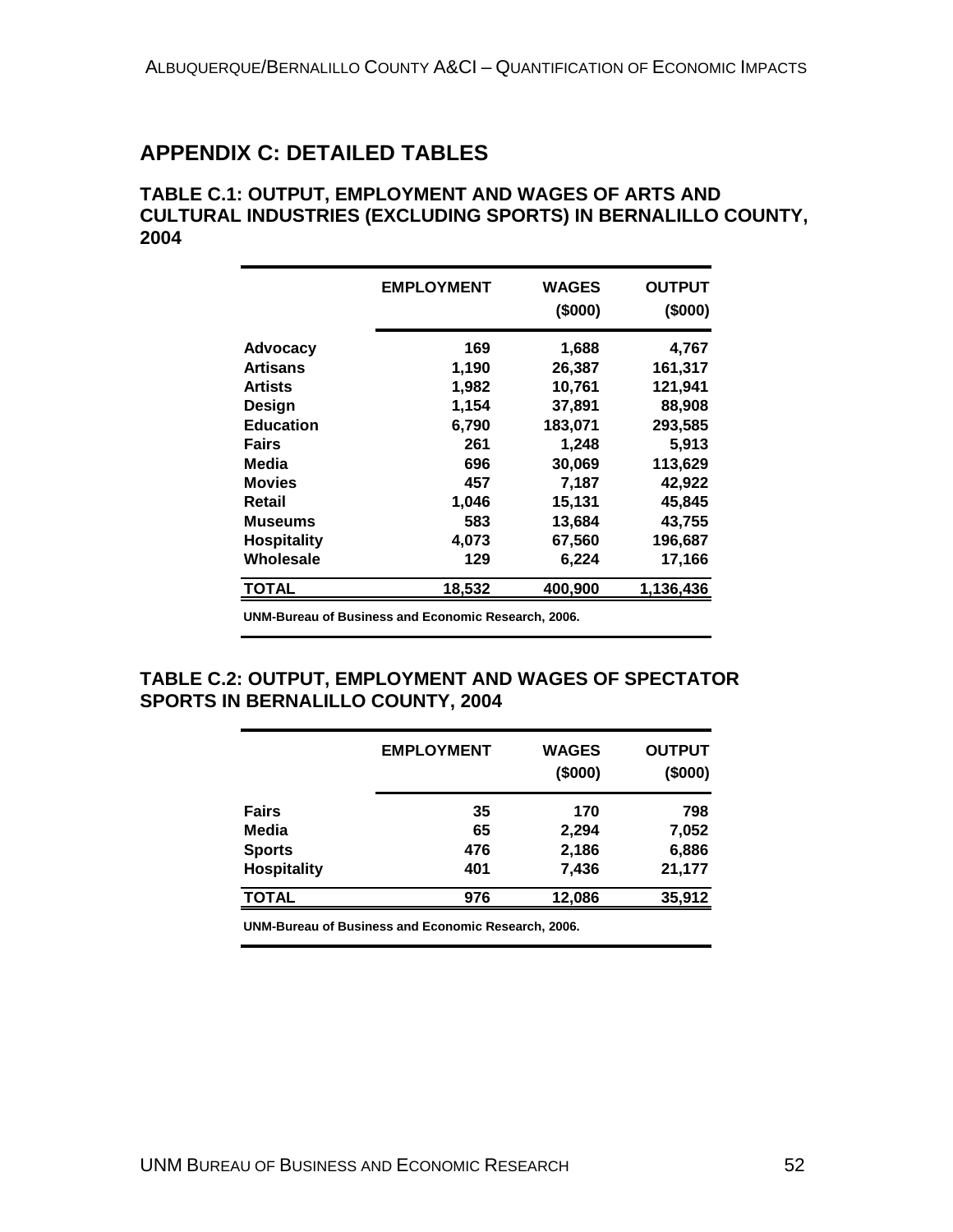#### **TABLE C.3: OUTPUT, EMPLOYMENT AND WAGES OF ARTS AND CULTURAL INDUSTRIES (EXCLUDING SPORTS) IN BERNALILLO COUNTY SUPPORTED BY OUTSIDE DOLLARS (EXPORTS), 2004**

|                    | <b>EMPLOYMENT</b> | <b>WAGES</b><br>(\$000) | <b>OUTPUT</b><br>(\$000) |
|--------------------|-------------------|-------------------------|--------------------------|
| <b>Advocacy</b>    | 31                | 319                     | 900                      |
| <b>Artisans</b>    | 900               | 20,112                  | 124,156                  |
| <b>Artists</b>     | 861               | 4,856                   | 57,549                   |
| Design             | 377               | 13,404                  | 29,793                   |
| <b>Education</b>   | 1,031             | 33,439                  | 53,617                   |
| Fairs              | 154               | 732                     | 3,481                    |
| Media              | 404               | 18,064                  | 69,657                   |
| <b>Movies</b>      | 46                | 719                     | 4,292                    |
| Retail             | 300               | 4,475                   | 13,658                   |
| Museums            | 206               | 4,160                   | 14,344                   |
| <b>Hospitality</b> | 4,042             | 66,639                  | 194,208                  |
| Wholesale          | 98                | 4,705                   | 12,976                   |
| <b>TOTAL</b>       | 8,449             | 171,624                 | 578,631                  |

#### **Shares of Art & Cultural Activities Funded by Outside Dollars (%)**

|                    | <b>EMPLOYMENT</b> | <b>WAGES</b> | <b>OUTPUT</b> |
|--------------------|-------------------|--------------|---------------|
| <b>Advocacy</b>    | 18%               | 19%          | 19%           |
| <b>Artisans</b>    | 76%               | 76%          | <b>77%</b>    |
| <b>Artists</b>     | 43%               | 45%          | 47%           |
| <b>Design</b>      | 33%               | 35%          | 34%           |
| <b>Education</b>   | 15%               | 18%          | 18%           |
| <b>Fairs</b>       | 59%               | 59%          | 59%           |
| Media              | 58%               | 60%          | 61%           |
| <b>Movies</b>      | 10%               | 10%          | 10%           |
| Retail             | 29%               | 30%          | 30%           |
| <b>Museums</b>     | 35%               | 30%          | 33%           |
| <b>Hospitality</b> | 99%               | 99%          | 99%           |
| Wholesale          | 76%               | 76%          | 76%           |
| <b>TOTAL</b>       | 46%               | 43%          | 51%           |

**UNM-Bureau of Business and Economic Research, 2006.**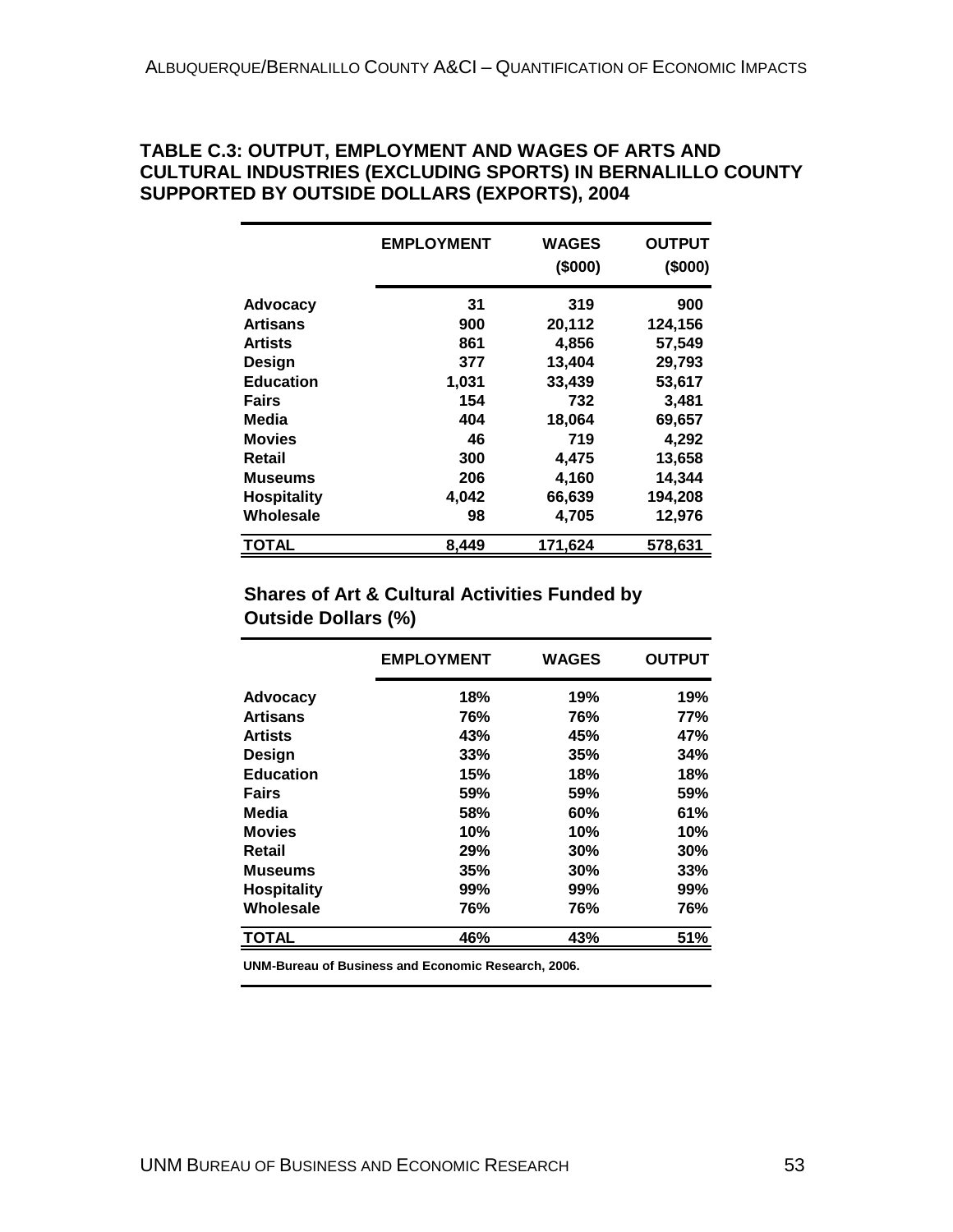#### **TABLE C.4: OUTPUT, EMPLOYMENT AND WAGES OF SPECTATOR SPORTS IN BERNALILLO COUNTY SUPPORTED BY OUTSIDE DOLLARS (EXPORTS), 2004**

|                    | <b>EMPLOYMENT</b> | <b>WAGES</b><br>(\$000) | <b>OUTPUT</b><br>(\$000) |
|--------------------|-------------------|-------------------------|--------------------------|
| <b>Fairs</b>       | 20                | 99                      | 463                      |
| Media              | 16                | 576                     | 1,770                    |
| <b>Sports</b>      | 101               | 464                     | 1,461                    |
| <b>Hospitality</b> | 377               | 6,649                   | 19,123                   |
| <b>TOTAL</b>       | 515               | 7,788                   | 22,816                   |

### **Shares of Art & Cultural Activities Funded by Outside Dollars (%)**

|                    | <b>EMPLOYMENT</b> | <b>WAGES</b> | <b>OUTPUT</b> |
|--------------------|-------------------|--------------|---------------|
| <b>Fairs</b>       | 58%               | 58%          | 58%           |
| Media              | 25%               | 25%          | 25%           |
| <b>Sports</b>      | 21%               | 21%          | 21%           |
| <b>Hospitality</b> | 94%               | 89%          | 90%           |
| <b>TOTAL</b>       | 53%               | 64%          | 64%           |

**UNM-Bureau of Business and Economic Research, 2006.**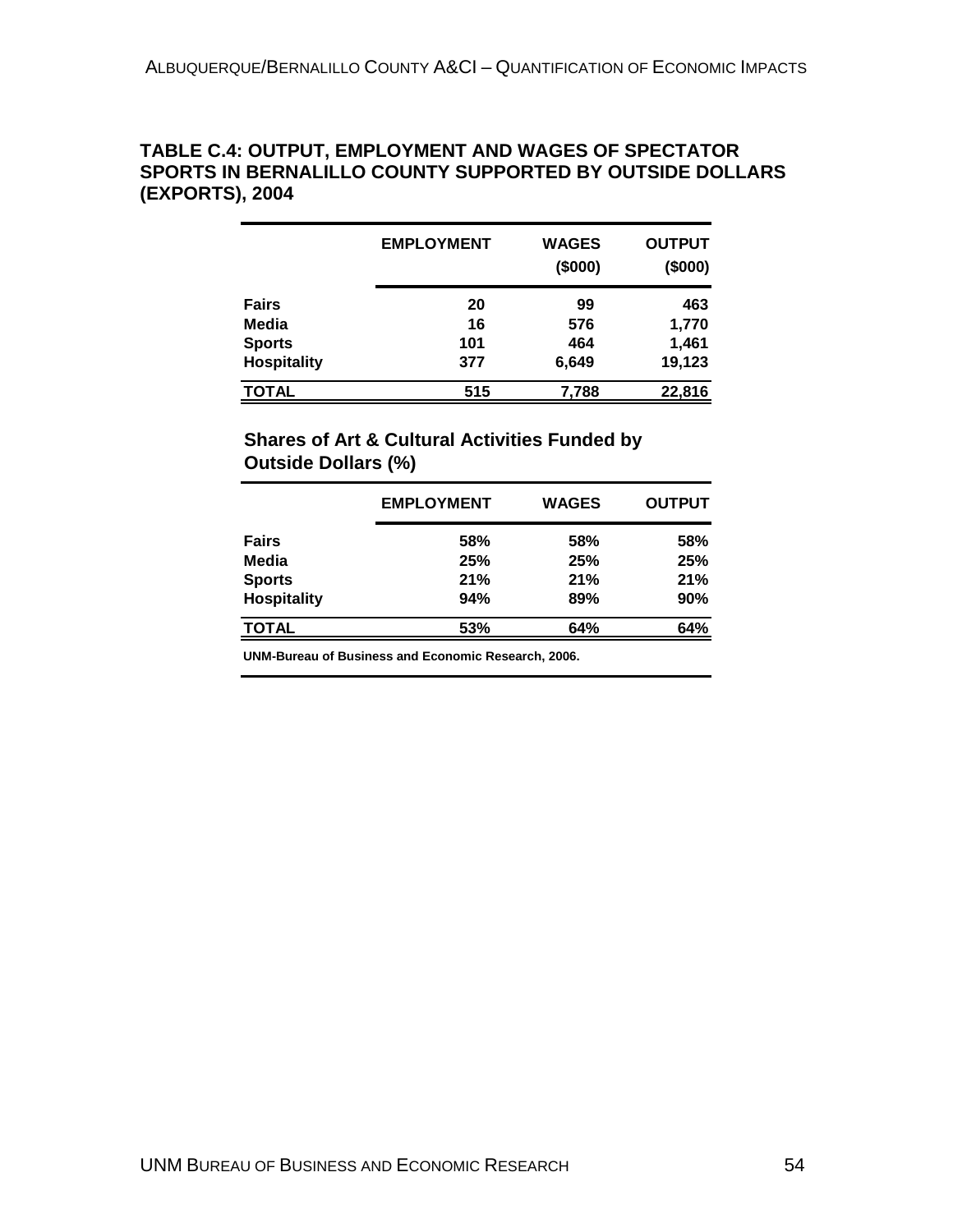#### **TABLE C.5: DIRECT, INDIRECT AND INDUCED IMPACTS OF ARTS AND CULTURAL INDUSTRIES (EXCLUDING SPORTS) IN BERNALILLO COUNTY SUPPORTED BY OUTSIDE DOLLARS (EXPORTS), 2004**

| <b>EMPLOYMENT</b>  | <b>Direct</b> | Indirect &<br><b>Induced</b> | Total  | <b>Multiplier</b> |
|--------------------|---------------|------------------------------|--------|-------------------|
| <b>Advocacy</b>    | 31            | 10                           | 41     | 1.32              |
| <b>Artisans</b>    | 900           | 654                          | 1,553  | 1.73              |
| <b>Artists</b>     | 861           | 811                          | 1,672  | 1.94              |
| Design             | 377           | 219                          | 596    | 1.58              |
| <b>Education</b>   | 1,031         | 496                          | 1,526  | 1.48              |
| <b>Fairs</b>       | 154           | 32                           | 187    | 1.21              |
| Media              | 404           | 802                          | 1,205  | 2.98              |
| <b>Movies</b>      | 46            | 42                           | 88     | 1.92              |
| Retail             | 300           | 117                          | 417    | 1.39              |
| <b>Museums</b>     | 206           | 177                          | 382    | 1.86              |
| <b>Hospitality</b> | 4,042         | 1,572                        | 5,614  | 1.39              |
| Wholesale          | 98            | 82                           | 180    | 1.84              |
| <b>TOTAL</b>       | 8,449         | 5,013                        | 13,462 | 1.59              |
|                    |               |                              |        |                   |

| <b>WAGES</b>       | (\$000) | (\$000) | (\$000) | <b>Multiplier</b> |
|--------------------|---------|---------|---------|-------------------|
| <b>Advocacy</b>    | 319     | 255     | 574     | 1.80              |
| <b>Artisans</b>    | 20,112  | 20,174  | 40,285  | 2.00              |
| <b>Artists</b>     | 4,856   | 11,176  | 16,032  | 3.30              |
| Design             | 13,404  | 5,718   | 19,121  | 1.43              |
| <b>Education</b>   | 33,439  | 12,188  | 45,627  | 1.36              |
| <b>Fairs</b>       | 732     | 608     | 1,340   | 1.83              |
| Media              | 18,064  | 15,007  | 33,072  | 1.83              |
| <b>Movies</b>      | 719     | 963     | 1,681   | 2.34              |
| Retail             | 4,475   | 3,198   | 7,673   | 1.71              |
| <b>Museums</b>     | 4.160   | 4.643   | 8,802   | 2.12              |
| <b>Hospitality</b> | 66,639  | 41,626  | 108,264 | 1.62              |
| Wholesale          | 4.705   | 2.234   | 6,939   | 1.47              |
| <b>TOTAL</b>       | 171,624 | 117,788 | 289,411 | 1.69              |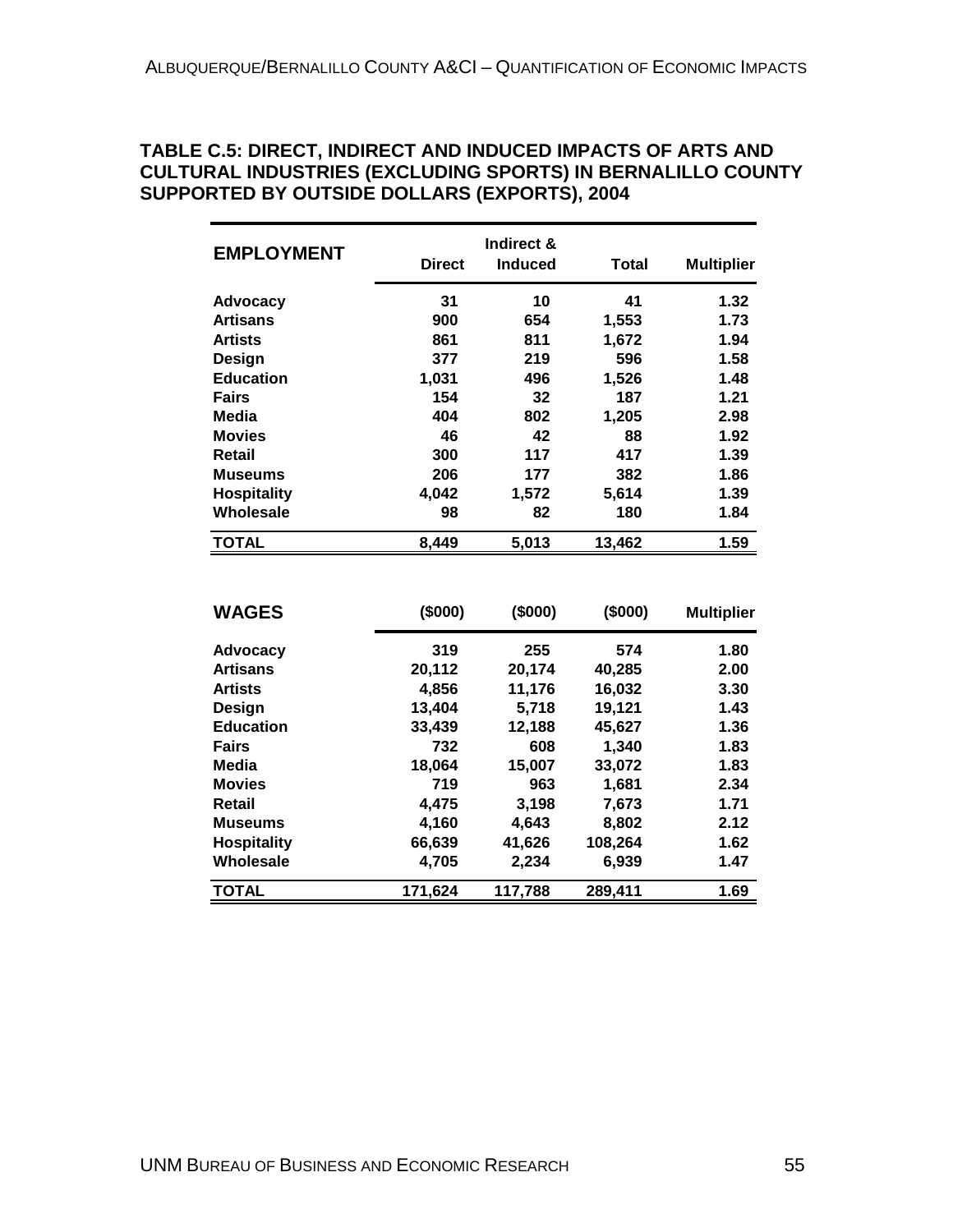### **TABLE C.5 CONTINUED**

| <b>OUTPUT</b>      |               |                |         |                   |
|--------------------|---------------|----------------|---------|-------------------|
|                    | <b>Direct</b> | <b>Induced</b> | Total   | <b>Multiplier</b> |
|                    | (\$000)       | (\$000)        | (\$000) |                   |
| <b>Advocacy</b>    | 900           | 727            | 1,627   | 1.81              |
| <b>Artisans</b>    | 124,156       | 62,399         | 186,555 | 1.50              |
| <b>Artists</b>     | 57,549        | 40,346         | 97,894  | 1.70              |
| Design             | 29,793        | 17,116         | 46.909  | 1.57              |
| <b>Education</b>   | 53,617        | 39,256         | 92,874  | 1.73              |
| <b>Fairs</b>       | 3,481         | 2,171          | 5,652   | 1.62              |
| Media              | 69,657        | 52,449         | 122,105 | 1.75              |
| <b>Movies</b>      | 4,292         | 3,616          | 7,908   | 1.84              |
| Retail             | 13,658        | 9,610          | 23,269  | 1.70              |
| <b>Museums</b>     | 14,344        | 12,910         | 27,255  | 1.90              |
| <b>Hospitality</b> | 194,208       | 131,025        | 325,233 | 1.67              |
| Wholesale          | 12,976        | 6,696          | 19,672  | 1.52              |
| <b>TOTAL</b>       | 578,631       | 378,320        | 956,951 | 1.65              |

**UNM-Bureau of Business and Economic Research, 2006.**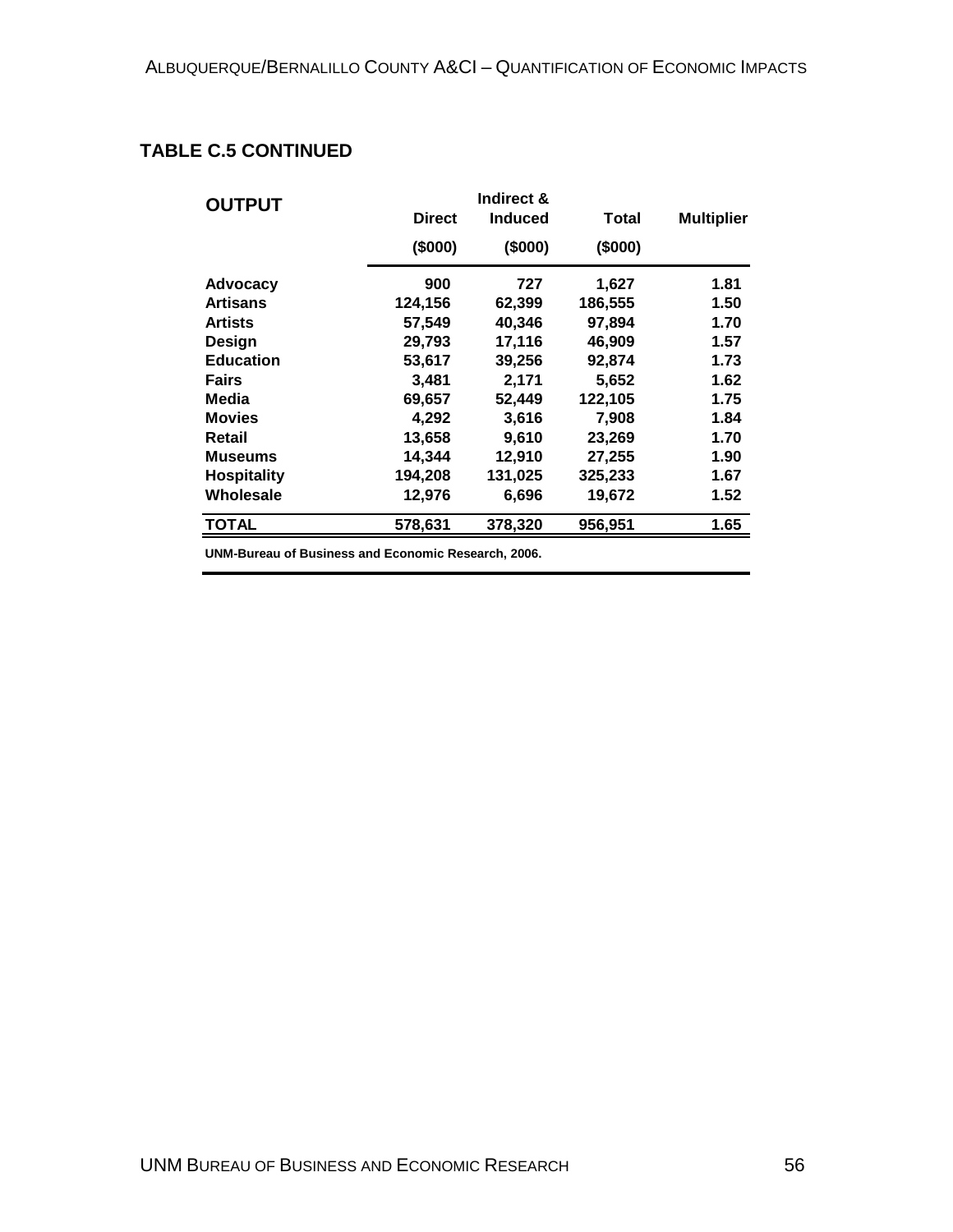#### **TABLE C.6: DIRECT, INDIRECT AND INDUCED IMPACTS OF SPECTATOR SPORTS IN BERNALILLO COUNTY SUPPORTED BY OUTSIDE DOLLARS (EXPORTS), 2004**

| <b>EMPLOYMENT</b>  | <b>Direct</b> | Indirect &<br><b>Induced</b> | <b>Total</b> | <b>Multiplier</b> |
|--------------------|---------------|------------------------------|--------------|-------------------|
| <b>Fairs</b>       | 20            | 4                            | 25           | 1.21              |
| Media              | 16            | 10                           | 26           | 1.59              |
| <b>Sports</b>      | 101           | 17                           | 118          | 1.17              |
| <b>Hospitality</b> | 377           | 154                          | 531          | 1.41              |
| <b>TOTAL</b>       | 515           | 185                          | 700          | 1.36              |

#### **LABOR INCOME**

|                    | (\$000) | (\$000) | (\$000) | <b>Multiplier</b> |
|--------------------|---------|---------|---------|-------------------|
| <b>Fairs</b>       | 99      | 81      | 180     | 1.82              |
| Media              | 576     | 273     | 849     | 1.47              |
| <b>Sports</b>      | 464     | 312     | 776     | 1.67              |
| <b>Hospitality</b> | 6,649   | 4,102   | 10,751  | 1.62              |
| <b>WAGES</b>       | 7,788   | 4,768   | 12,556  | 1.61              |

#### **OUTPUT**

|                    | (\$000) | (\$000) | (\$000) | <b>Multiplier</b> |
|--------------------|---------|---------|---------|-------------------|
| <b>Fairs</b>       | 463     | 288     | 751     | 1.62              |
| Media              | 1,770   | 831     | 2,601   | 1.47              |
| <b>Sports</b>      | 1,461   | 1.019   | 2,480   | 1.70              |
| <b>Hospitality</b> | 19,123  | 12,863  | 31,986  | 1.67              |
| <b>TOTAL</b>       | 22,816  | 15,002  | 37,818  | 1.66              |
|                    |         |         |         |                   |

**UNM-Bureau of Business and Economic Research, 2006.**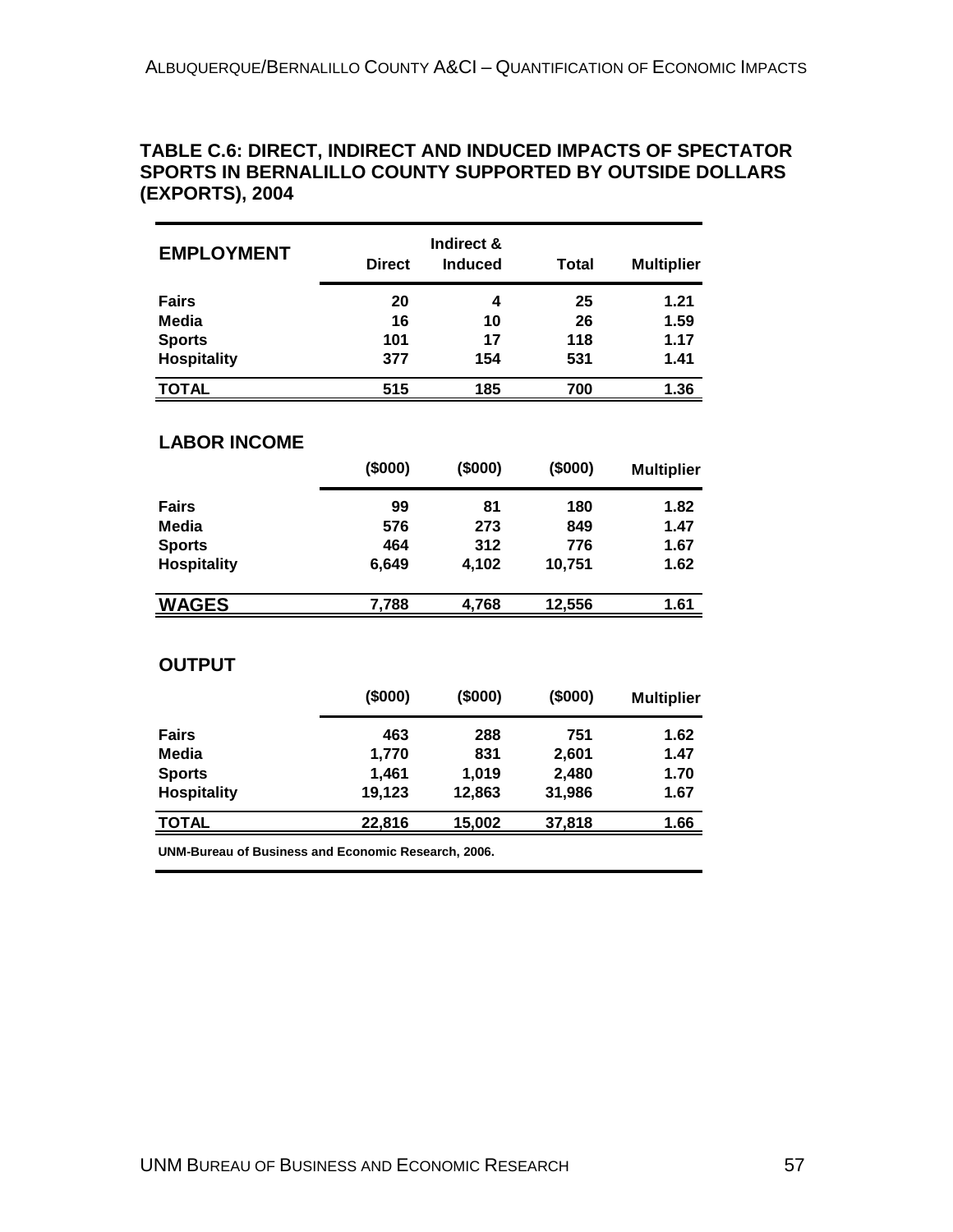| TABLE C.7: ESTIMATED GROSS RECEIPTS TAX REVENUES, 2004      |
|-------------------------------------------------------------|
| DIRECTLY ASSOCIATED WITH ARTS/CULTURE AND SPORTS ACTIVITIES |

| Figures in \$000's   |             | <b>TOTAL</b>      |              |             | <b>EXPORTED</b>   |              |
|----------------------|-------------|-------------------|--------------|-------------|-------------------|--------------|
|                      | City of     | <b>Bernalillo</b> |              | City of     | <b>Bernalillo</b> |              |
|                      | Albuquerque | County            | <b>State</b> | Albuquerque | County            | <b>State</b> |
| Advocacy             | 5.0         | 0.6               | 7.4          | 0.7         | 0.1               | 0.9          |
| <b>Artisans</b>      | 1,240.1     | 150.3             | 1,813.7      | 265.5       | 40.2              | 369.8        |
| <b>Artists</b>       | 2,365.2     | 286.7             | 3,459.4      | 657.6       | 99.6              | 916.1        |
| Design               | 1,898.0     | 230.1             | 2,776.1      | 416.7       | 63.1              | 580.5        |
| <b>Education</b>     | 106.9       | 13.0              | 156.4        |             | 0.0               |              |
| <b>Fairs</b>         | 131.7       | 16.0              | 192.6        | 77.6        | 11.8              | 108.1        |
| Media                | 1,963.0     | 237.9             | 2,871.1      | 703.1       | 106.5             | 979.3        |
| <b>Movies</b>        | 1,009.2     | 122.3             | 1,476.1      | 53.1        | 8.0               | 74.0         |
| Museums <sup>1</sup> | 974.6       | 118.1             | 1,425.5      | 341.5       | 51.7              | 475.7        |
| Retail               | 0.4         | 0.4               | 1,873.8      | 0.4         | 0.4               | 238.5        |
| <b>Tourism</b>       | 4,722.0     | 572.4             | 6,906.5      | 4,722.0     | 715.4             | 6,577.4      |
| Wholesale            | 120.7       | 14.6              | 176.6        | 68.9        | 10.4              | 95.9         |
| <b>Total</b>         | 14,536.9    | 1,762.4           | 23,135.3     | 7,307.0     | 1,107.4           | 10,416.1     |
| <b>SPORTS</b>        |             |                   |              |             |                   |              |
| <b>Fairs</b>         | 17.8        | 2.7               | 24.8         | 11.6        | 1.8               | 16.2         |
| <b>Media</b>         | 121.8       | 18.5              | 169.7        | 52.4        | 7.9               | 72.9         |
| <b>Sports</b>        | 168.4       | 25.5              | 234.5        | 2.1         | 0.3               | 2.9          |
| <b>Tourism</b>       | 94.3        | 14.3              | 131.4        | 94.3        | 14.3              | 131.4        |
| <b>Total</b>         | 402.3       | 61.0              | 560.4        | 160.4       | 24.3              | 223.4        |
| <b>Grand Total</b>   | 14,939.2    | 1,823.3           | 23,695.6     | 7.467.4     | 1,131.8           | 10,639.6     |

1 Where the museum is a state or local government facility, Governmental Gross Receipts Tax of 5% is assessed on admissions and is paid to a state account.

UNM Bureau of Business and Economic Research, 2006.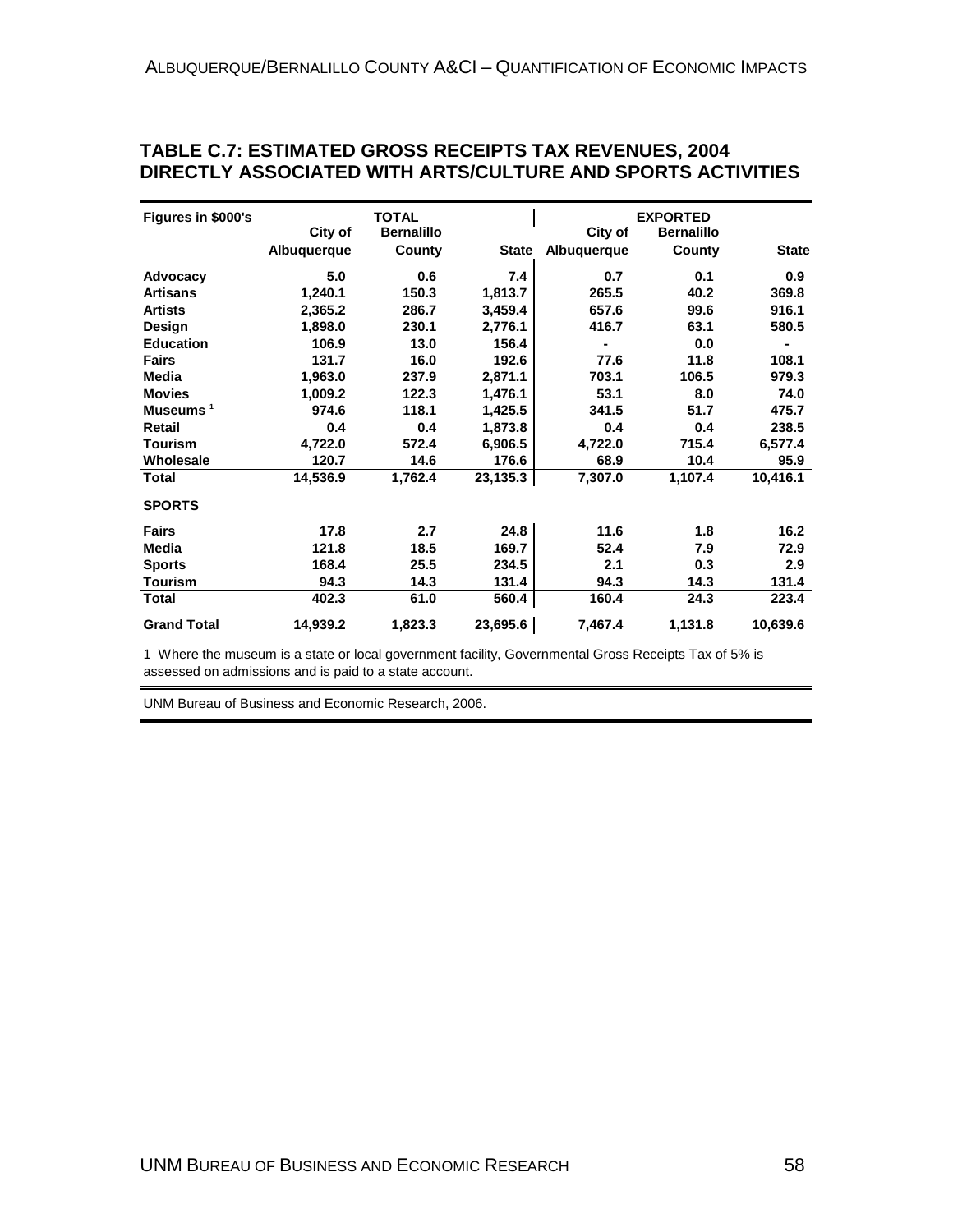#### **TABLE C.8: ESTIMATED GROSS RECEIPTS TAX REVENUES OF WORKERS DIRECTLY SUPPORTED BY ARTS/CULTURE AND SPORTS ACTIVITIES, 2004**

| City of<br>Albuquerque<br>44.9<br>693.4 | <b>Bernalillo</b><br>County<br>7.5 | <b>State</b> | City of<br>Albuquerque | <b>Bernalillo</b><br>County | <b>State</b>                                                |
|-----------------------------------------|------------------------------------|--------------|------------------------|-----------------------------|-------------------------------------------------------------|
|                                         |                                    |              |                        |                             |                                                             |
|                                         |                                    |              |                        |                             |                                                             |
|                                         |                                    | 75.3         | 8.4                    | 1.4                         | 12.7                                                        |
|                                         | 115.2                              | 1,162.2      | 531.5                  | 88.3                        | 801.8                                                       |
| 275.9                                   | 45.8                               | 462.4        | 128.3                  | 21.3                        | 193.6                                                       |
| 1.009.7                                 | 167.8                              | 1,692.4      | 354.2                  | 58.9                        | 534.3                                                       |
| 4.887.1                                 | 812.3                              | 8,191.5      | 883.7                  | 146.9                       | 1,333.1                                                     |
| 32.9                                    | 5.5                                | 55.2         | 19.4                   | 3.2                         | 29.2                                                        |
| 784.1                                   | 130.3                              |              | 477.4                  | 79.3                        | 720.2                                                       |
| 189.9                                   | 31.6                               | 318.3        | 19.0                   | 3.2                         | 28.7                                                        |
| 328.2                                   | 54.5                               | 550.1        | 109.9                  | 18.3                        | 165.8                                                       |
| 387.1                                   | 64.3                               | 648.8        | 118.3                  | 19.7                        | 178.4                                                       |
| 1.785.2                                 | 296.7                              | 2.992.2      | 1.761.1                | 292.7                       | 2,656.6                                                     |
| 164.5                                   | 27.3                               | 275.7        | 124.3                  | 20.7                        | 187.6                                                       |
| 10.582.7                                | 1,758.9                            | 17,738.3     | 4,535.5                | 753.8                       | 6,842.0                                                     |
|                                         |                                    |              |                        |                             |                                                             |
| 4.5                                     | 0.7                                | 7.6          | 2.6                    | 0.4                         | 3.9                                                         |
| 60.6                                    | 10.1                               | 101.6        | 15.2                   | 2.5                         | 23.0                                                        |
| 57.8                                    | 9.6                                | 96.8         | 12.3                   | 2.0                         | 18.5                                                        |
| 196.5                                   | 32.7                               | 329.4        | 176.2                  | 29.3                        | 265.8                                                       |
| 319.4                                   | 53.1                               | 535.4        | 206.3                  | 34.3                        | 311.2                                                       |
| 10,902.2                                | 1,812.0                            | 18,273.7     | 4.741.8                | 788.1                       | 7,153.2                                                     |
|                                         |                                    |              | 1,314.2                |                             | <b>LINIM Burgau of Business and Economic Pessarch, 2006</b> |

UNM Bureau of Business and Economic Research, 2006.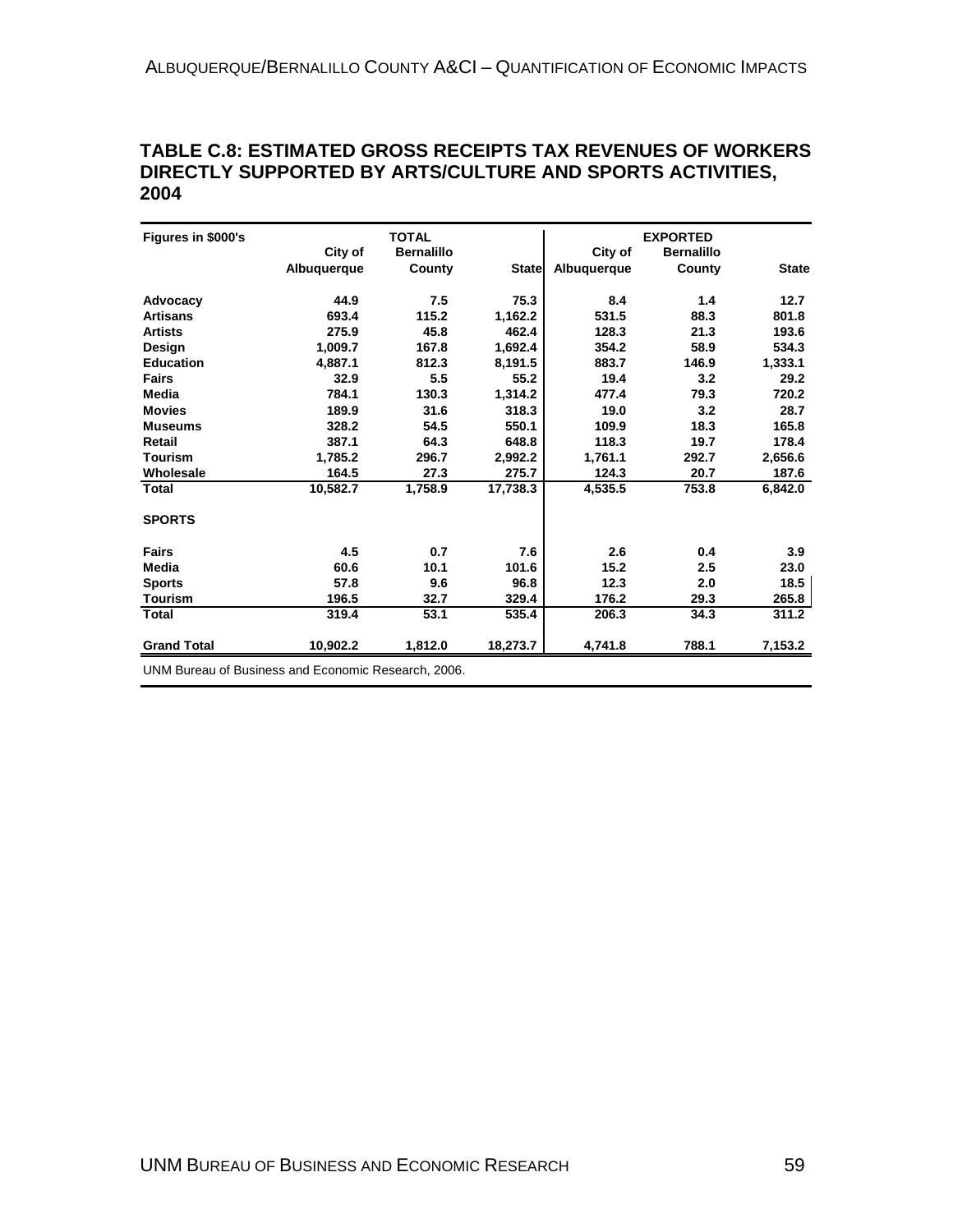#### **TABLE C.9: ESTIMATED GROSS RECEIPTS TAX REVENUESOF ALL WORKERS SUPPORTED BY ARTS/CULTURE AND SPORTS ACTIVITIES, 2004**

| Figures in \$000's |             | <b>TOTAL</b>      |              |             | <b>EXPORTED</b>   |              |
|--------------------|-------------|-------------------|--------------|-------------|-------------------|--------------|
|                    | City of     | <b>Bernalillo</b> |              | City of     | <b>Bernalillo</b> |              |
|                    | Albuquerque | County            | <b>State</b> | Albuquerque | County            | <b>State</b> |
| Advocacy           | 80.8        | 13.4              | 135.5        | 15.2        | 2.5               | 22.9         |
| <b>Artisans</b>    | 1,388.9     | 230.8             | 2,328.0      | 1,064.6     | 176.9             | 1,606.0      |
| <b>Artists</b>     | 910.7       | 151.4             | 1,526.5      | 423.7       | 70.4              | 639.1        |
| Design             | 1,440.4     | 239.4             | 2,414.3      | 505.3       | 84.0              | 762.3        |
| <b>Education</b>   | 6,668.3     | 1,108.3           | 11,177.0     | 1,205.8     | 200.4             | 1,819.0      |
| <b>Fairs</b>       | 60.2        | 10.0              | 101.0        | 35.4        | 5.9               | 53.4         |
| Media              | 1,435.5     | 238.6             | 2,406.0      | 874.0       | 145.3             | 1,318.4      |
| <b>Movies</b>      | 444.4       | 73.9              | 744.8        | 44.4        | 7.4               | 67.0         |
| <b>Museums</b>     | 694.5       | 115.4             | 1,164.1      | 232.6       | 38.7              | 350.9        |
| Retail             | 663.6       | 110.3             | 1,112.4      | 202.8       | 33.7              | 305.9        |
| <b>Tourism</b>     | 2.900.3     | 482.0             | 4,861.3      | 2.861.1     | 475.5             | 4,316.1      |
| Wholesale          | 242.6       | 40.3              | 406.6        | 183.4       | 30.5              | 276.6        |
| Total              | 16,930.1    | 2,813.9           | 28,377.5     | 7,648.3     | 1,271.2           | 11,537.7     |
| <b>SPORTS</b>      |             |                   |              |             |                   |              |
| <b>Fairs</b>       | 8.2         | 1.4               | 13.7         | 4.7         | 0.8               | 7.2          |
| Media              | 89.4        | 14.9              | 149.8        | 22.4        | 3.7               | 33.8         |
| <b>Sports</b>      | 96.7        | 16.1              | 162.0        | 20.5        | 3.4               | 30.9         |
| <b>Tourism</b>     | 316.8       | 52.7              | 531.0        | 284.1       | 47.2              | 428.6        |
| Total              | 511.1       | 84.9              | 856.6        | 331.8       | 55.1              | 500.5        |
| <b>Grand Total</b> | 17,441.2    | 2,898.9           | 29,234.1     | 7,980.1     | 1,326.3           | 12,038.2     |

UNM Bureau of Business and Economic Research, 2006.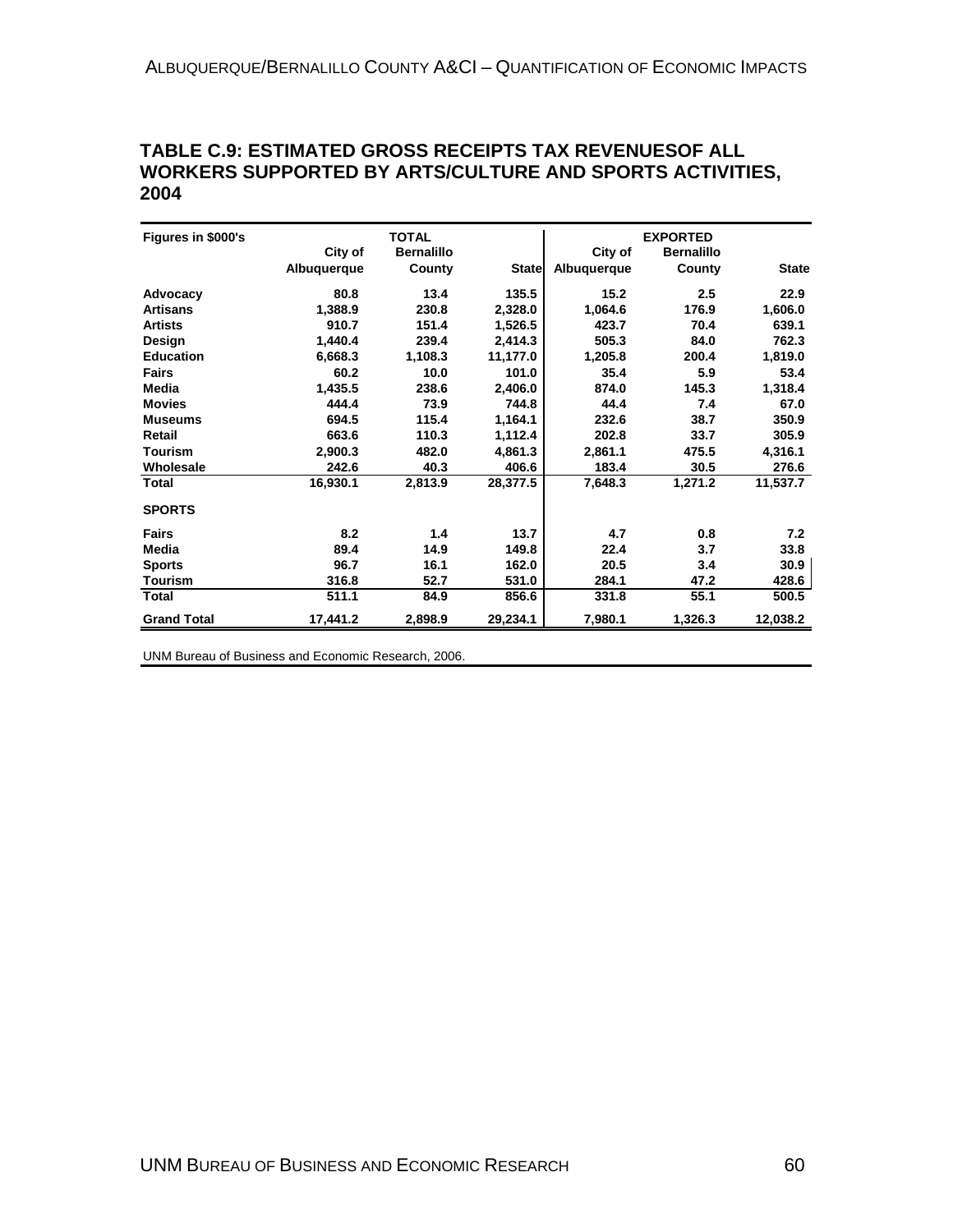## **WORKS CITED**

*Albuquerque Journal*. Aug 1-7, 2005.

- *Albuquerque Tribune*. Feb 6-12, 2006
- Bulick, Bill and Carol Coletta, Colin Jackson, Andrew Taylor, and Steven Wolff. *Creative Community Index*. San Jose: Cultural Initiatives Silicon Valley, 2003.
- Egret Communications. *Albuquerque's Destination Master Plan*. Willard: Egret Communications, 2006.
- Florida, Richard. *The Rise of the Creative Class.* New York: Basic Books, 2002.
- Humphrey Institute of Public Affairs. *The Artistic Dividend: The Art's Hidden Contributions to Regional Development*. Minneapolis: Humphrey Institute of Public Affairs, 2003.
- Kamerick, Megan. "Albuquerque Art Emerges From the Shadows." *Art Business News*. Dec, 2005.
- Kunstler, James Howard. *Geography of Nowhere: The Rise and Decline of America's Man-Made Landscape.* New York: Free Press, 1994.
- Markusen, Ann and David King. *Arts & Economic Prosperity*. Washington D.C.: Americans for the Arts, 2003.
- Narbutas, Paulius. "Measuring the Travel Industry in New Mexico." *New Mexico Business Current Economic Report*. January, 2003: pp. 1, 7-8.
- Pew Charitable Trusts. *Optimizing America's Cultural Resources*. Philadelphia: Pew Charitable Trusts, 2001.
- Research & Polling, Inc. *EXPO New Mexico/New Mexico State Fair Market Research Study*. Albuquerque: 2004.
- Schuster, Mark J. *Cultural Development of Creative Communities*. Washington D.C.: Americans for the Arts, 2003.
- Scott, Allen J. *Informing Cultural Policy*. New Brunswick: CUPR, 2002.